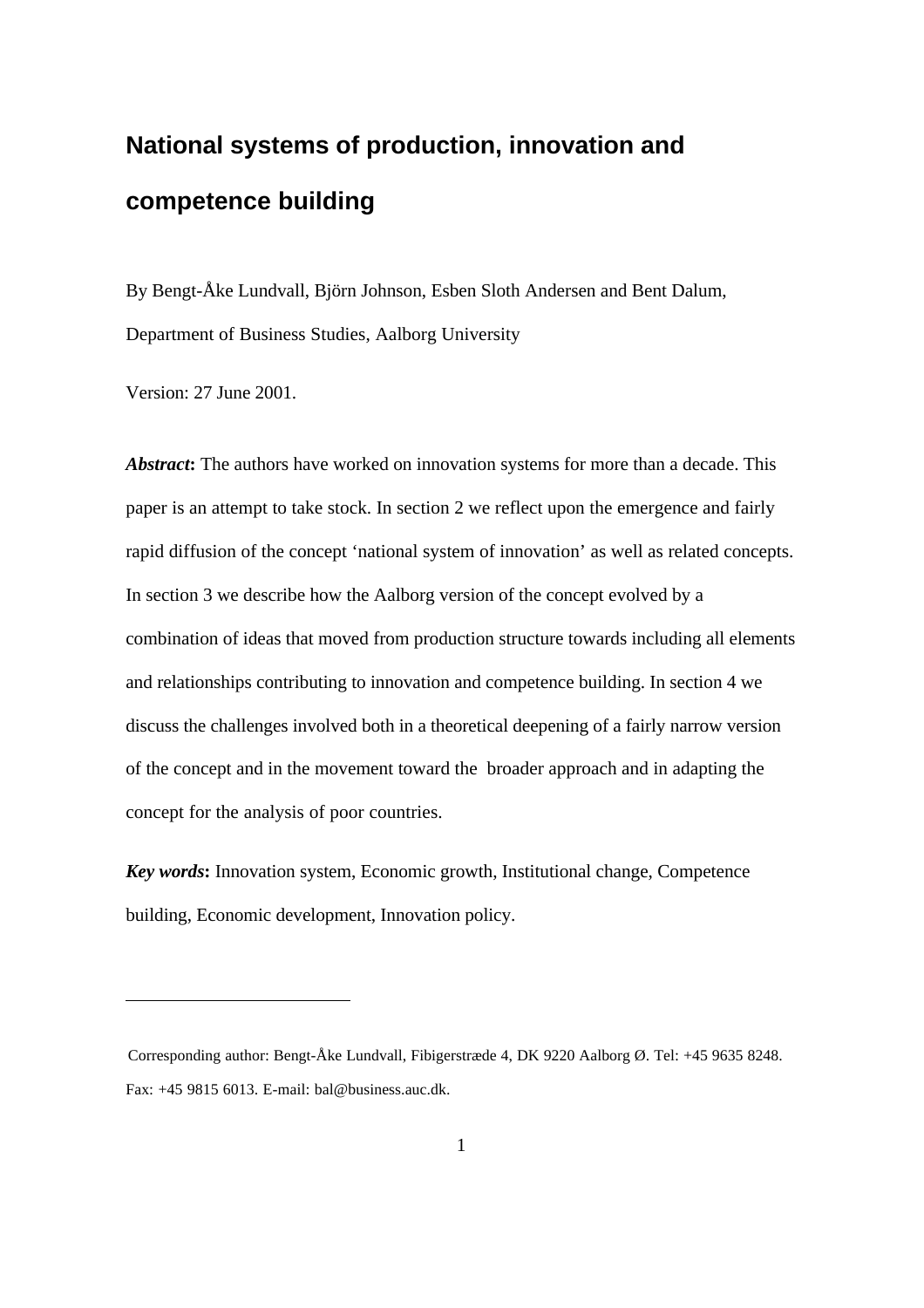### *1. Introduction*

The four authors have worked individually and collectively on different aspects of innovation system studies for more than a decade. Actually the common research program leading up to this concept was established more than 20 years ago (Andersen et al., 1978; Andersen et al., 1979). This paper is an attempt to sum up this work and indicate in what direction we believe future work on innovation systems should go. In the first part we give some background on how the concept 'national system of innovation' has developed and spread. In the second part, we tell the story about how the Aalborg-version of the concept developed from being rooted primarily in production structure towards including all elements of the system contributing to competence building. In the third part we discuss the challenges involved both in a theoretical deepening of a fairly narrow version of the concept and in the movement toward the broader approach and how the concept could be adapted in order to be useful for the analysis of countries in the South.

# *2. The emergence and spread of the concept of national systems of innovation*

When using an artifact like a computer it is not necessary to know how and by whom it was invented, developed and introduced in the market. Neither is it always necessary in socio-economic research to know how specific analytical tools were shaped. But from time to time it may be useful to reflect on how a concept such as 'national innovation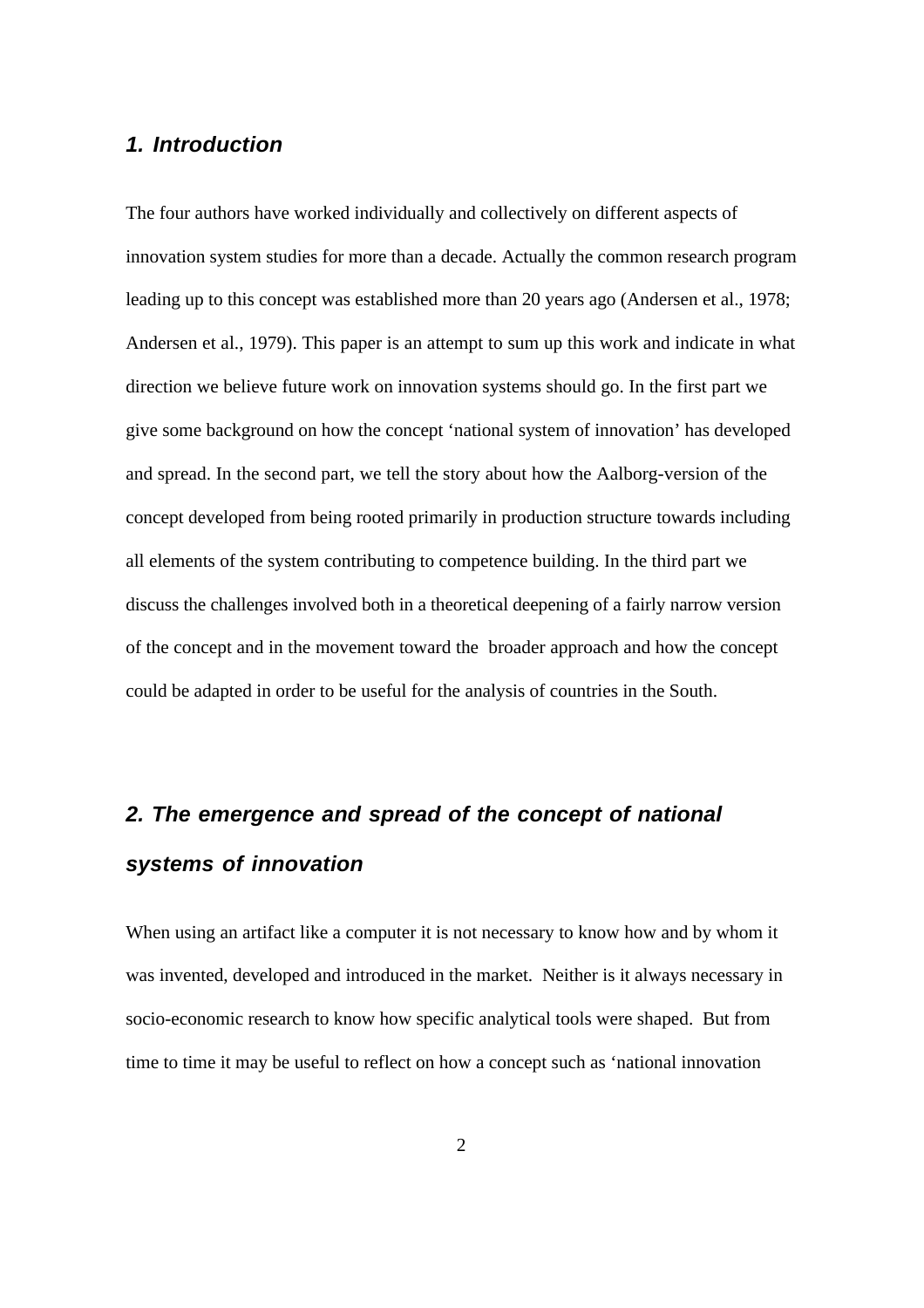systems' came about and to see in what direction it tends to be developed. This is especially the case when the concept cannot be applied smoothly and when attempts are made to develop it further. But even when the purpose is just to apply the concept of national innovation systems in a routine-like manner, some degree of understanding of its background and development may be quite useful. The reason is not least that the concept of national systems of innovation—as its name clearly indicates—combines ideas taken from rather distinct areas of analysis: economic policy, economic interdependence, and more or less radical economic change. The new combination of such elements into the national system of innovation concept is, of course, much more shaky than the integration of the elements of a technological innovation like the modern computer. This fact has to be recognised by users of the concept of national systems of innovation.

#### *2.1 The unexpected diffusion*

When the idea about the innovation system approach was first discussed in the middle of the 80s nobody expected it to become as widely diffused as it is today. Today OECD, the European Commission and UNCTAD have absorbed the concept as an integral part of their analytical perspective. The World Bank and IMF have been more reluctant but even here change seems to be taking place. The US Academy of Science has recently brought the National Innovation System into its vocabulary and now uses it as a framework for analyzing science and technology policy in the US. Sweden, has given the concept legitimate status in its own particular way by naming a new central government institution (an 'ämbetsverk') VINNOVA which stands for 'the Systems of Innovation Authority'.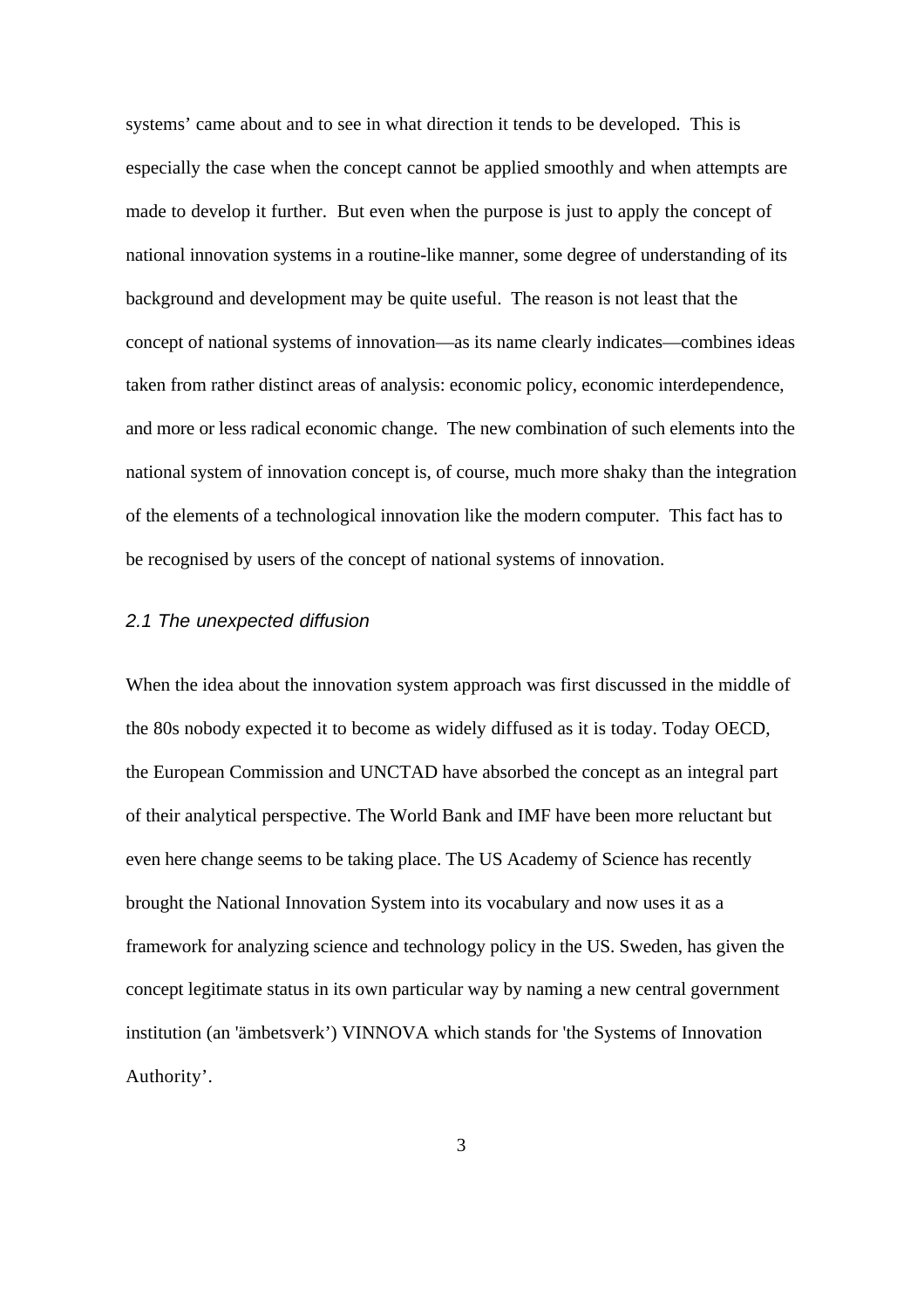It is interesting to speculate why the concept has diffused so rapidly among scholars and policy makers. One reason may be that mainstream macroeconomic theory and policy have failed to deliver an understanding and control of the factors behind international competitiveness and economic development. Another reason might be that the extreme division of specialization among policy institutions and policy analysts has become such a big practical problem that an analytical concept that helps to overcome these problems was welcomed not least among those responsible for innovation and science policy. It is our impression that the concept to begin with diffused to this more limited community but that it now tends to enter into broader circles of scholars and policy makers focusing on economic growth and development.

The focus on *national* systems is of course controversial in a context characterized by socalled globalization. Here one might think of 'the owl of Minerva flying in the dusk' and argue that it is only when an institution (in this case the nation state) is becoming seriously threatened that we begin to understand its importance and fundamental functions. But it is also important to note that most empirical studies of how far globalization processes have undermined national systems seem to indicate that the national level remains important for certain innovation activities (Archibugi and Michie, 1995; Cantwell, 1995; Patel, 1995). In a series of studies based on patenting statistics Keith Pavitt and Pari Patel demonstrated that the national origin of multinational firms did matter quite a lot for the location of innovative activities (see for instance Patel and Pavitt, 1994) Actually, it might be argued that the growing proximity and potential tension among national systems brought about by globalisation is a factor increasing the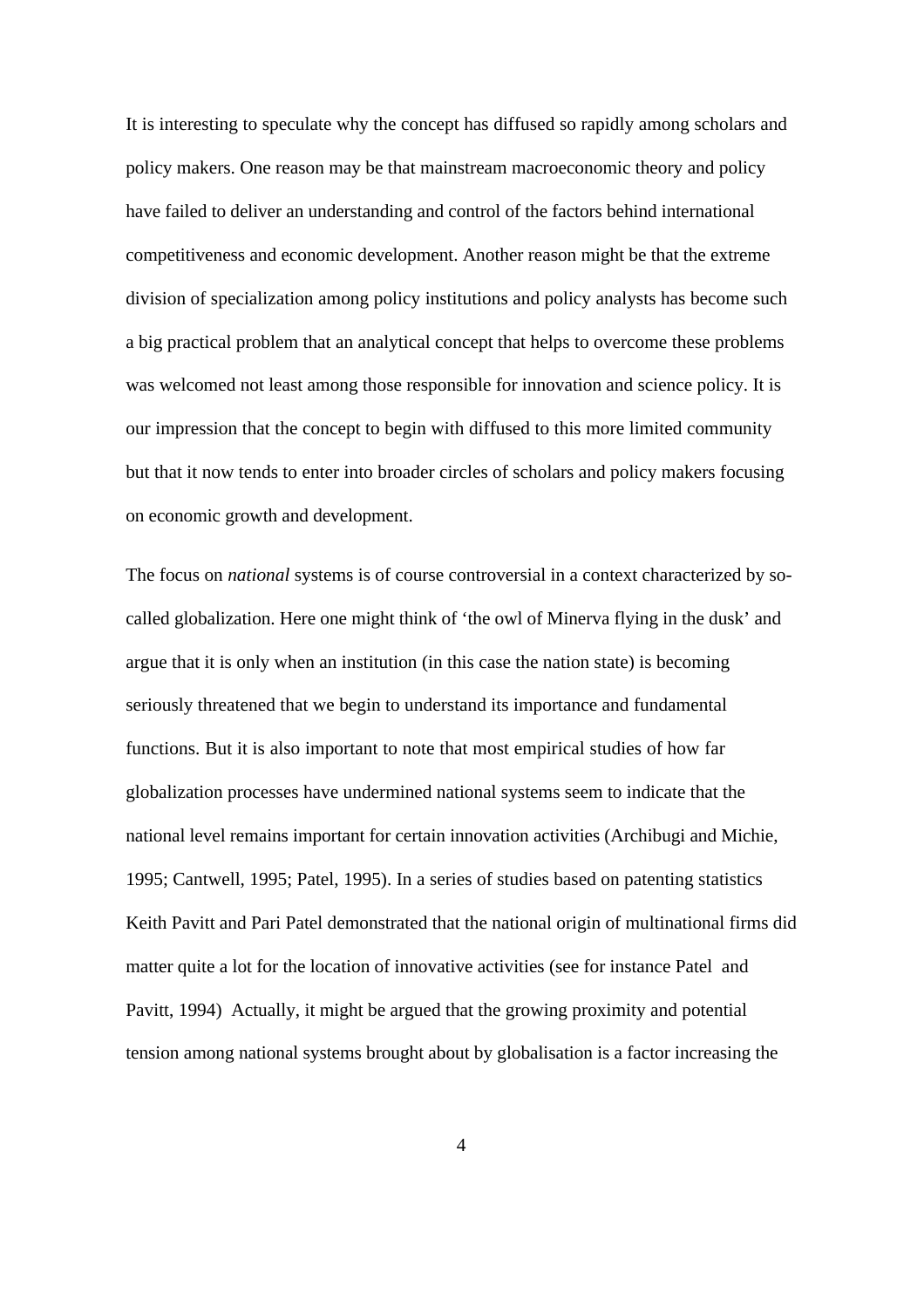demand for understanding nation-specific systemic differences between innovation practices that relate to international trade (Ostry and Nelson, 1995).

#### *2.2 A concept with roots far back in history*

Although the concept of national systems of innovation is of recent origin, it is helpful to see it as a development of much older intellectual endeavours. The most obvious starting point is Adam Smith's (1776) analysis of the division of labour, which not only included knowledge creation in relation to directly productive activities but also the specialised services of scientists. But Adam Smith did not consider innovation and competence building as independent and systemic. The roots of the discussion of these issues goes rather back to Friedrich List (1841). His concept of national systems of production and learning took into account a wide set of national institutions including those engaged in education and training as well as infrastructures such as networks for the transport of people and commodities (Freeman, 1995). It was focused on the development of productive forces rather than on allocation of given scarce resources. Thus List pointed to the need to build *national* infrastructure and institutions, which he argued challenged the 'cosmopolitan' approach of Adam Smith. But List obviously lacked the analytical tools for developing his ideas beyond the stage of fairly loose suggestions.

The modern version of the innovation system concept was not based upon any direct inspiration from List. It was only after the concept had become generally accepted that Christopher Freeman and others went back and brought forward List as the intellectual ancestor. The most obvious linkage was perhaps in the development of the Aalborg version of the concept where the role of the *home market* for innovations has some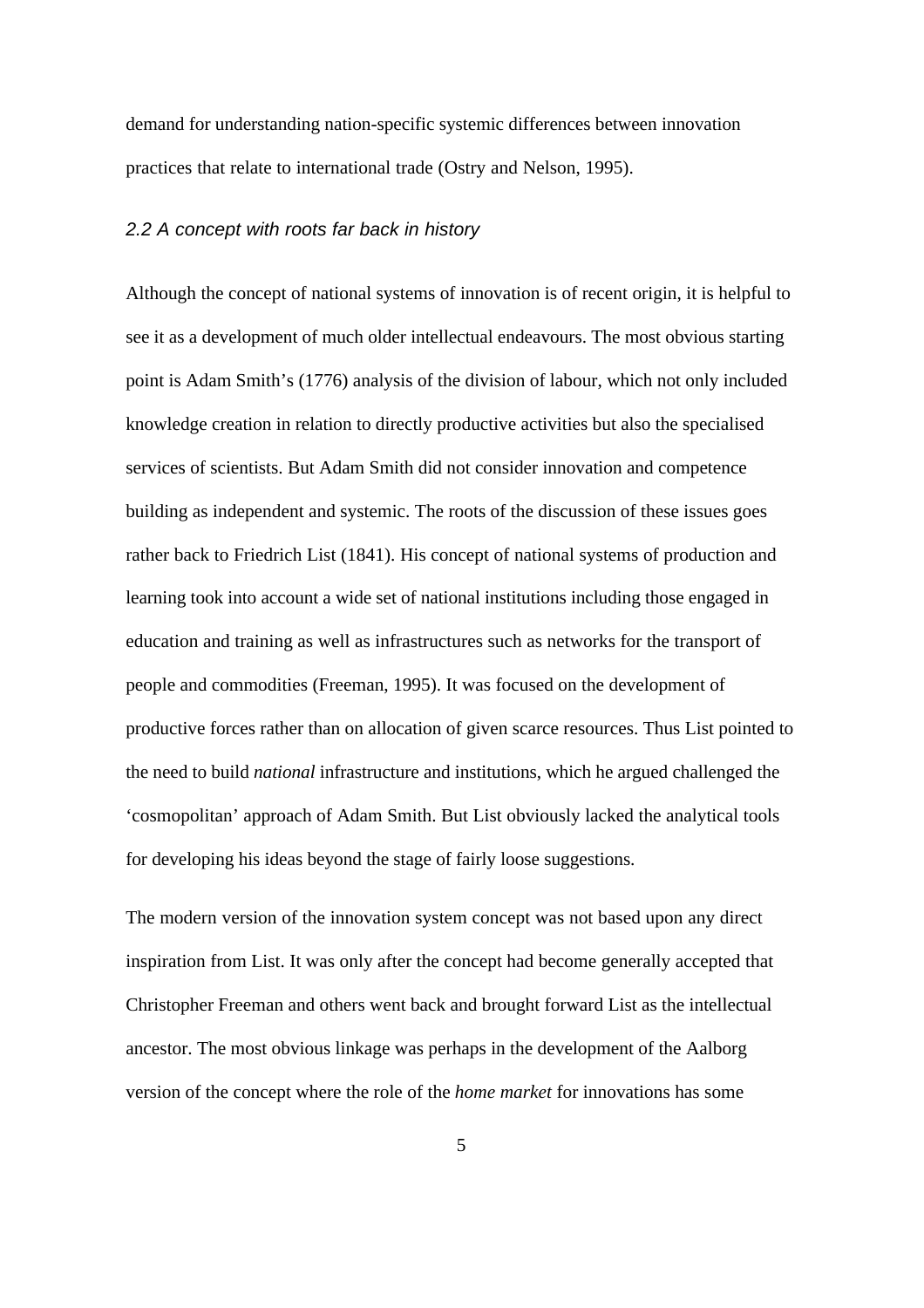connections to the infant industry argument of List. But, even here, the direct inspiration came via Burenstam Linder who is a liberal economist and a former conservative minister in the Swedish government (Linder, 1961) rather than directly from List.

#### *2.3 Parallel activities around the world*

Instead of looking for clear-cut intellectual origins of the innovation system concept, its main background should rather be found in the needs of policy makers and students of innovation. The activities of national governments and international organisations like the OECD had during the 1960s and 1970s led to an immense interest in reasons why national growth rates differ and one of the explanations was differences in the research systems of different countries. For researchers who tried to combine general economics with innovation studies such explanations seemed just to scratch the surface of the issue.

It seemed obvious that most of the new knowledge needed for innovation did not come directly from universities and technical research and in many industries not even from research and experimental development but rather from other sources like production engineers, customers, marketing, etc. The problem was to integrate these broader contributions into a concept of the innovation process. The emphasis on this problem meant that the idea of a national system of innovation was immanent in the work of the IKE group in Aalborg already in the first half of the 1980s. A standard phrase found in several publications from this period was 'the innovative capability of the national system of production'. The 'innovation system' concept was

6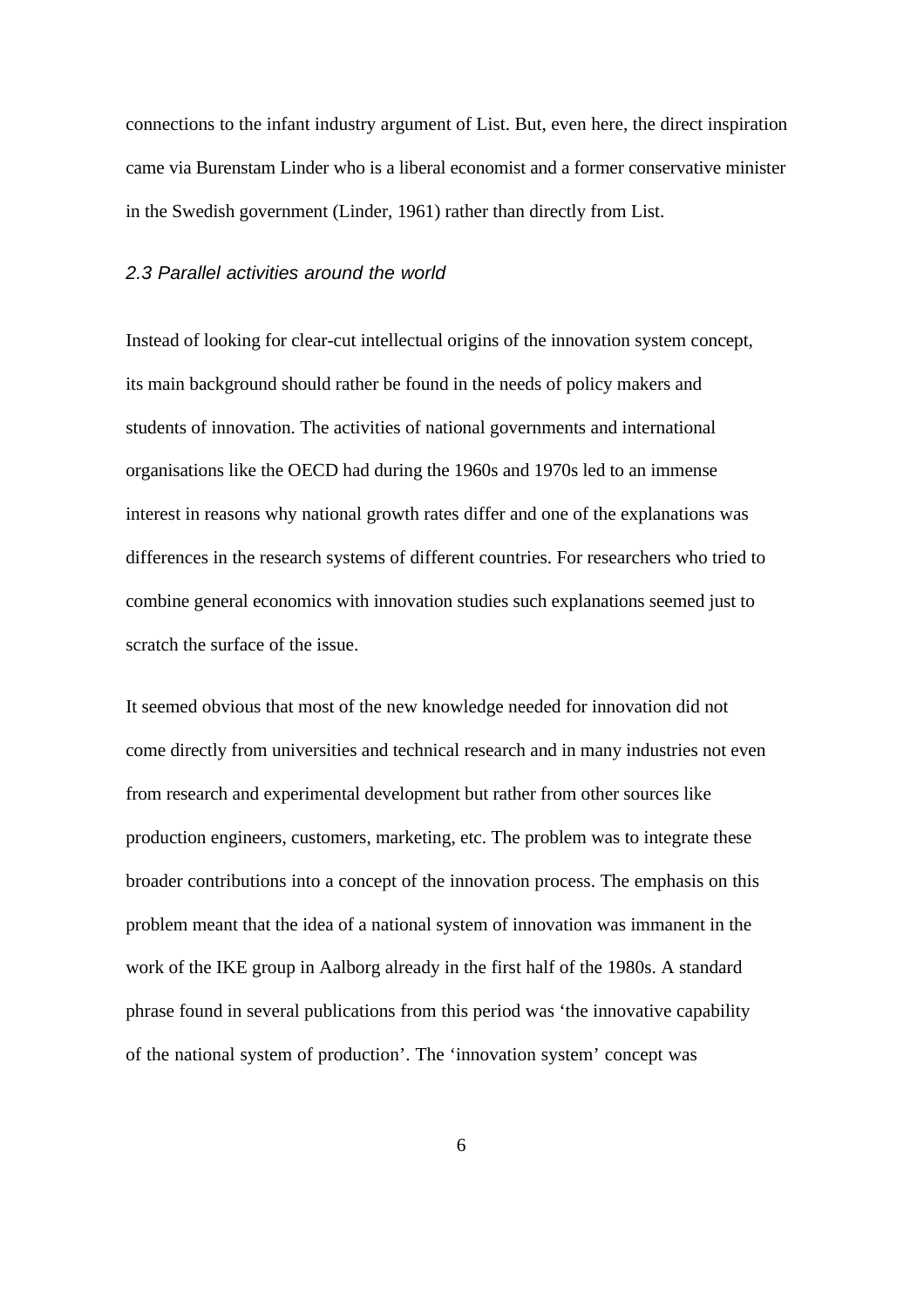introduced in Lundvall (1985) but then still without the adjective 'national' added to it.

But the concept was immanent also in the international comparisons between national styles of management of innovation pursued at SPRU and it was Chris Freeman who brought the concept into the literature in 1987 in his book on innovation in Japan (Freeman, 1987). And it was certainly immanent in the work of Dick Nelson and other US-scholars engaged in comparing the US system of science and technology with other national systems. When Freeman, Nelson and Lundvall got together in the big project on technical change and economic theory (Dosi et al., 1988) it ended up with a book where there was a four chapter-section on 'national systems of innovation'.1

### *2.4 New models*

 $\overline{a}$ 

Over the last decade there have been several new concepts emphasizing the systemic characteristics of innovation but with focus on other levels of the economy than the nation state. The literature on 'regional systems of innovation' has grown rapidly since the middle of the nineties (Cooke, 1996; Maskell and Malmberg, 1997). Bo Carlsson with colleagues from Sweden developed the concept 'technological systems'

<sup>1</sup> Others who worked in parallel along similar lines of thought but with less emphasis on innovation were Michael Porter (1990) and Richard Whitley (1994). Whitley's concept national business system is complementary to the innovation system approach in its emphasis on culturally embedded business practices. (For a comparison see Lundvall, 1999).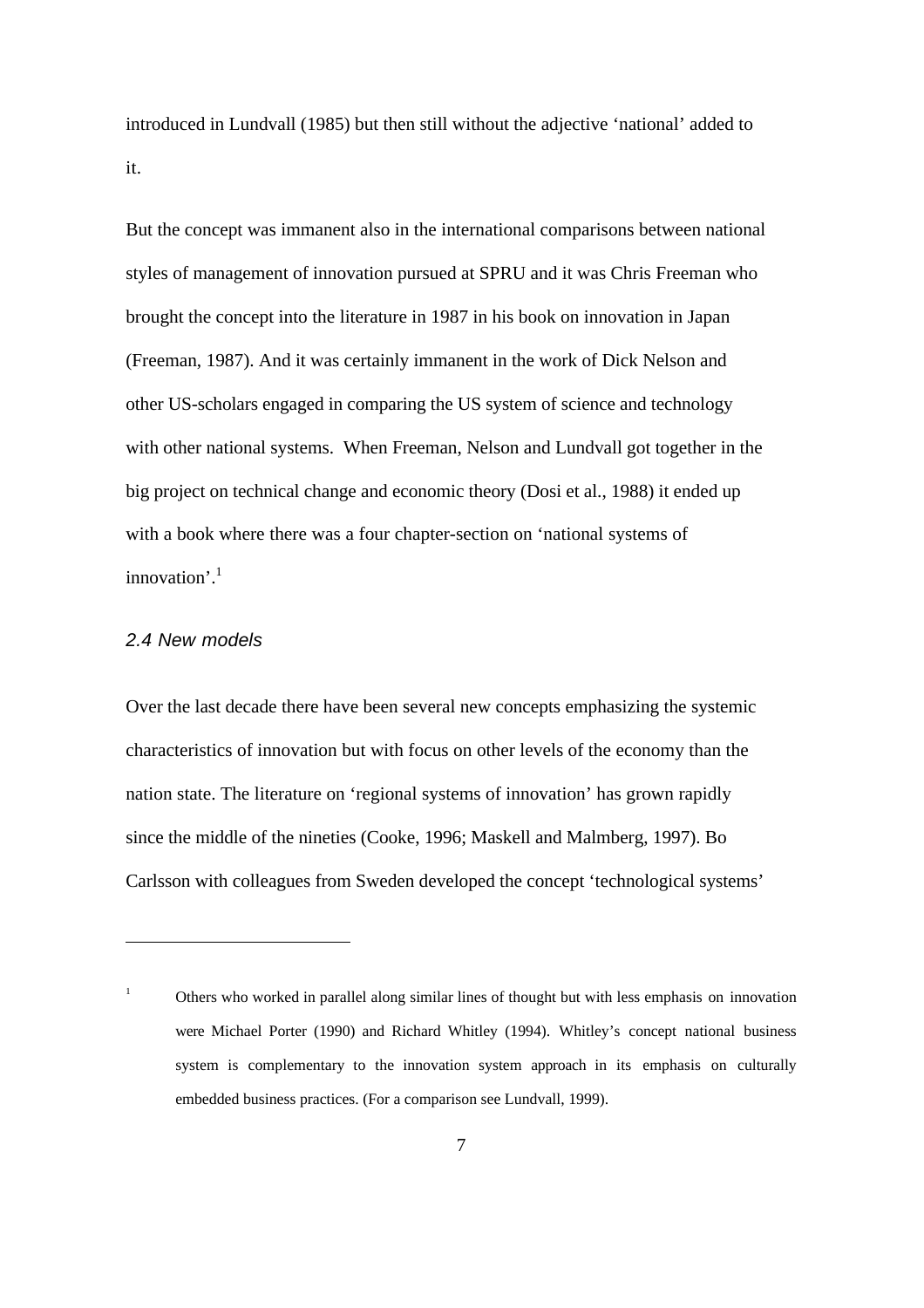(Carlsson and Jacobsson, 1997) while Franco Malerba developed the concept of 'sectoral systems of innovation' (Breschi and Malerba, 1997).

Sometimes these concepts have been presented or interpreted as alternatives to the *national* system approach and it has been argued that many, if not most, interesting interactions in the context of modern innovation tend to cross national borders and that there is no a priori reason why the national level should be taken as a given for the analysis. Our view on the issue has always been pragmatic and reflects that we see the policy dimension of the concept as important. As long as nation states exist as political entities with their own agendas related to innovation, it is *useful* to work with *national* systems as analytical objects.

But the other analytical levels are certainly not only legitimate—they are necessary in order to get a realistic understanding of the working of national systems and, not least, the policy constraints and policy efficiency at the national level. They are also useful in their own right. Regional innovation policy calls for a focus on regional systems and understanding the evolution of global technological systems or sectoral systems is fundamental when it comes to define the needs for supranational co-ordination and rule-setting.

#### *2.5 On the survival of old paradigms and on competing technologies*

The development of the systemic approach to innovation has taken place in parallel with efforts in economics to integrate knowledge and innovation into neoclassical growth theory as illustrated by the growing interest for 'new growth theory' (Romer, 1990;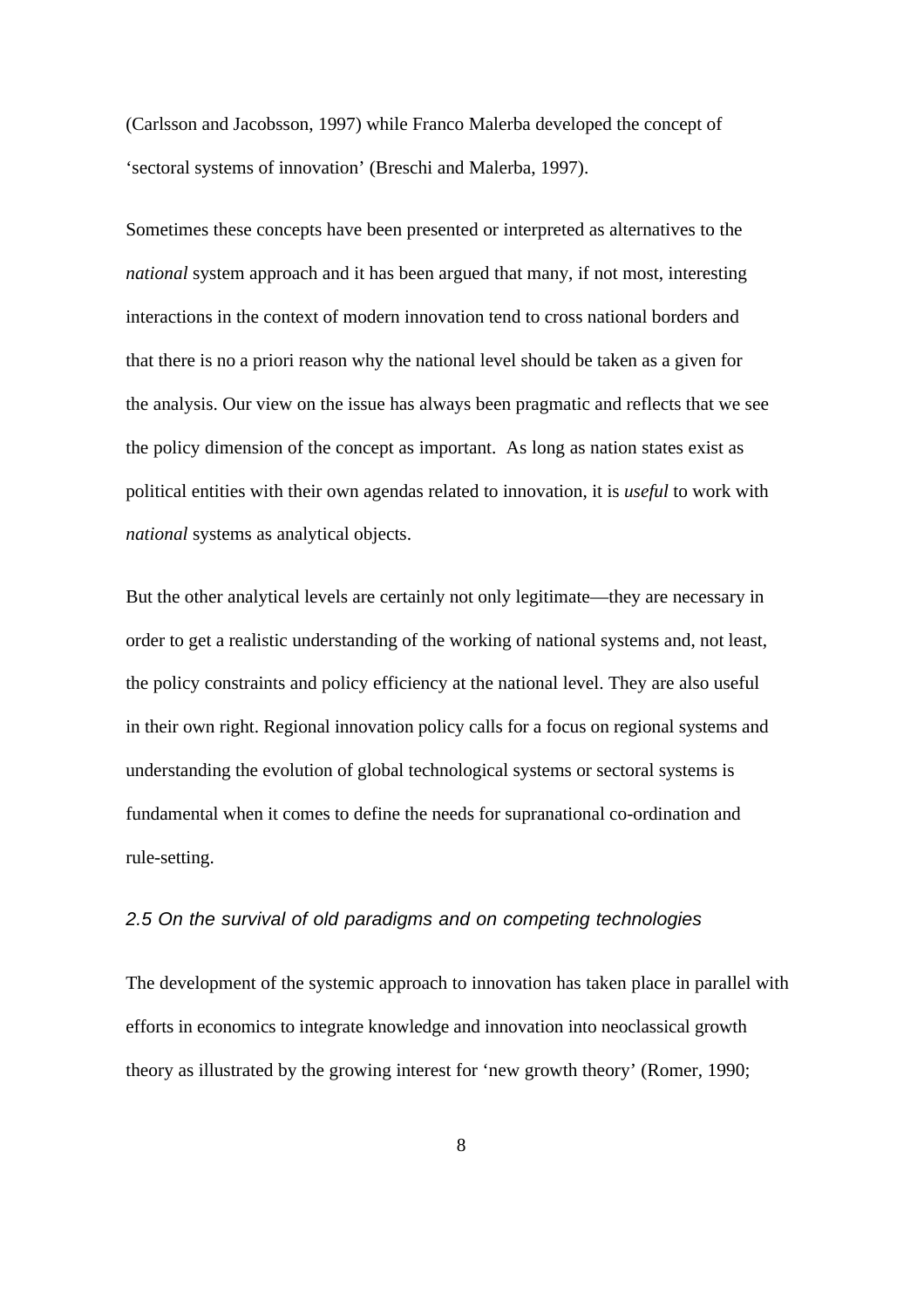Aghion and Howitt, 1998). These models have big problems with overcoming the linear perspective and in policy analysis we still find a strong presence of the old ideas. The current focus in Europe on bench-marking innovation practices and policies may be seen as a step backwards in this respect (Lundvall and Tomlinson, 2001). The old perspective is far from extinguished.

#### *2.6 Development studies as a new field of application—or as a re-export*

The modern version of the concept of national systems of innovation was developed mainly in the rich countries—the US, the UK, France and Scandinavia—and to begin with only a narrow circle of academics interested in science and technology policy in these countries used it. Now the interest for the national innovation system perspective is growing strongly in Latin America and Asia. Even in Africa innovation system analysis is beginning to take off.

It is interesting to note that some of the most important elements combined into the innovation system concept actually came from the literature on developing countries—not least from the Schumpeter-inspired development theories of e.g. Hirschman (1958). Such theories contributed with ideas of creative but also systemic feedbacks between different economic activities. More generally, the idea that institutions matter in economic change was more generally accepted for 'less developed countries' than for full blown market economies where it was assumed that the market solves most problems so that institutional 'details' may be pushed into the background.

9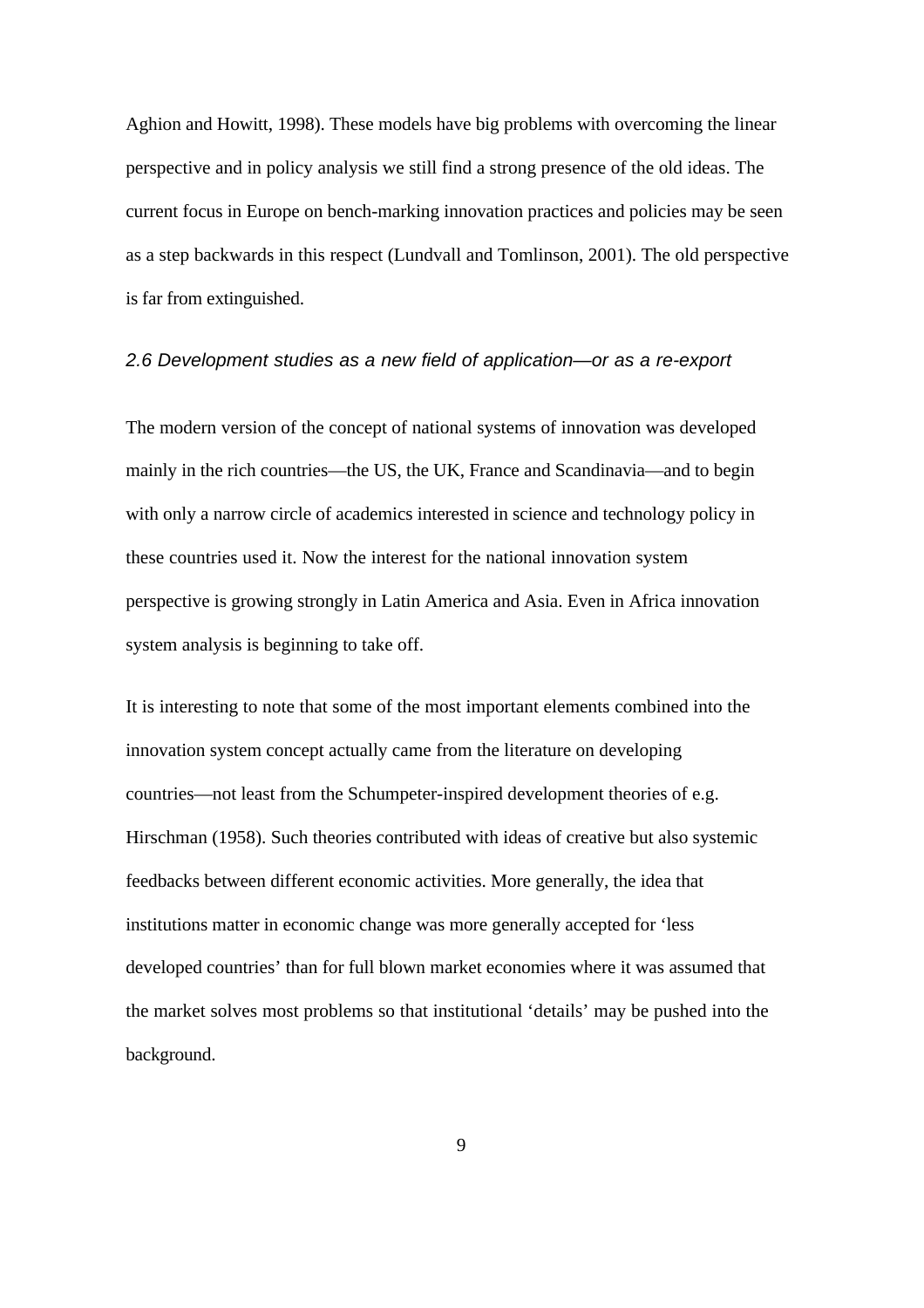To apply the national systems of innovation concept to developing countries may therefore be seen as a kind of 're-export'. Gunnar Myrdal's ideas, inspired from Veblen and fully developed in 'Asian Drama' (1968), of positive and negative feedback, of cumulative causation and of virtuous and vicious circles are inherent in the idea of innovation systems.

#### *2.7 Adaptation of technology and concepts*

At the end of this paper we will argue that a principal task for future research based on the concept of national systems of innovation is to adapt it in such a way that its application in less developed countries does not result in negative effects on development strategies and that it, on the contrary, helps to stimulate policy learning. We will argue that a major step in this direction is to broaden and deepen the concept and to make it more dynamic. A narrow focus on the role of science and science-based activities is not what is most needed. We need a concept that covers all aspects of competence building in socio-economic activities. We also need to deepen the concept by getting a better understanding of processes of interactive learning. Finally, we need to find ways to capture the formation and evolution of innovation systems from their birth to their death (Andersen and Lundvall, 1997). In order to prepare the ground for such a broadening and deepening of the concept we will take a closer look at how the concept has developed in our own research.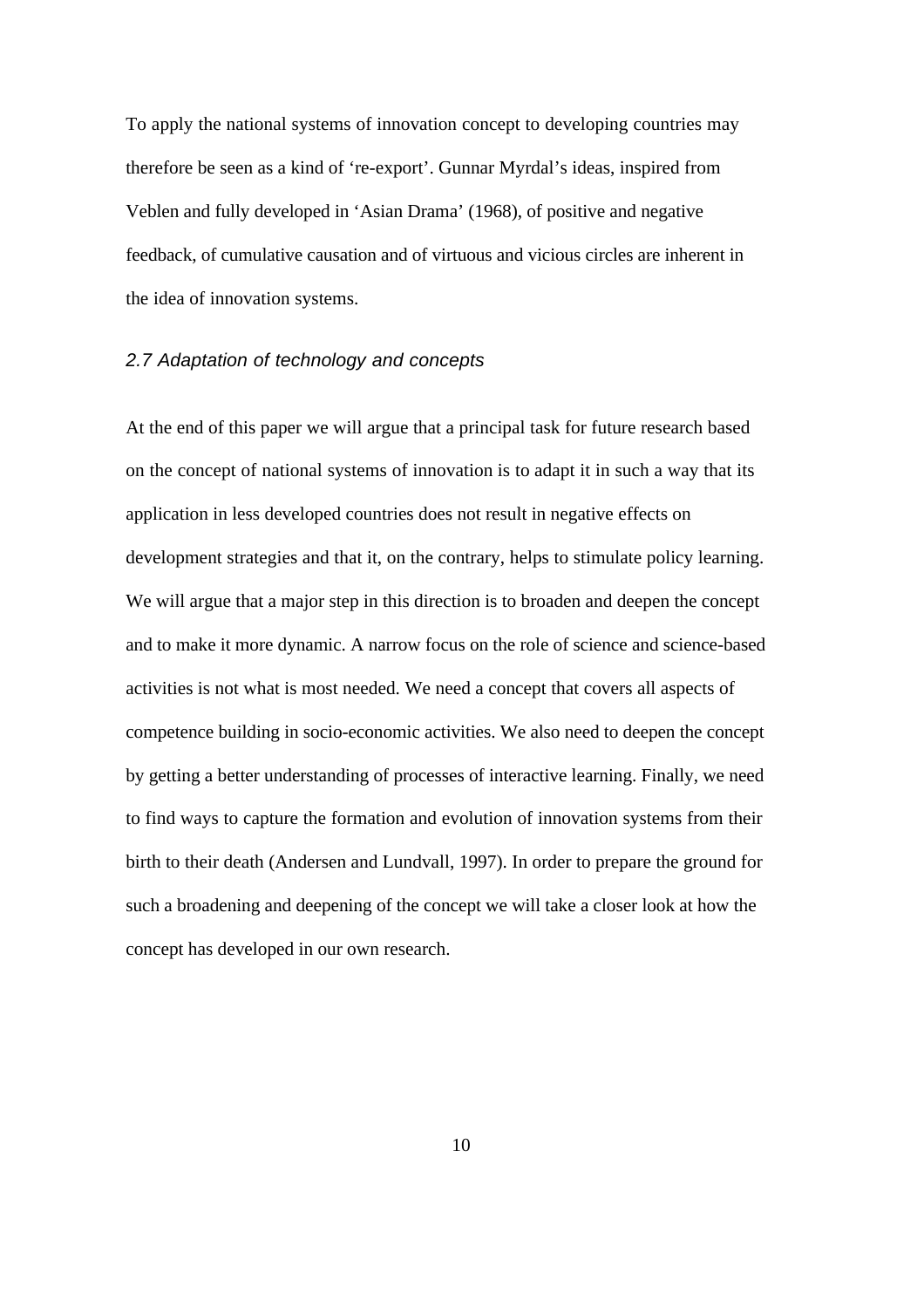# *3. The evolution of the Aalborg version of the national innovation system concept*

One of Schumpeter's major contributions to the understanding of innovation processes is the interpretation of innovation as *a new combination*. This concept is important because it brings together two contradictory but important aspects of innovation: its continuity (existing elements) and radical change (the new combination). The Aalborg version of the national system of innovation concept may be seen as a combination of four elements: the neo-Schumpeterian reinterpretation of national production systems, empirical work based on the home market theory of international trade, the microeconomic approach to innovation as an interactive process inspired by research at SPRU and, finally, insights in the role of institutions in shaping innovative activities.<sup>2</sup> This combination reflects that the concept was developed to get a better understanding of economic growth and trade specialization in a small open economy characterized by high income per capita but with a weak representation of science based firms. It also reflects an emphasis on the economic and technological history of countries with a gradual change in the intra-national and inter-

 $\overline{a}$ 

<sup>2</sup> This specific combination results in an Aalborg version that differs from the US-approach (Mowery and Oxley, 1995) where the analysis is more narrowly focused on institutions as organizations involved in the promotion of science and technology. The combination should be seen in the light of our attempt to develop a framework that is relevant for understanding economic growth and innovation processes in small countries (Freeman and Lundvall, 1988) and it may be seen as a follow-up to a series of contributions to the analysis of the specific problems of small countries (Katzenstein, 1985; Kutznets, 1960; Svennilsson, 1960; Walsh, 1987).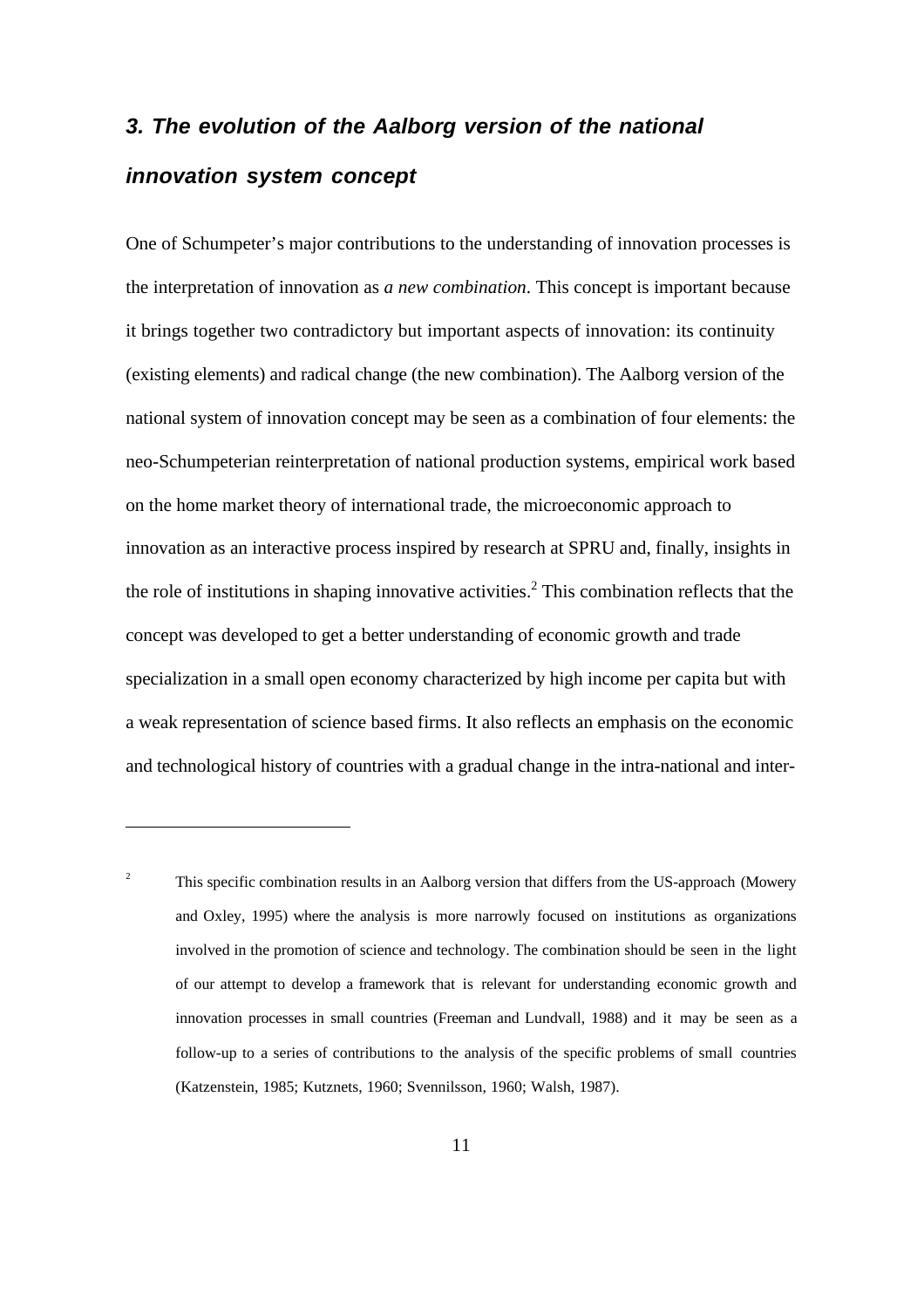national division of productive and innovative labour. The focus was to start with macroeconomic issues but it moved gradually also toward issues related to microeconomic dynamics.

#### *3.1 From systems of production toward systems of innovation*

An important starting point for the IKE group's work in innovation systems was a reinterpretation of what appeared to be the 'structuralist economics' of Dahmén (1970), Hirschman (1958), Perroux (1969), and their followers. Such theorists seemed to have successfully combined Leontief's input-output analysis with Schumpeter's theory of innovation and entrepreneurship. But in practice the input-output perspective easily comes to dominate and 'the missing innovation perspective has led to a misjudgement of some of the important mechanisms to the national and regional development process' (Andersen et al., 1981b, p. 55). It is not easy to recombine Leontief and Schumpeter in a systematic manner (cf. DeBresson, 1996; Drejer, 1999), but the basic idea gave a new and critical interpretation of many analyses of development and growth and the related policies.

One example was that Perroux and his French followers had developed an analysis of the importance of the structure national systems of production for economic dynamics, some of it rooted in the Marxian schemes of extended and intensive reproduction. They assumed that different sectors affect growth differently and that the most dynamic elements in the system (the growth poles) were located upstream. This led them into ordering national systems in a hierarchy. It was assumed that countries such as the US and Germany had a stronger economy than France because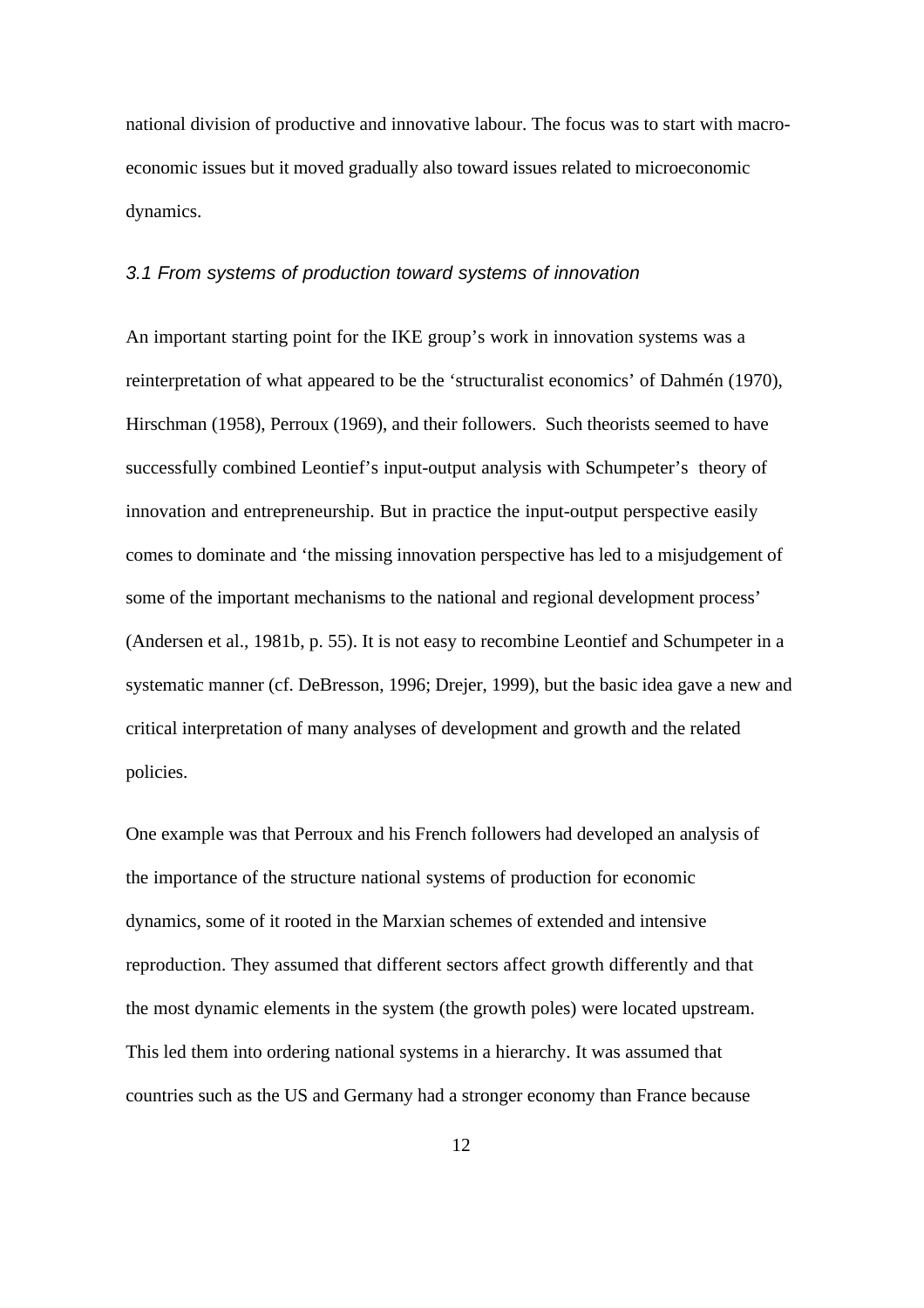their production systems were specialized in the production of machine tools. It also led to somewhat naive recommendations for developing countries to establish, at an early stage, activities belonging to the sector producing machinery. The historical experience of the Nordic countries gave an alternative and much more evolutionary perspective, where well-functioning machinery sectors were the outgrowth of strong user sectors and presupposed a long-term innovative interaction with them.

These problems in integrating a Leontief-style analysis of production systems with innovation and entrepreneurship were found in many types of study, so in Aalborg there was much discussion of how to avoid the crowding-out of real neo-Schumpeterian perspectives from the theory of growth and development. The immediate solution was to concentrate on a more dynamic approach to vertical linkages in the production system (Dahmén, 1950; Hirschman, 1958; Stewart, 1977). Especially, Dahmén and Hirschman pointed to the opening up of disequilibria as important and sometimes positive drivers in the development process. A related strategy was to apply a life cycle perspective on national systems (Andersen et al., 1978; Andersen et al., 1979). Some of the ideas were later presented for an international audience in Andersen and Lundvall (1988) and Andersen (1992). The analytical building blocks were significantly transformed in the process. First, the importance of backward linkages in the form of flows of information from user sectors was introduced. Second, both learning by doing and learning by searching were introduced in the model. Third, a distinction was made between industrial subsystems at different stages as seen from a life cycle perspective. Fourth, the open economy was explicitly introduced as the analytical framework. With these revisions, the focus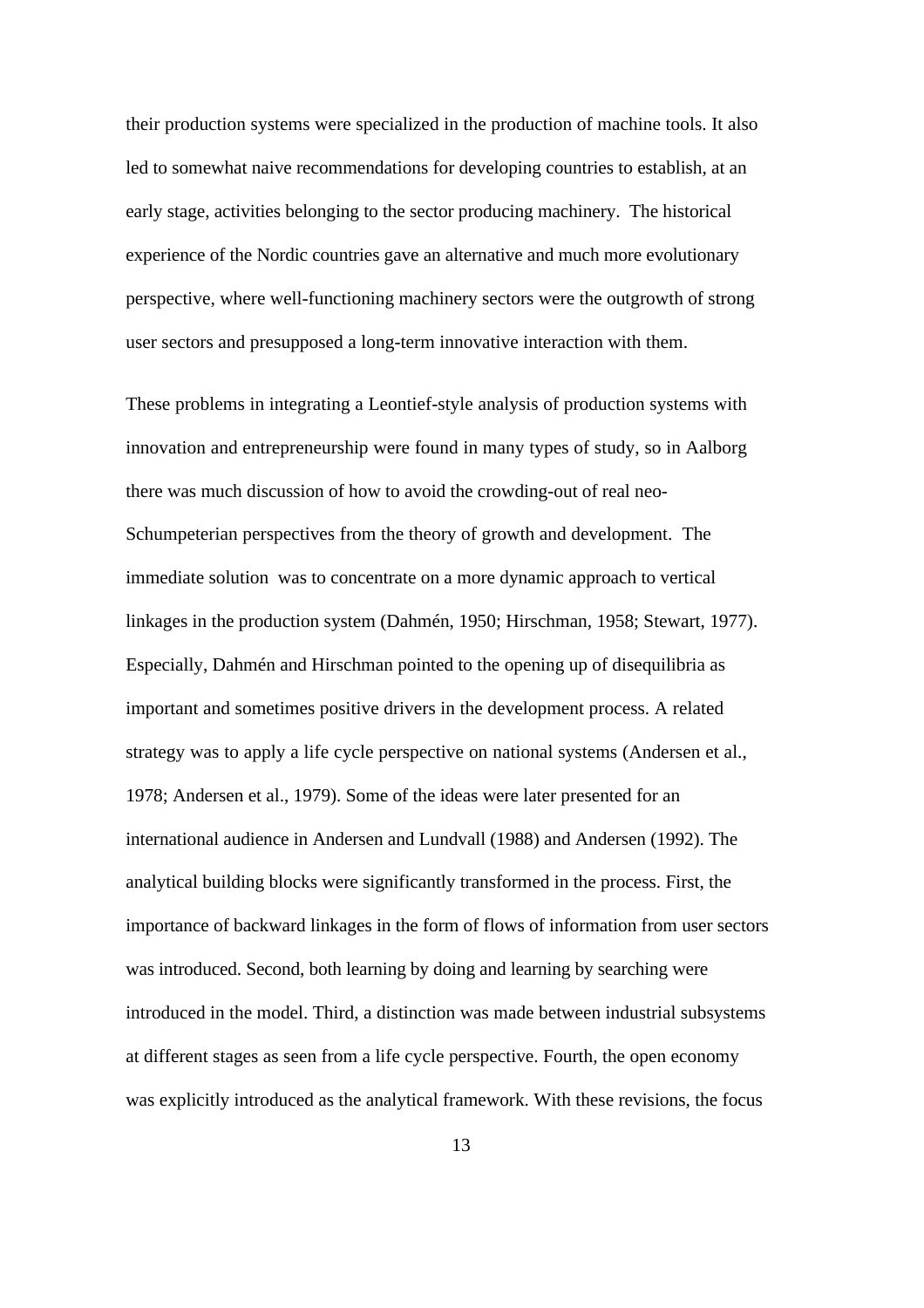was now explicitly on the development of new technology in an interaction between user sectors and producer sectors. The *quality* of demand became an important element in the process. And, while structuralist ideas of the importance of tight national coherence left small countries very limited prospects in terms of growth and wealth, as does the new growth theory today, the Aalborg discussions pointed to a less gloomy future for these countries by emphasizing the *qualitative characteristics* of the home market.

## *3.2 The second element in the combination—the role of the home market for economic specialization*

Some of the early empirical work in Aalborg focused on the division of productive and innovative labour in relation to agriculture, and one interesting result was the strong Danish export specialization in machinery to be used in agriculture and related industries (Andersen et al., 1981a, p. 11). This observation could not be explained without recourse to the role of the home market.

With reference to non-classical and non neo-classical contributions to international trade theory by Posner (1961), Vernon (1966) and especially Linder (1961) a series of empirical studies were pursued showing the importance of the home market when it comes to explain export specialization in process equipment (Dalum et al., 1981; Andersen et al., 1981a). The practical test was to analyze the correlation between specialization indexes for respectively the user and the producer sector commodity. The outcome of the test was that the home-market did play an important role for many process equipment commodities.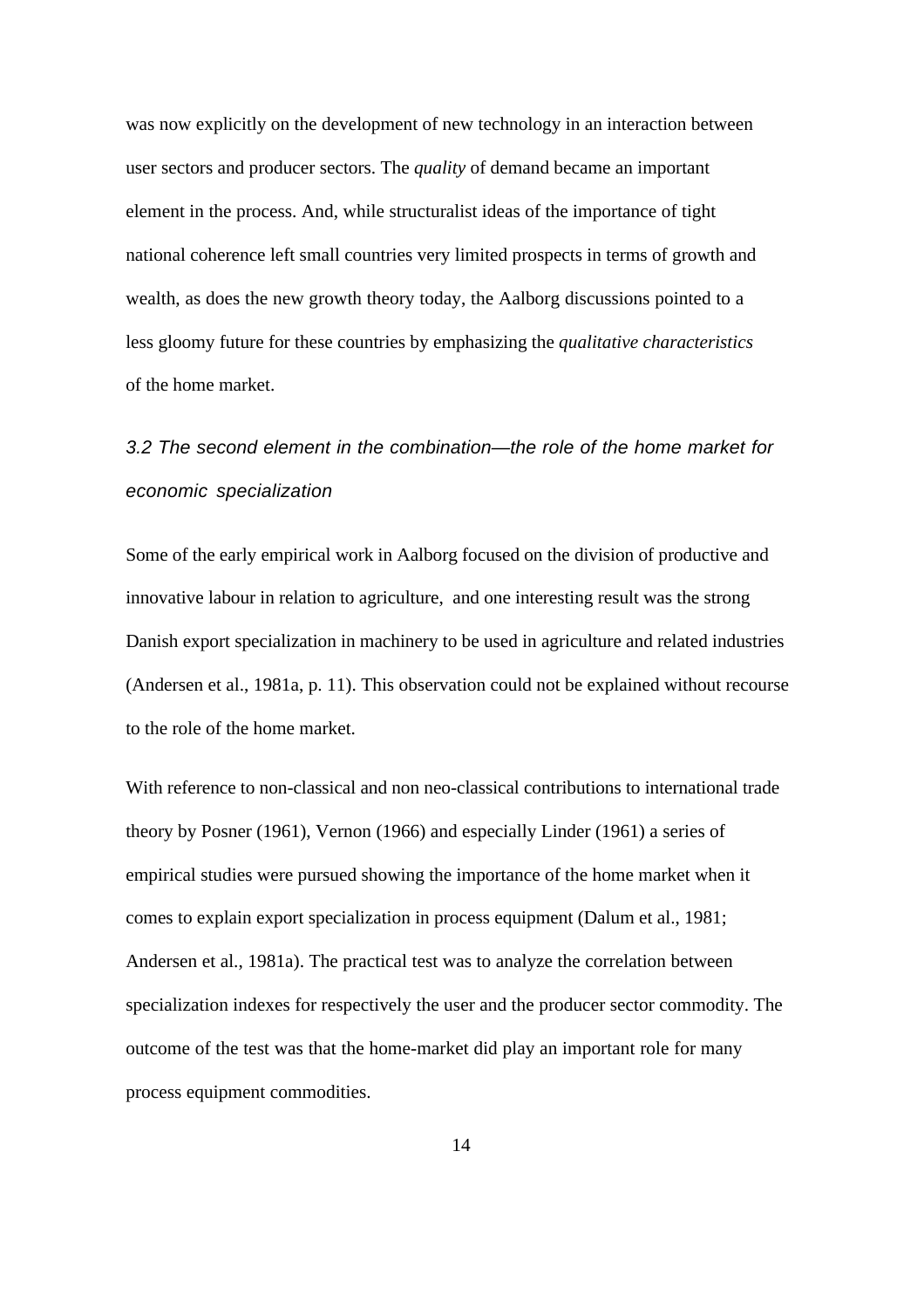In this context it was established that trade statistics offer good opportunities to characterize and compare the production structure and export specialization of national systems at a rather detailed level. If aggregated in new categories of special relevance for economic growth, specialization data could be used to analyze the competitiveness of national systems. The change over time in the specialization pattern in terms of 'lowtechnology' versus 'high-technology' product was later followed up by similar studies of high-growth and low-growth products. Further, analyzing the relative uniqueness and stability over time of specialization patterns proved to be a way to underpin the idea of national systems having a certain autonomy (Dalum et al., 1998). Still the studies of more or less aggregate statistics cannot by itself reveal the complex process of innovation. For this purpose is needed not only other types of data (provided by e.g. the DISKO project; see box 1) but also micro-founded theoretical analysis.

#### *3.3 From innovation as an interactive process to national innovation systems*

The micro assumptions behind the national innovation system approach got theoretical inspiration from Nelson and Winter's evolutionary theory of firms and markets. Another important inspiration came from empirical findings through the 1970s and 1980s made by scholars connected to SPRU and Chris Freeman. The Sappho-study pursued by Freeman and his colleagues at SPRU in the beginning of the seventies (Rothwell, 1977) gave strong support to the idea that success in innovation has to do with long-term relationships and close interaction with agents external to the firm. The presentation of 'the chain-linked model', by Kline and Rosenberg (1986), was important because it gave specific form to an alternative to the cherished linear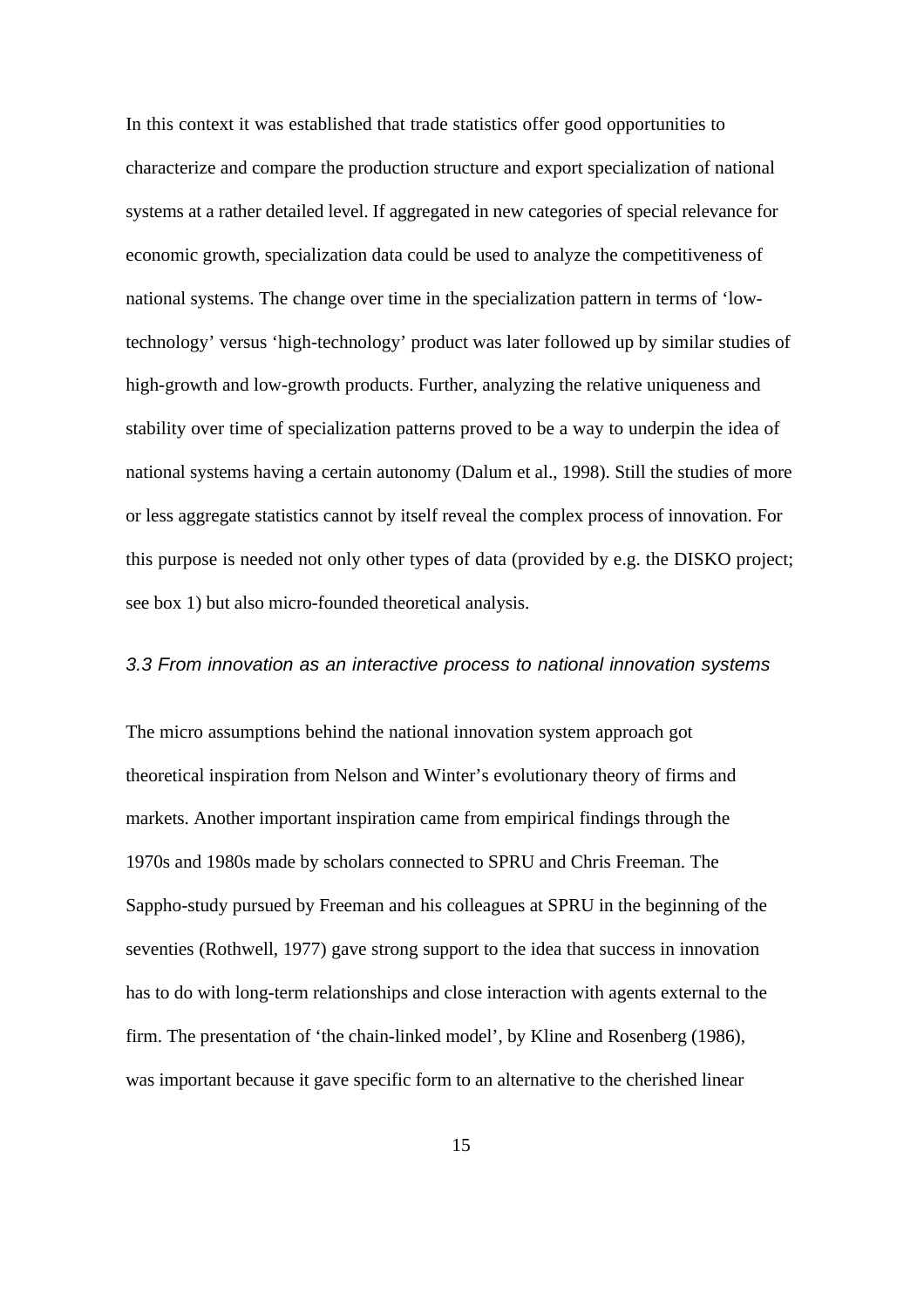model, where new technology is assumed to develop directly on the basis of scientific efforts, and, thereafter, to be materialized in new marketed products. All this constituted one important step toward the idea of a national innovation system and it indicated a possible micro-foundation of this concept.

The *second step* was to realize explicitly that the relationships and interactions between agents *had to involve non-price relationships*. These relationships were presented as *organized markets* with elements of power, trust and loyalty (Lundvall, 1985). These relationships of co-ordination and co-operation were identified as the only possible solution to the conundrum of product innovations: On the one hand, pure market interactions (prices and quantities only) were found incapable of transmitting the qualitative information between users and producers. On the other hand, the transformation of markets into hierarchies proposed by transaction cost theory did not materialize. In order to understand the dynamics we proposed that the most fruitful perspective was to focus on *interactive learning* rather than only on transactions.

The *third step* was to realize that different national contexts offer disparate possibilities for establishing organized markets and processes of interactive learning. A series of studies pointed, for instance, to the long-term character of inter-firm relationships in Japan and contrasted them with the arm's length relationships predominating in the Anglo Saxon countries (Dore, 1986; Sako, 1990). Furthermore, the literature on the importance of trust and the difficulties in transmitting tacit knowledge pointed to a theory of why the national framework matters for the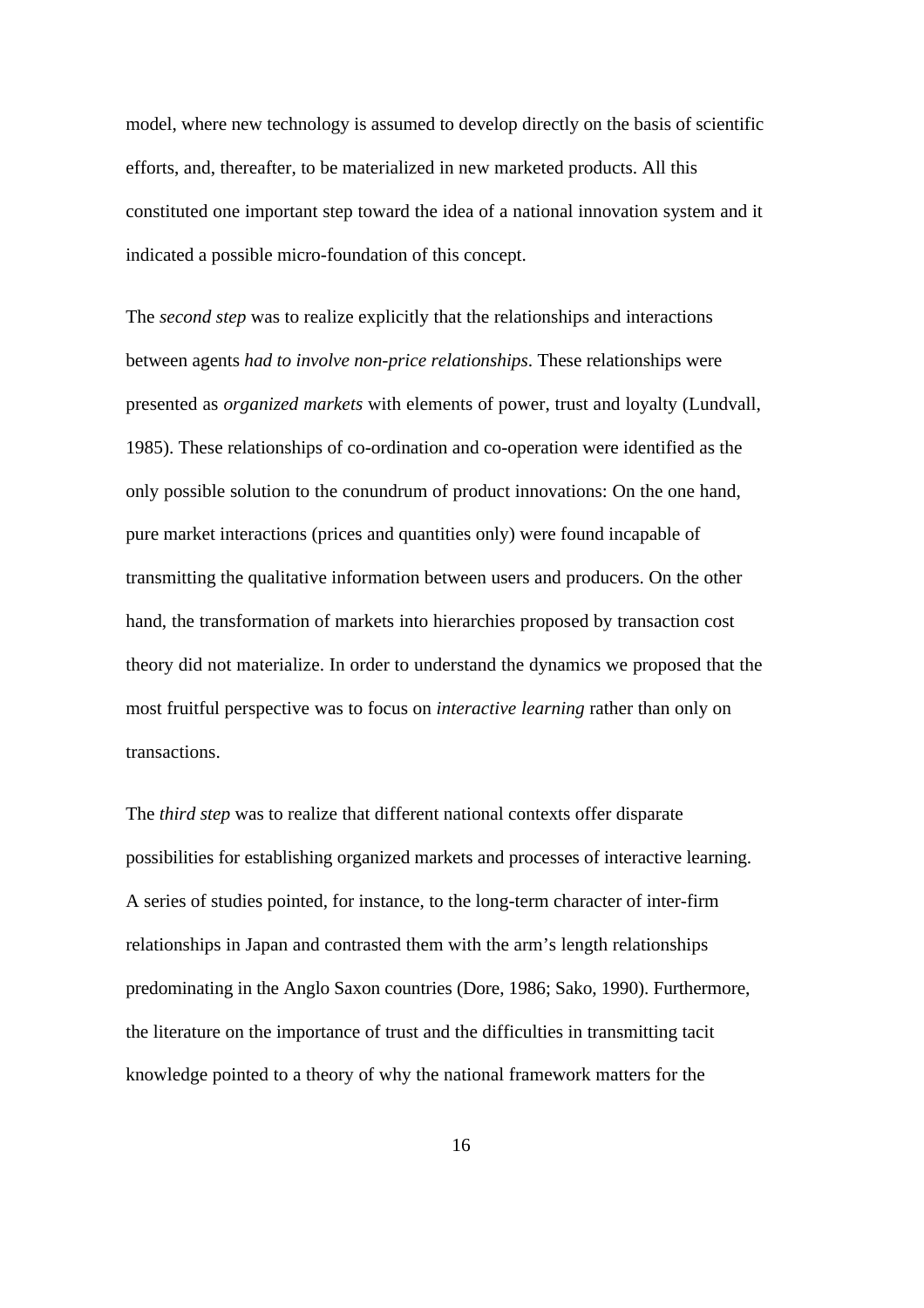boundaries of innovation systems: long-term interactive learning is most easily organised in a setting where there are few linguistic and cultural constraints for the transfer of tacit knowledge and where a multilateral system of trust relationships can most easily be organised.

## *3.4 The fourth element in the combination—institutions and institutional economics*

The focus on *interactive learning* and national boundaries evoke the important role of nationally organised institutions in determining the rate and direction of innovative activities. Early on Johnson (1988) insisted on the importance of institutions for innovation and learning processes. *Institutions* understood as norms, habits and rules are deeply ingrained in society and they play a major role in determining how people relate to each other and how they learn and use their knowledge (Johnson, 1992). In an economy characterized by on-going innovation and fundamental uncertainty the institutional setting will have a major impact upon how economic agents behave and as well upon the conduct and performance of the system as a whole.

Which are the most important institutions in the context of innovation and the part of the innovation process that is influenced by the national setting? We would like to sort out three institutional dimensions that have a major impact and which may differ across nations: the *time horizon* of agents, the role of *trust* and the *actual mix of rationality*.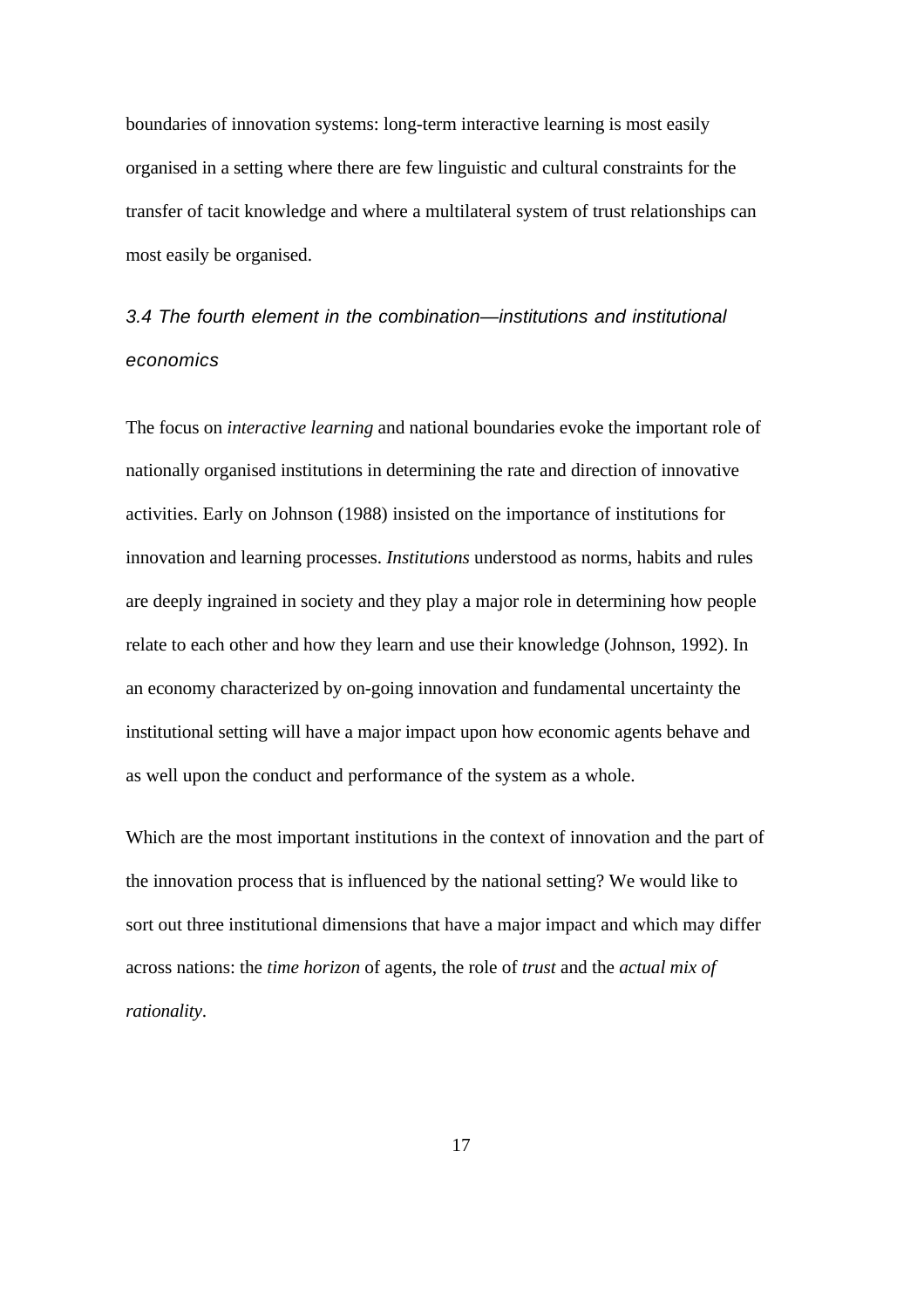The distinction between short-termism as characterizing corporate governance in Anglo-Saxon countries and long-termism in for instance Japanese investment decisions is one important example of how institutional differences have a decisive influence on the conduct and performance at the national level. It is quite obvious that this distinction is important not only for the allocation of finance but also for other aspects of technical innovation. Certain technologies will only be developed by agents who operate with a long term perspective while others might be easier to exploit with a short term horizon.

Trust is a multidimensional and complex concept which refers to expectations about consistency in behavior, full revelation of what agents regard as relevant information for the other party and restraint in exploiting the temporary weakness of partners. The institutions that constitute trust are crucial for interactive learning and innovation capabilities. The strength and the kind of trust embedding markets will determine to what degree interactive learning can take place in organized markets. Formal and legal arrangements around the market will reflect and have an impact upon this tacit social dimension.

A third category is the pre-dominating rationality. In standard economics it is assumed that instrumental and strategic rationality is always dominating human behavior at least in the private economic sphere. It is correct that economic transactions between anonymous agents and a capitalist environment tend to support instrumental rationality. In a context where learning new skills through interaction with other agents is important for success, it is, however, no longer the only kind of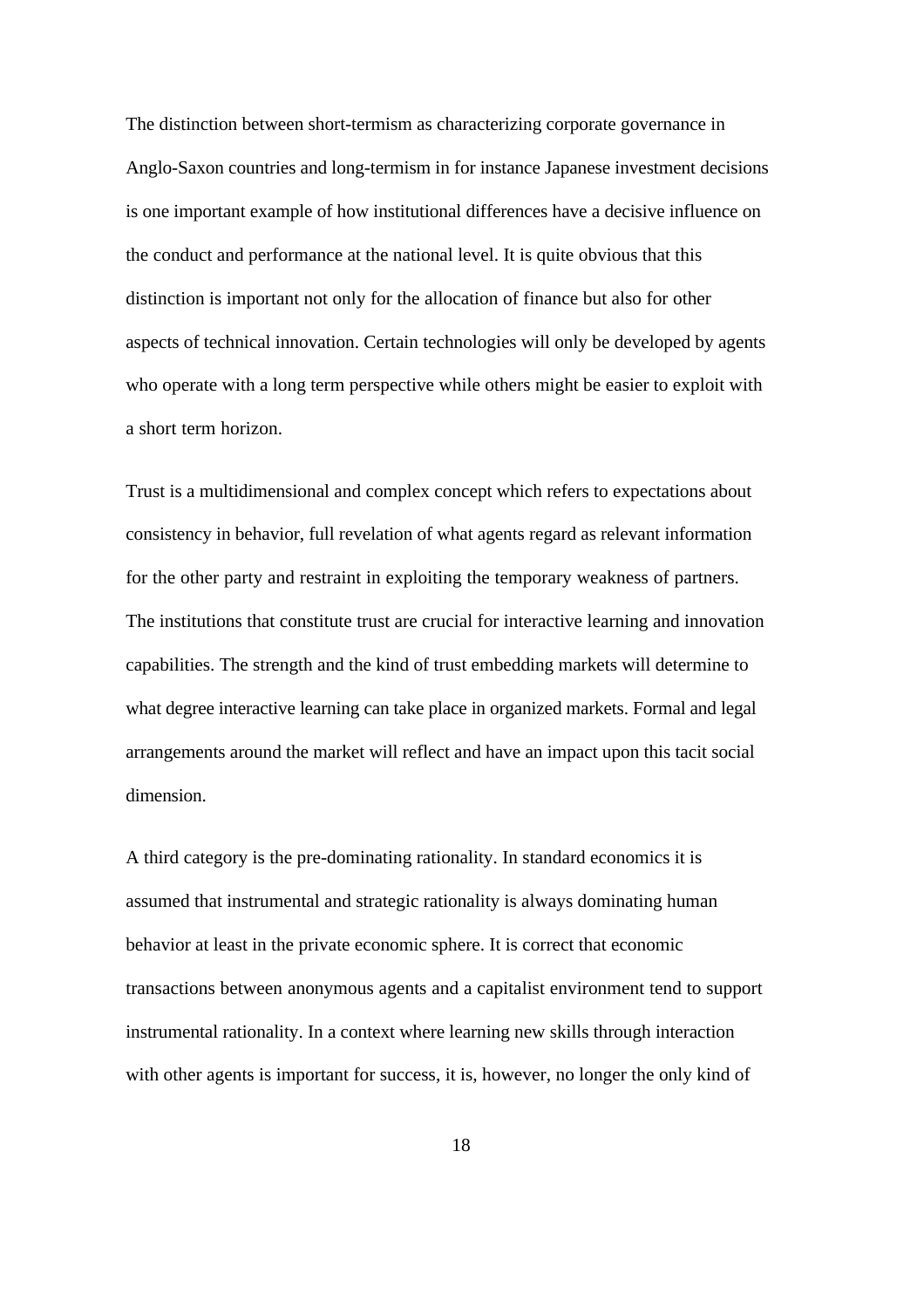behavior that might be selected in the evolving economy. If instrumental rationality were completely dominating the interaction between professors and students, masters and apprenticeships as well as between engineers from R&D labs belonging to different firms, very little learning would take place. Therefore innovation systems where communicative rationality (Habermas, 1984) played a major role in certain types of activities in the private sector might be better off in the long run than the standard exchange economy. The actual mix of rationality in an innovation system may affect its conduct and performance.

In addition to these informal institutions a number of formal institutional arrangements, like well defined and implemented property rights of different kinds, including intellectual property rights, contract laws, corporate law, arbitration institutions and collective bargaining and other labor market institutions, are of course also important for the working of the economy and more generally recognized as such.

In general, we find it useful to think about innovation systems in two dimensions. One refers to the structure of the system—what is produced in the system and what competences are most developed? The second refers to the institutional set up—how does production, innovation and learning take place? Historical analysis may be helpful in demonstrating how the two dimensions co-evolve. Is it the evolution of the structure of production that determines the evolution of the institutional set-up or vice versa and how is match and mismatch between the two reflected in economic growth patterns (Freeman, 1995b)?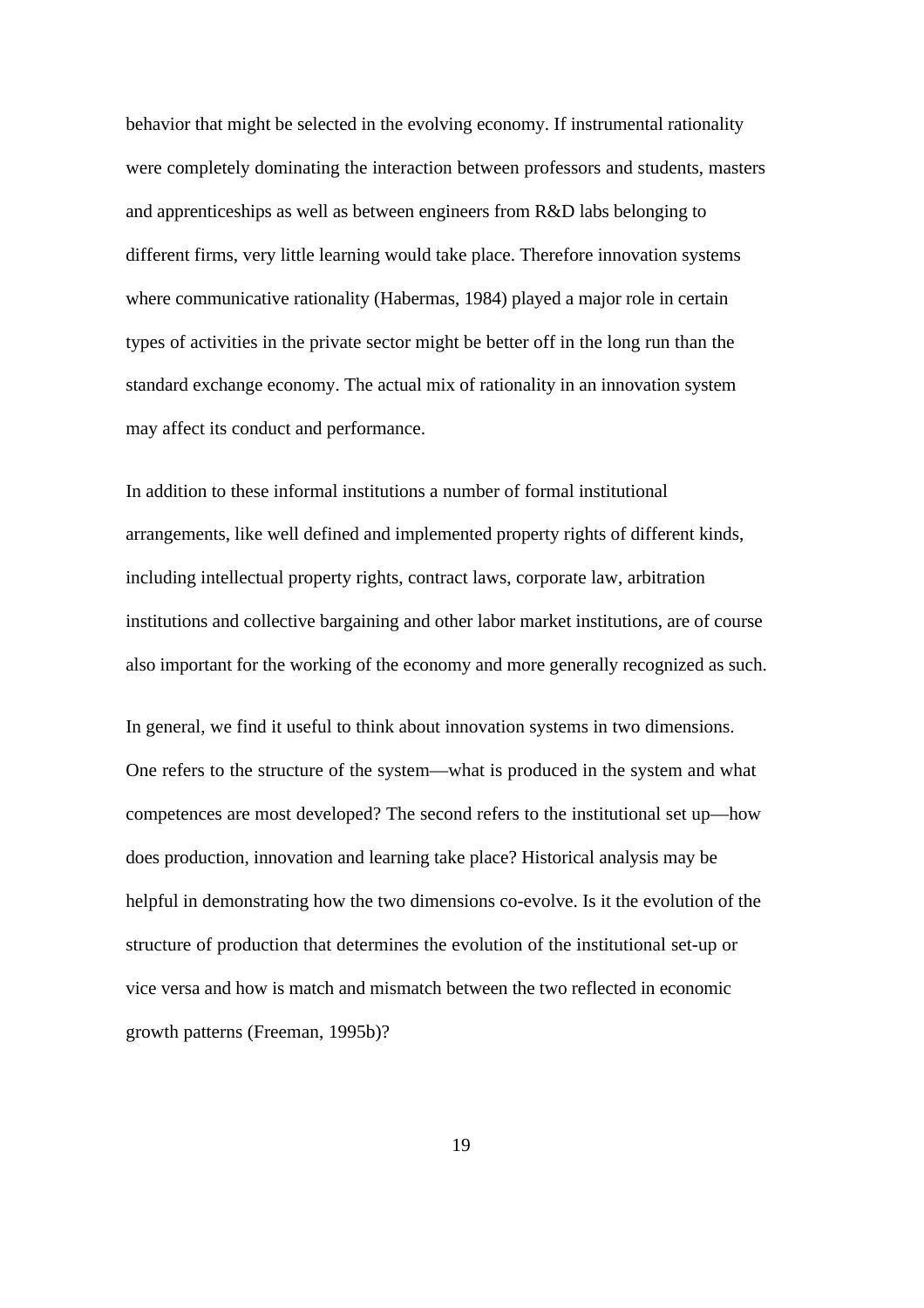#### *3.5 The unfinished synthesis*

The above outline of four elements gives a rough impression of how the Aalborg concept of national systems of innovation was developed. The understanding of the innovation process is that it is neither fully automatic as in the theory of induced innovation nor fully deliberate as in theories of R&D management. The innovation process reflects human initiative and creativity but it is also deeply influenced by the production activities and the institutional setting. The perspective is one where several partners have roles to play in each innovation process. The focus on innovation systems is less reflecting a theoretical abstraction and more the practical needs of the participants in the complex division of productive and innovative labour in modern economies. The highly developed institutional, cognitive and functional specialisation and rapid change give rise to a need to establish innovation-related linkages between the component parts of the system. A crucial part of these linkages still tend to be organised on a national basis because of constraints of language and distance in the necessary co-ordination of decisions and in processes of interactive learning of importance for the innovation process.

Compared to other concepts of innovation systems the Aalborg concept clearly has a complementary role. For instance, the concept implies that national systems of innovation are most important in sectors of production where trust and tacit knowledge play a major role in the innovation process, like in the case of product innovations made for professional users by specialised suppliers. As pointed out by Pavitt (1984) these factors are not equally important in all types of innovation. In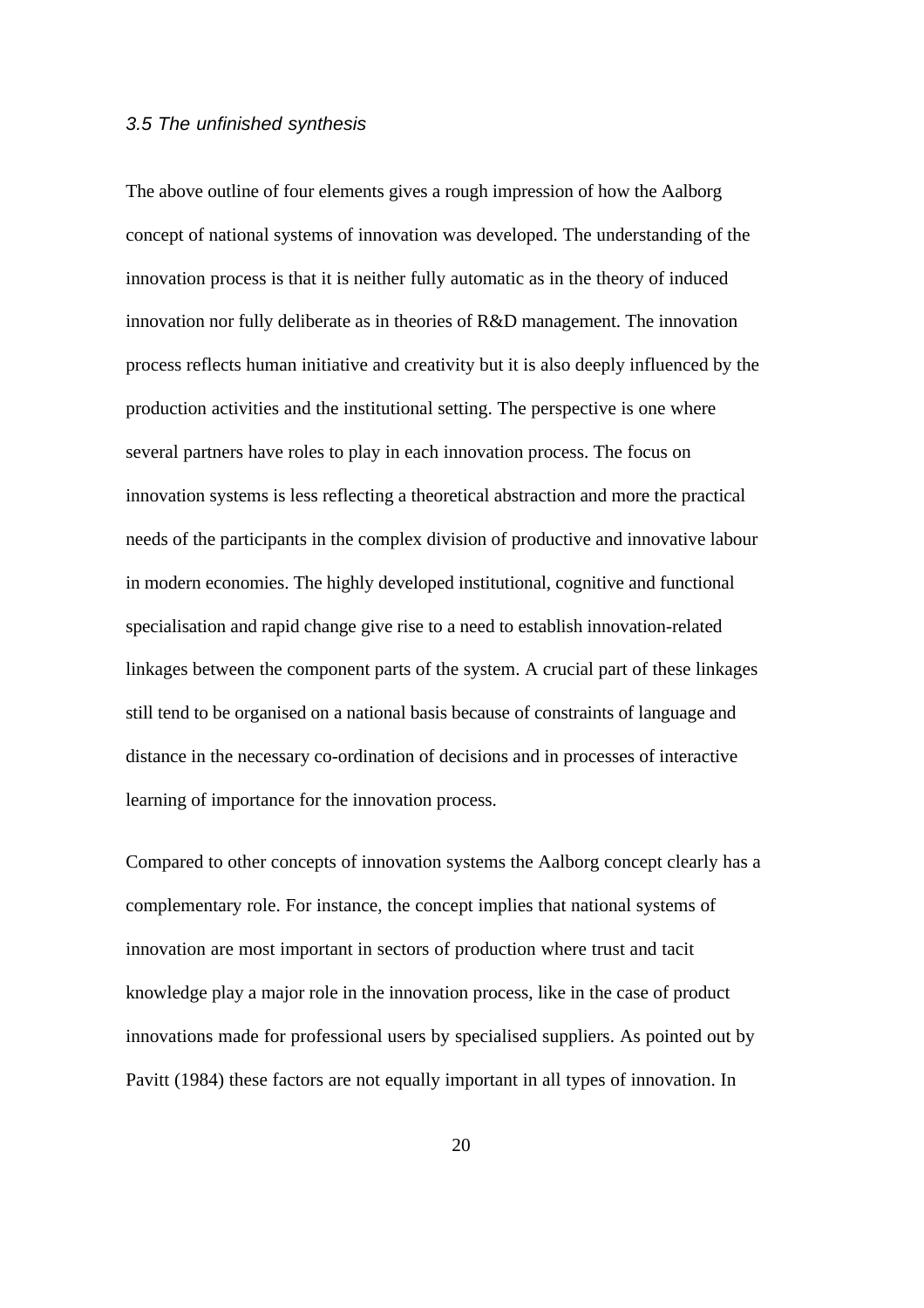some sectors a more arms-length approach to innovation seems appropriate, and here the globalized patterns of sectoral innovation systems are more adequate—although the national system of innovation still has a role to play, for instance, through the national supply of scientific personnel. Similarly, the emphasis on the national level of analysis is not intended to remove attention from innovation systems that have their basis within cities and regions or from corporate innovation systems. Still the national level is a quite handy starting point for the inclusion of many aspects of economic specialisation of crucial importance to the innovation process and it is a level where at least some elements policy and development strategies are developed and implemented.

The comparison with other concepts of innovation systems, however, points to a serious limitation of the Aalborg concept of national systems of innovation. The concept is rather broad so although it can be translated into manuals for studies of concrete national systems of innovation, it is not in its present form easily integrated in any theoretical discourse. The pragmatic and flexible character of the concept may be seen as a great advantage since it makes it useful for practical purposes. At the same time we believe that efforts should be made to give the concept a stronger theoretical foundation through additional work in the neo-Schumpeterian and evolutionary economic tradition to make the general concept of national innovation systems better suited as a tool for theoretical economic analysis. In the next section we start with some preliminary ideas to deepen the concept theoretically and after that we pursue a strategy of broadening it to make it more useful for policy coordination and economic development in the south.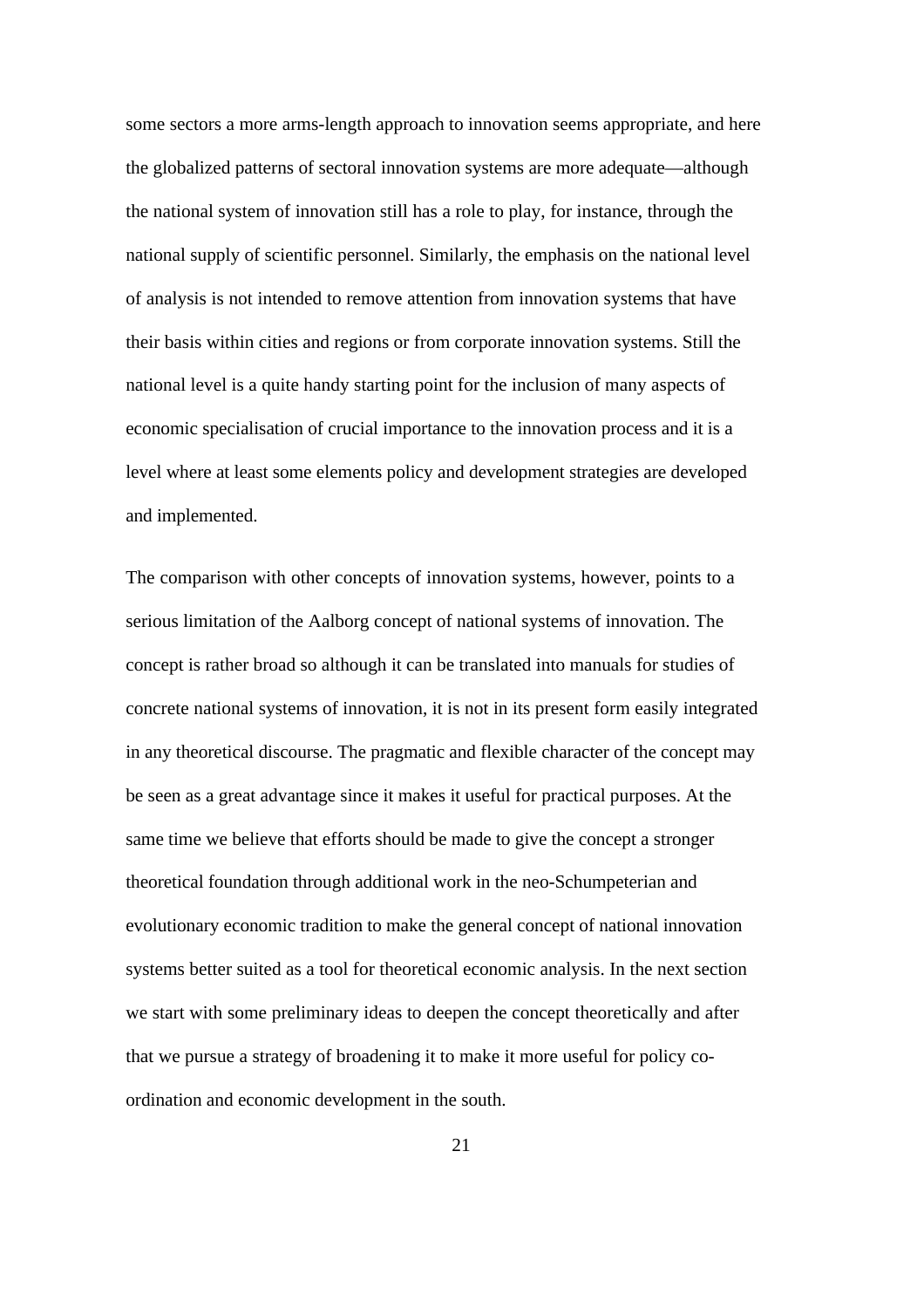# *4. Challenges for the concept of national systems of innovation*

Our on-going research can to some extent be seen as a response to challenges to the concept of national systems of innovation. For brevity we shall only consider four major challenges. The first concerns the need for a clarification and deepening of the concept of national innovation systems. The second is to base the concept much more strongly on the process of learning and competence building. The third has to do with the need to broaden the analysis of economic development and to study how knowledge production is conditioned by and affects social and ecological sustainability. The final challenge is to apply the concept of national innovation systems to innovation policy and to policy coordination.

#### *4.1 Deepening the concept of national systems of innovation*

The new combination in the Aalborg concept of national innovation systems is obviously developed in the style that Nelson and Winter (1982, pp. 45–48) call 'appreciative theorising', and from a formal viewpoint the synthesis remains unfinished. The incomplete character of the synthesis affects the possibility of studying large-scale phenomena like the creation, transformation and passing away of innovation systems as well as the possibility of a systematic link up to larger bodies of knowledge like e.g. evolutionary theory and more standard theories of growth and development. Although there are no easy responses to this challenge, it might be relevant to summarise some of the efforts in that direction (cf. Andersen, 1996; 1999; Andersen and Lundvall, 1997).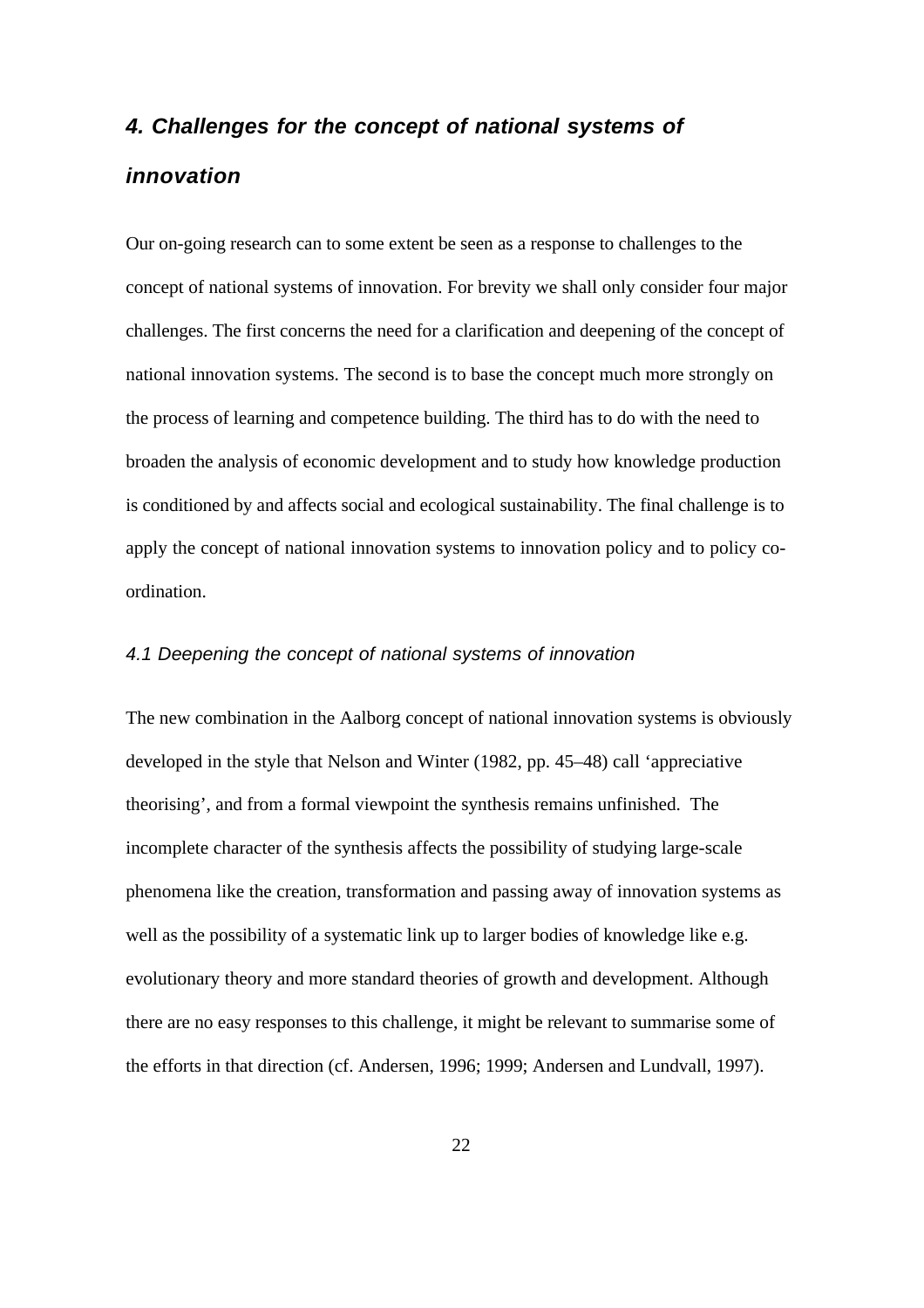One way of theoretically constructing the innovation system is to focus on the distinction between public goods and private goods. The general elements of an innovation system may be seen as functional responses to the need to handle this distinction in a way that promotes economic growth. Another way to construct the system and to study its evolution is to regard it as the outcome of a Schumpeterian game where different agents pursue different strategies in terms of innovation, imitation, adaptation, etc. In what follows we will briefly hint at how one might proceed along these two lines of theoretical reasoning.

The functioning of any innovation system reflects the fact that innovative results represent a combination of private and public goods. A formalised technology (like a product design or a process algorithm) can as a piece of fully codified knowledge, be freely applied at any scale of production. The nonrival character of such a technology refers to the fact that it can be adopted by extra firms without influencing the production result of the present adopters. Such a technology may, however, still not be a fully public good if it has some degree of excludability (and appropriability). The firm has several methods (tacitness of technical knowledge, non-disclosure, patenting, etc.) to hold its technology for itself. This excludability explains how the expected revenues from a new technology can more than outweigh its (probabilistic) costs, and thus why private firms undertake innovative activities. However, the fact that exclusion is only partial means that a knowledge spill over arises from the creation of new technology within a firm. The different approaches to excludability are not purely theoretical. On the contrary, economic life and economic policy demonstrate continuous attempts to cope with the problems—not least through trial and error.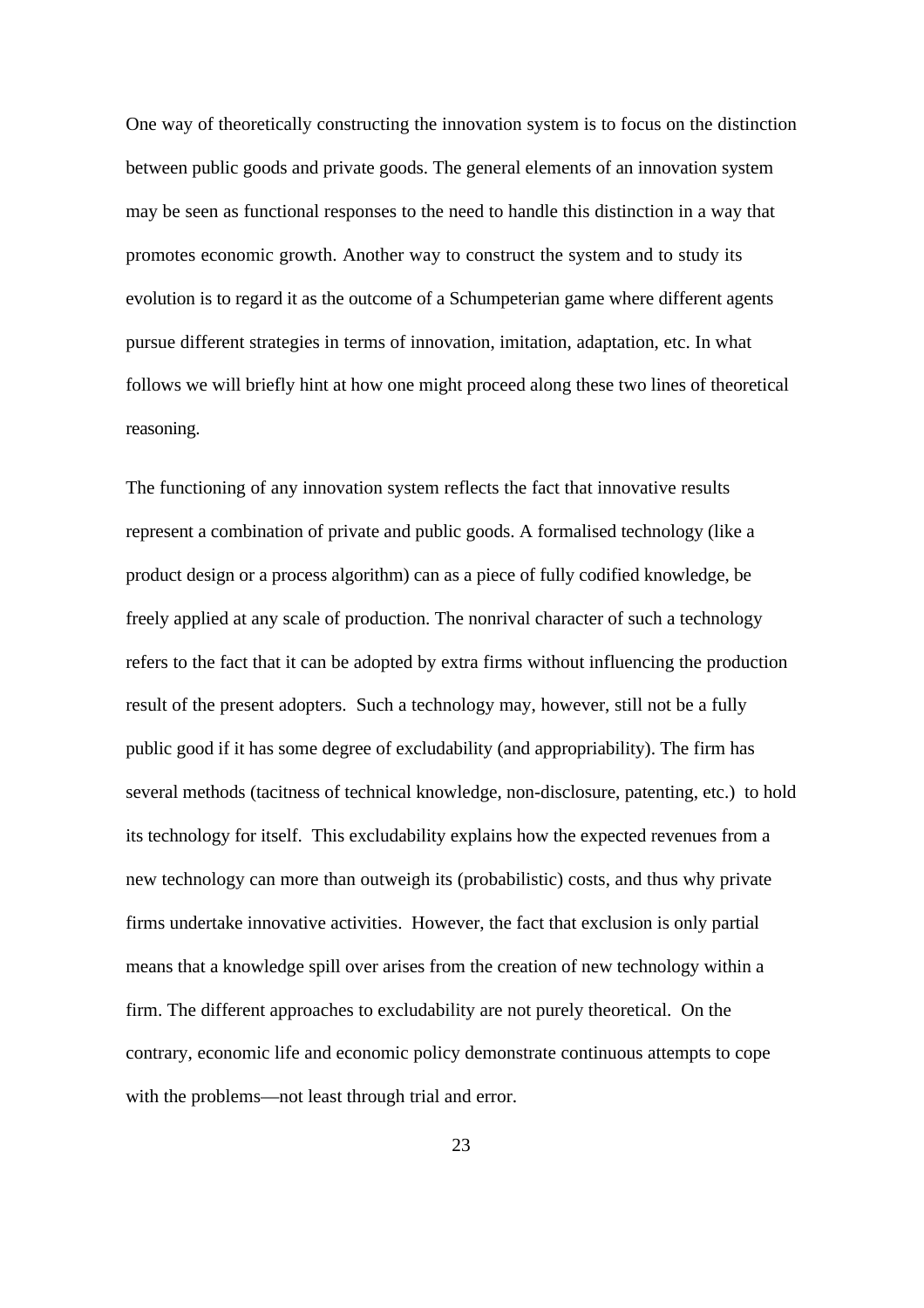Innovation systems may be seen as historically conditioned, preliminary solutions to these problems. To understand the construction of innovation systems it is, therefore, not sufficient to explore the endogenous institutional evolution of the private sector. The public sector plays a major role when it comes to supplement the self-organising forces of the private sector in at least two respects: enhancement of the production and distribution of technology and the reduction of transaction costs (in the broader context referred to below the reproduction of social and natural capital becomes additional major challenges for government).

In the simplest model we can hardly talk of an innovation system in the strict sense since the activities in other areas and other firms would only have a weak influence on the probability of the innovative success of a particular firm in a particular area: the dominant influence comes from its own innovative activities within that particular area. Even in this simple case the activities of other firms may have some influence on the profitability of a firm's innovative activities. If all firms make innovations with respect to one or a few goods, then the individual firm will have less motivation for doing R&D than if the firm has a speciality, which is less frequently innovated by other firms. Thus we may even in this simple case distinguish between more and less specialised innovation systems, which differ with respect to innovative duplication and thus aggregate R&D productivity.

The next step in the analysis is to allow for the introduction of collective solutions where firms collaborate and create technology centres and other forms of inter-firm clearinghouses for the exchange of innovations (cf. Romer, 1993). The innovations are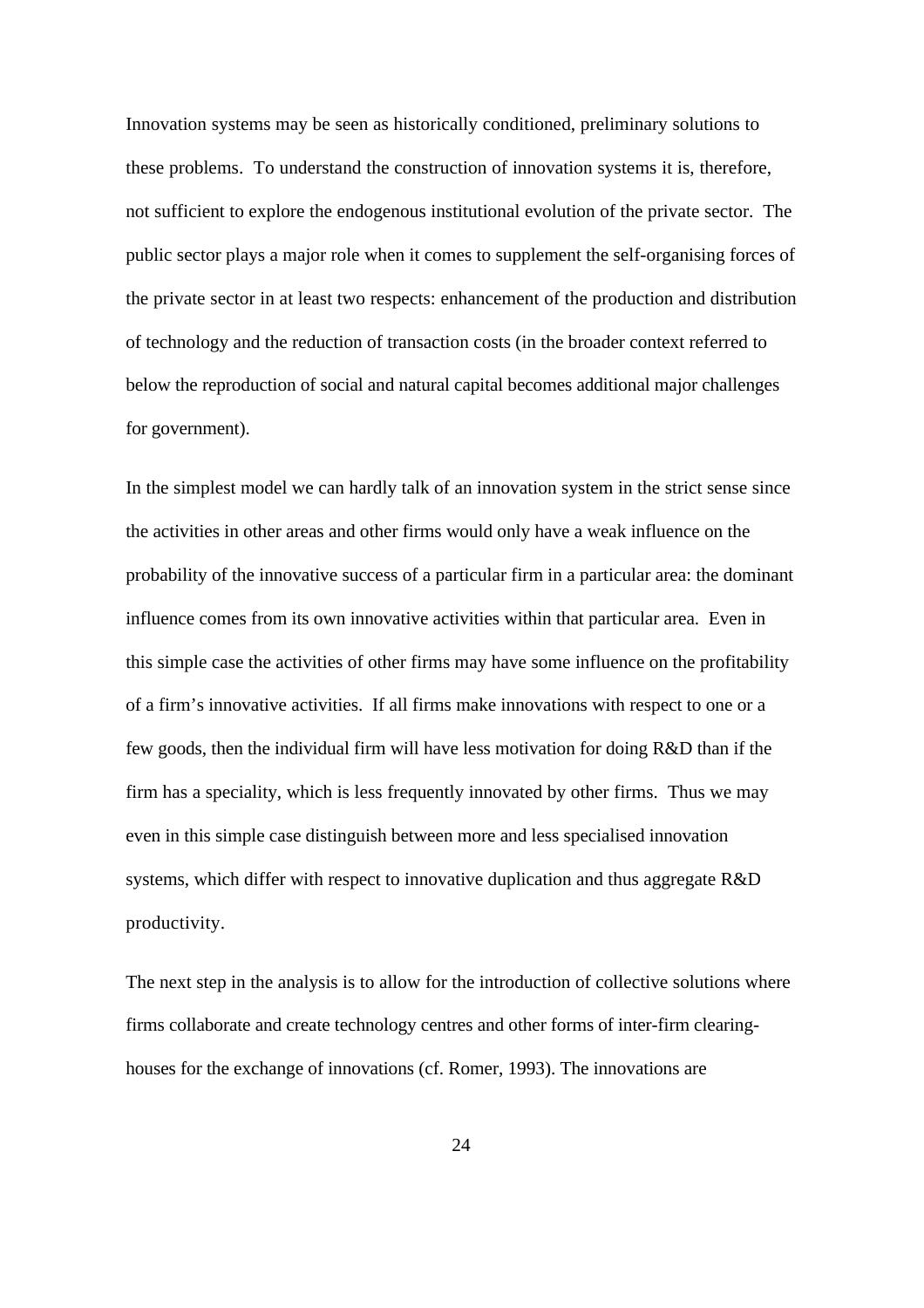individually of minor importance to the innovators, but as a whole they may be of major importance to nationally located industrial sectors. If firms exchange their marginally relevant knowledge via a technology centre, the rate of productivity increase will be larger than if they keep the innovative results for themselves. However, technology centres are confronted with obvious free-rider problems, and historical experience suggests that the viability of self-organised centres should not be overestimated and that normally the public sector has to be heavily involved. Another task for the innovation system is to stabilise the competitive conditions of firms in order to allow them to focus their research efforts. A main function of the different institutions that regulate the appropriability of innovations (patents, etc.) is to allow firms to focus their research and reduce costs of duplication of innovation efforts.

An important step in the analytical process is to introduce the innovative linkages that form a core element of the Aalborg approach. This might be done in terms of an evolutionary game where different firms pursue different Schumpeterian strategies for the exploration and exploitation of new business opportunities (the general setup is inspired by Maynard Smith, 1984 and Sutton, 1998). Firms with such strategies are engaged in a generalised process of Schumpeterian competition. In such a process we see both radical innovators and more adaptation-oriented incremental innovators. Furthermore, it is taken into account that there are both competitive and co-operative ways of relating to the innovations of other firms: some firms imitate while other firms tend to perform complementary innovations. The description of a basic innovation system starts from the classification of the firms that are potentially engaged in new business opportunities according to the different Schumpeterian strategies (or combinations of them).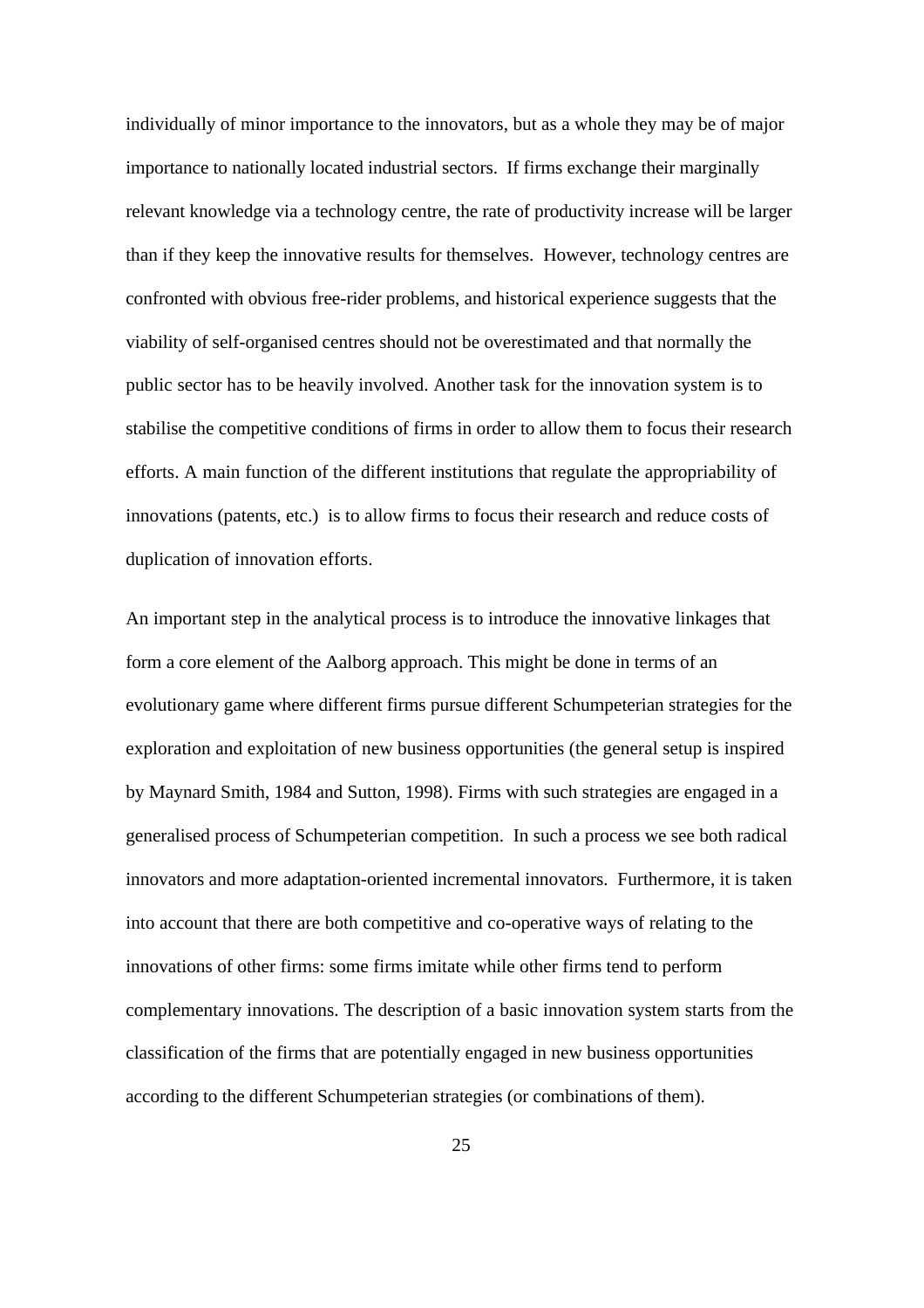In our preliminary studies we have introduced five Schumpeterian strategies: pioneers, adaptionists, imitators, complementors, and mixed strategies. These strategies seem not only to cover Schumpeter's accounts (the first three strategies) but also to reflect the main results of innovation systems studies. Thus the complementor strategy (a concept taken from Nalebuff and Brandenburger, 1996) tries to complement the efforts of the other player by investing in its own, but related, business niche. The effect on the opponent depends on how the niche relates to the core of the business opportunity, but in many cases there will be a symbiosis between complementors and pioneers.

For reasons of bounded rationality and path dependency it is not easy for firms (and other organisations) to change their strategies, so the frequencies of the strategies in a given population will change slowly. The direction of this change is influenced by the original composition of the population. In a population dominated by, for instance, incremental innovators there is an advantage to be a radical innovator and this strategy will tend to increase its frequency. Similarly, radical innovators would perform strongly in a population dominated by complementors while they would perform badly in a population of relatively many imitators. The worst for a would-be radical innovator is, however, to enter a population that is already dominated by radical innovators.

The short discussion of the compatibility problems for the Schumpeterian strategies gives not only a quick insight into the changing composition of the population due to the process of Schumpeterian competition. It also suggests how an innovation system emerges and evolves. As long as the strategy mix of the population of firms (and other organisations) shows large inconsistencies, nobody would see it is an innovation system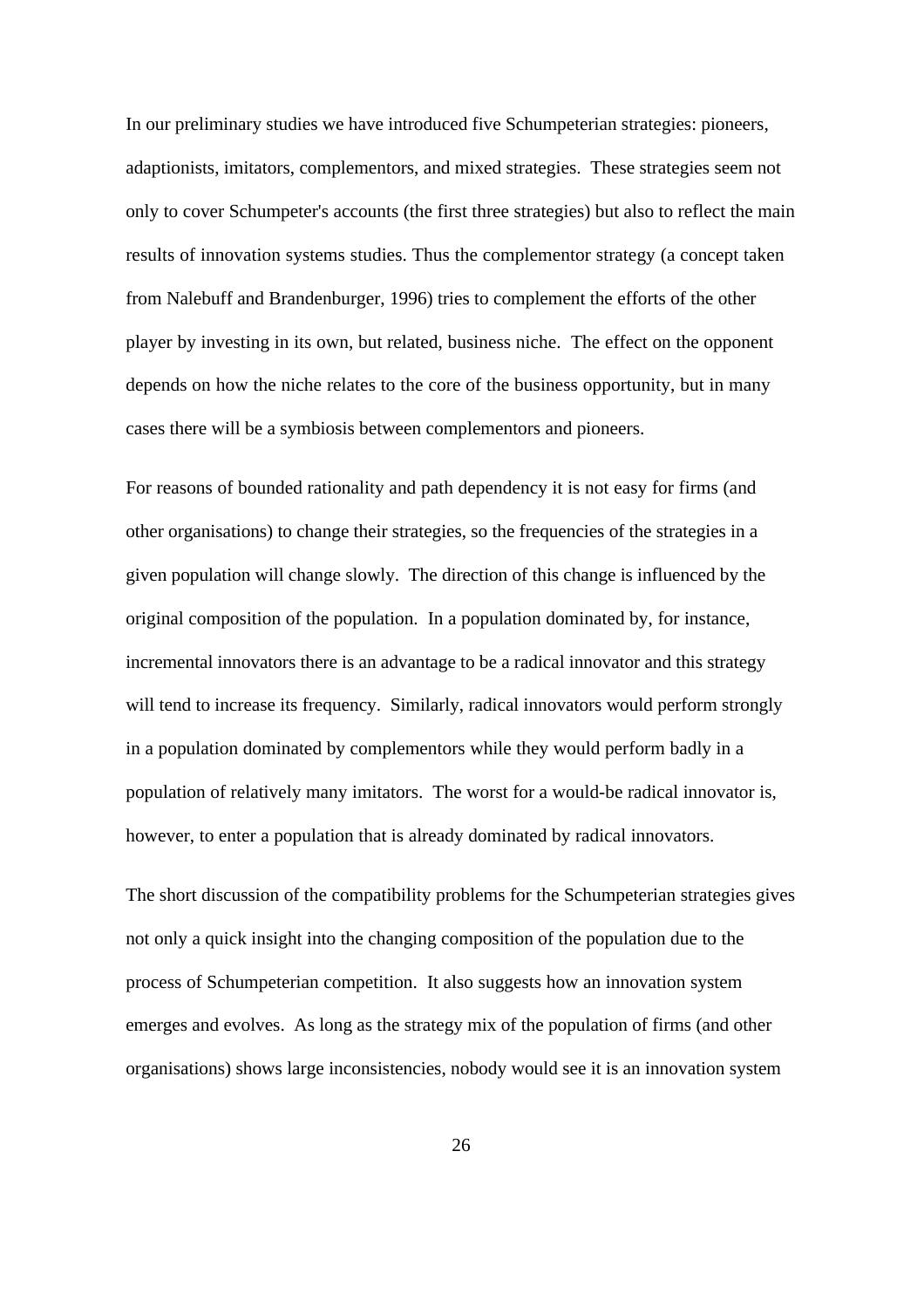that in a systematic way exploits new business opportunities. But if a (sluggish) process of change has led to a population of firms with a strategy mix that gives a relatively stable coexistence of e.g. radical innovators, incremental innovators and imitators, then it is fairly obvious to think in terms of an innovation system and to try to correct and enhance the system by means of government intervention.

For instance, given a stable strategy mix with a too high proportion of imitators and a too low proportion of radical innovators, the legal framework could be changed to weaken the position of imitators and strengthen the position of radical innovators. Such a policy could, of course, be implemented even in a highly unstable situation, but then the outcome would often be unpredictable. That is one reason why successful innovation policy is most highly developed in relation to fairly stable innovation systems. Through such a policy an augmented innovation system is created. If, however, the basic Schumpeterian game changes (e.g. because of internationalisation, changed intellectual property rights, or public subsidies for R&D), the mix of strategies in the population will start to move towards another state.

In our preliminary studies we operate with a game where five Schumpeterian strategies co-exist and compete. To use such an analytical scheme to give a stylised presentation of the history of specific national systems of innovation is an interesting challenge. Thus we may try to handle the results from comparative innovation systems studies that seems to describe the Japanese innovation system as based on a relatively stable strategy mix of imitators, adaptionists and complementors (Freeman, 1988) and the stability created by the predominant complementors in the Danish innovation system (Lundvall, 1988;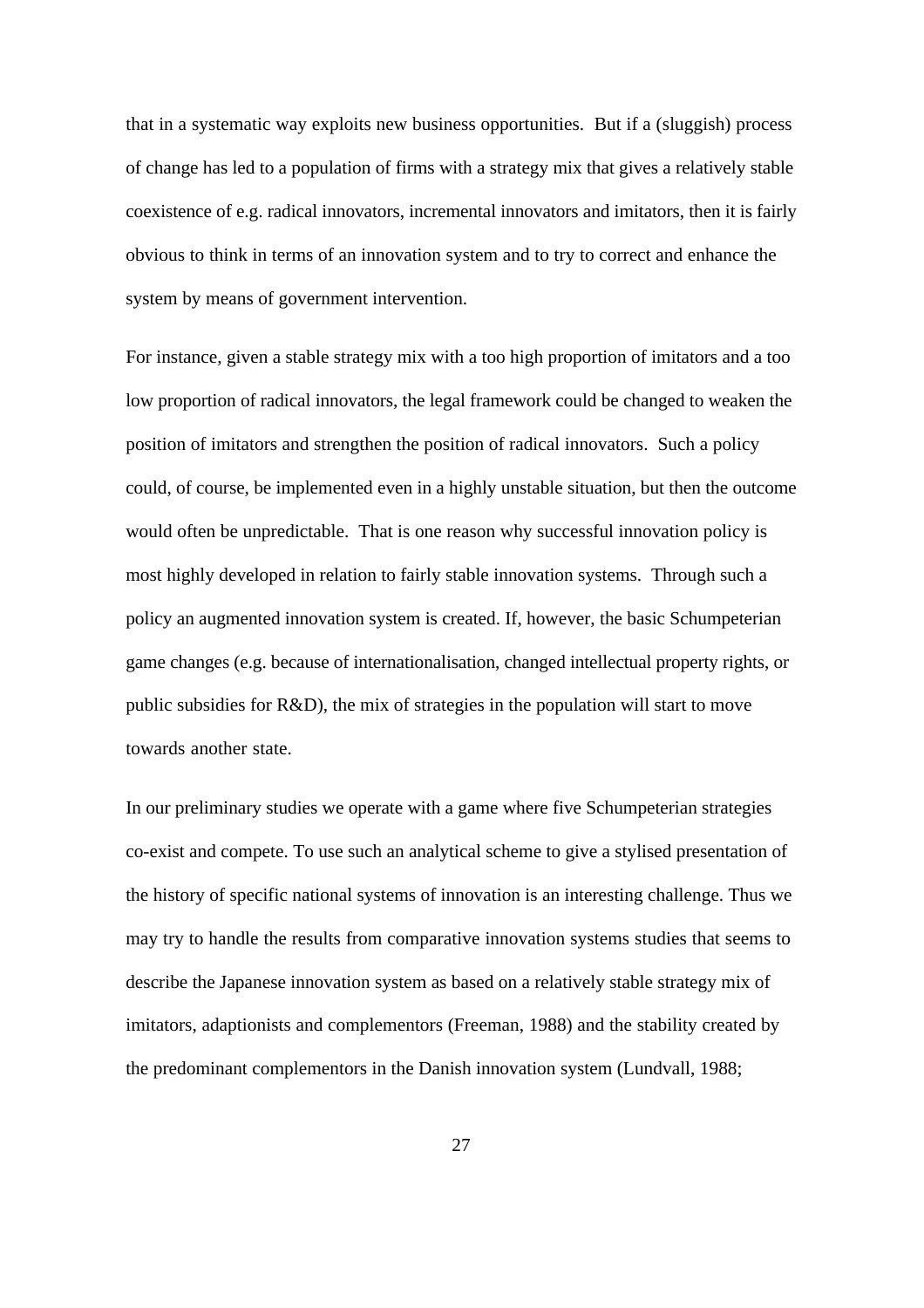Edquist and Lundvall, 1993). These authors also describe the historical emergence of these co-ordinated Schumpeterian strategies. But still the emphasis is on the resultant, full-fledged innovation systems. Only a few researchers put the main emphasis on the transition process between two stable innovation systems (normally in the context of relatively weak economies, cf. Galli and Teubal, 1997). The reason is quite defensible, but there is a lost opportunity to make a further development of the concept of innovation. The idea of systems with co-ordinated frequencies of different Schumpeterian strategies might help to change the situation.

#### *4.2 Innovation systems in the learning economy*

The theoretical studies sketched out in the previous section tend to move the attention of innovation system studies away from a much needed analysis of the crucial details of learning and competence building. To widen the analysis of national systems of innovation in this direction there is an obvious need to stick to the tradition of appreciative theorising.

In a series of papers we have argued that the last decades have been characterized by a new context that we call 'the learning economy' (Lundvall and Johnsson, 1994; Archibugi and Lundvall, 2001). The new context is more than anything else characterized by a speed up in the rate of change giving a stronger importance to learning processes for economic performance. This is why we argue that today the most important elements in innovation systems have to do with the learning capability of individuals, organizations and regions. The very rapid rate of change gives a premium to those who are rapid learners. This is reflected in the forms of organization inside firms, new mixtures between co-operation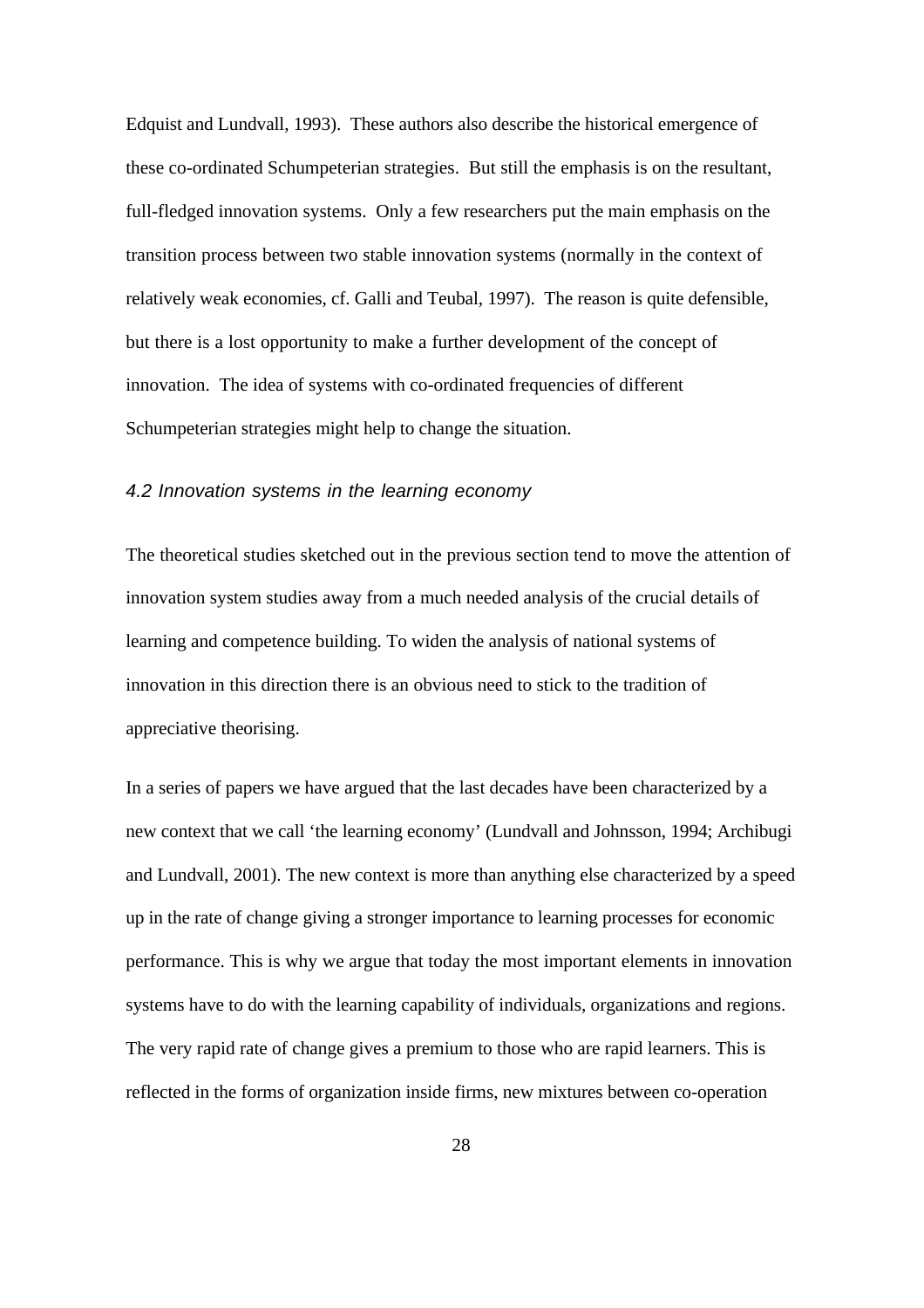and competition as well as in new forms of governance. It presents all organizations and especially those specialized in the production, diffusion and use of knowledge for new challenges.

So far, the studies of national systems of innovation have given too little emphasis to the subsystem related to human resource development.<sup>3</sup> This includes the formal education and training, the labor market dynamics and the organization of knowledge creation and learning within firms and in networks. This subsystem will be confronted with very strong needs for social invention in the near future in all national systems and quite a lot of the peculiarities of national systems are rooted in this sub-system.

Another new focus must be on the part of business services that specialize in producing, gathering and selling knowledge. This sector is growing more rapidly than any other sector and new empirical studies indicate that it is becoming a key sector in the French structural school sense (Tomlinson, 2001). More and more producers of tangible products and traditional services move into this field. To understand how such businesses operate within and across national borders is another key to understanding the future economic dynamics.

The production and diffusion of knowledge is itself changing character. Some elements of knowledge become codified and much more mobile globally while other key

 $\overline{a}$ 

<sup>3</sup> An exception is Amable, Barré and Boyer (1997) where the labour market and training systems are integrated in the analysis of what they call 'social systems of innovation'.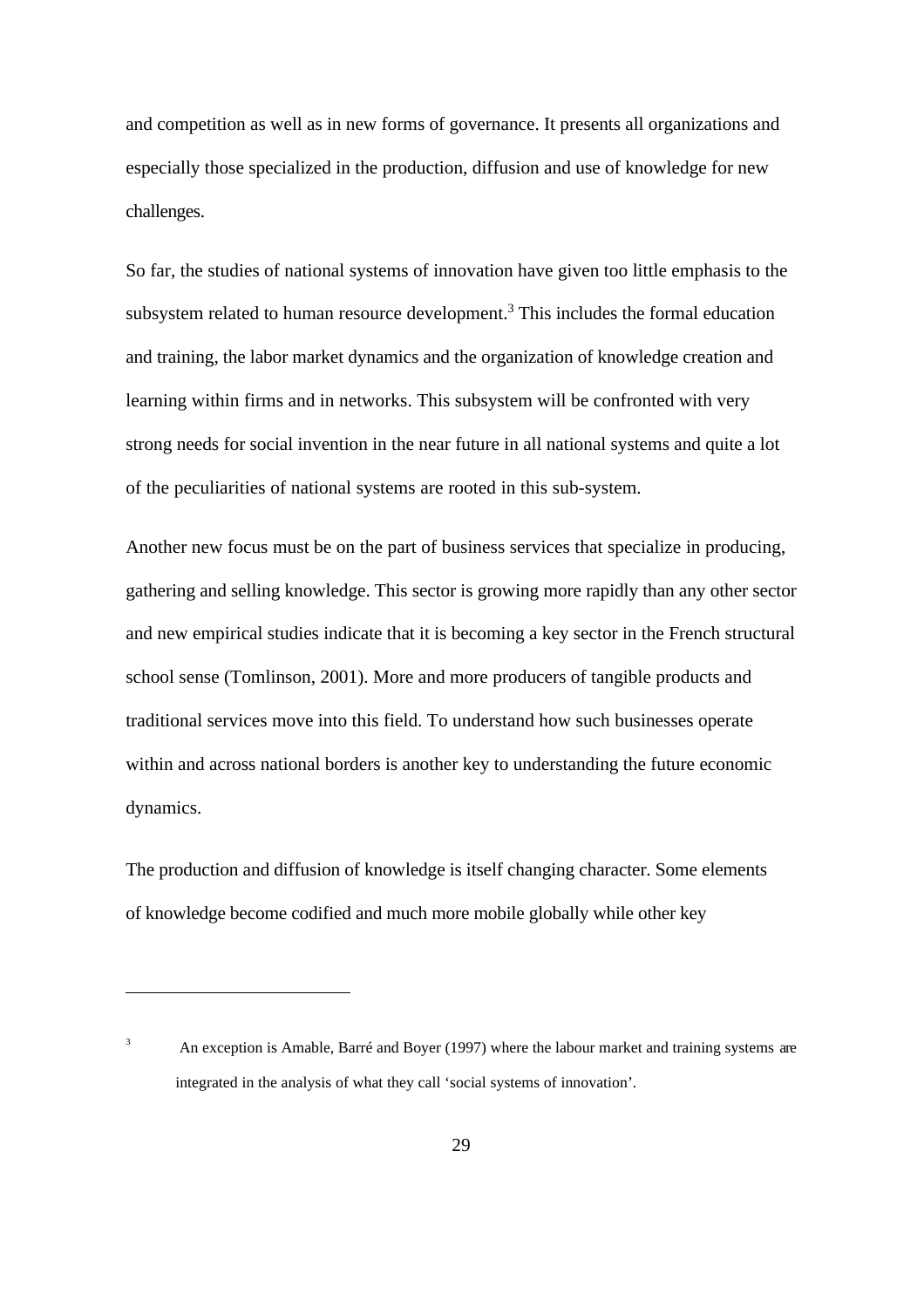elements remain tacit and deeply embedded in individuals and organizations and localities. To understand better these processes may, actually, be a key to establish a new kind of economy (OECD, 2000). This points to an ambitious theoretical research agenda aiming at understanding processes of learning in the context of production and innovation systems. It has been argued by Marx that what really made the industrial revolution a revolution was not the use of machinery but rather the stage where machinery was used to produce machinery. It may be the case that it is only when we systematically can apply knowledge to the production of knowledge that we will witness the radical consequences of the establishment of the learning economy.

To understand the process of transformation, it is useful to analyze and understand how specific national systems respond to global trends and challenges. Some national systems may, for historical reasons, be better prepared to cope with the new context than others. Some systems may be more innovative than others when it comes to develop policy strategies and institutional reforms that respond to the new challenges. The Danish system of innovation and competence building is small in global terms but it has certain characteristics that might make it interesting as one possible 'model' for international institutional learning (see box 1).<sup>4</sup> Denmark is one of the most egalitarian societies in the world in terms of income distribution and at the same time it has an

 $\overline{a}$ 

<sup>4</sup> It is interesting to note that the on-going OECD project on economic growth in the context of 'the new economy' Denmark, Norway, Finland and other small egalitarian societies appear together with the US as the success stories. Also it is concluded that there is no simple relationship between inequality and economic growth.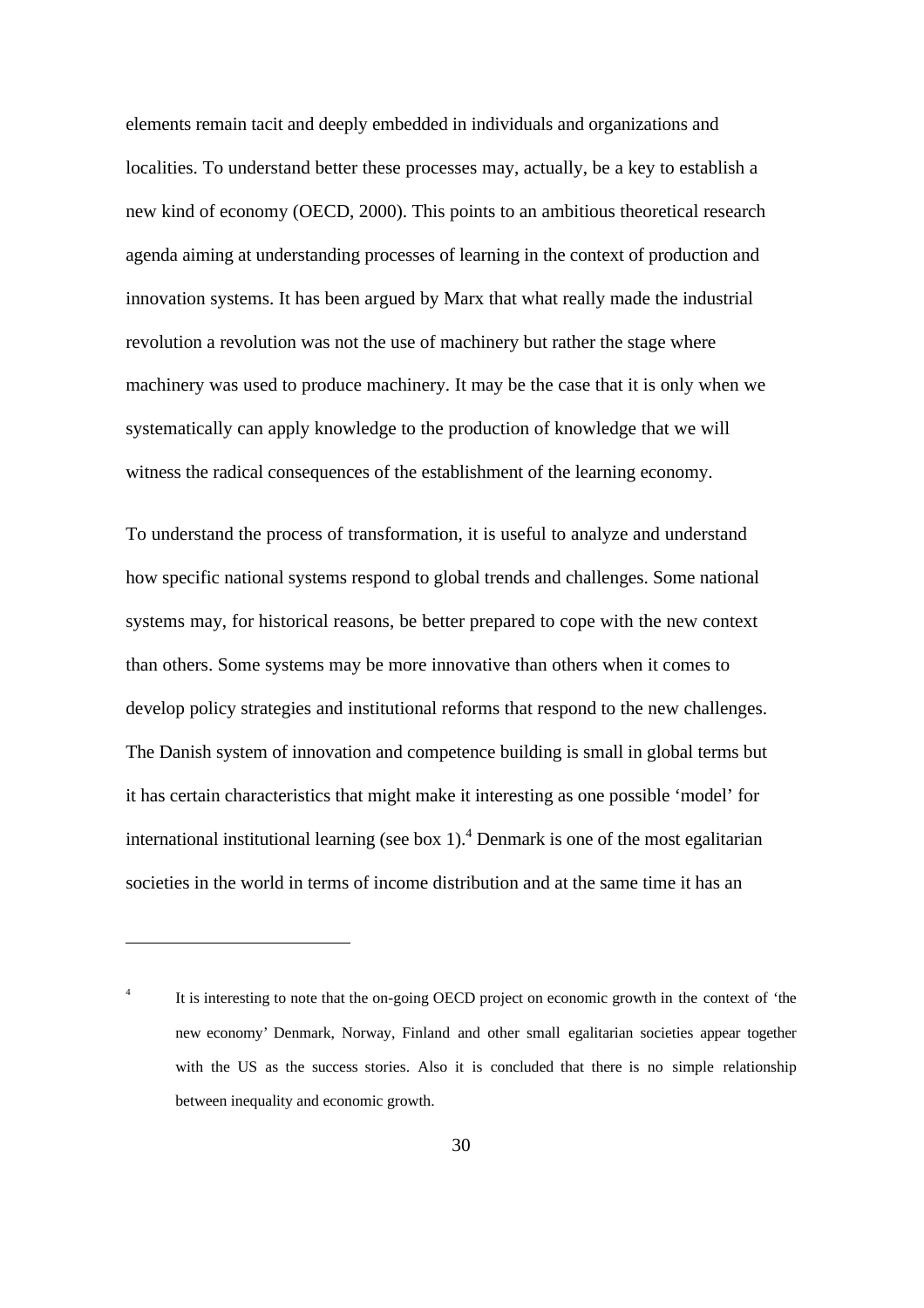income level that is among the highest in the world. It has a high degree of gender equality and well-developed local democracy. These characteristics influence the Danish innovation system.

#### **(Box 1 approximately here)**

In the present era of the globalizing learning economy (Lundvall and Borras, 1998; Lundvall, forthcoming) there are contradictions inherent in the economic process that threaten learning and competence building by undermining social capital. Financial speculation seems to become more and more unhampered and increasingly it is finance capital that judges what is 'good-practice' among firms as well as among governments. This power of financial capital is one of the major factors that speed up the rate of change and thereby the need for accelerating learning. At the same time the uninhibited rule of finance capital gets into serious conflict with some of the fundamental prerequisites for the sustainability of the learning economy. It is a fundamental contradiction that financial capital that is 'silly capital' dominates an economy based upon learning and knowledge. On the one hand short-term economic calculations and speedy processes of decisionmaking (especially in financial flows) are getting more and more important (Jessop, 1999). On the other hand competition depends more and more on dynamic efficiency rooted in knowledge or knowledge related resources with long-term characteristics. These resources often take a long time and sustained efforts to build but they may also be quickly destroyed. This is because learning and innovation are interactive processes, which depend on trust and other elements of social cohesion.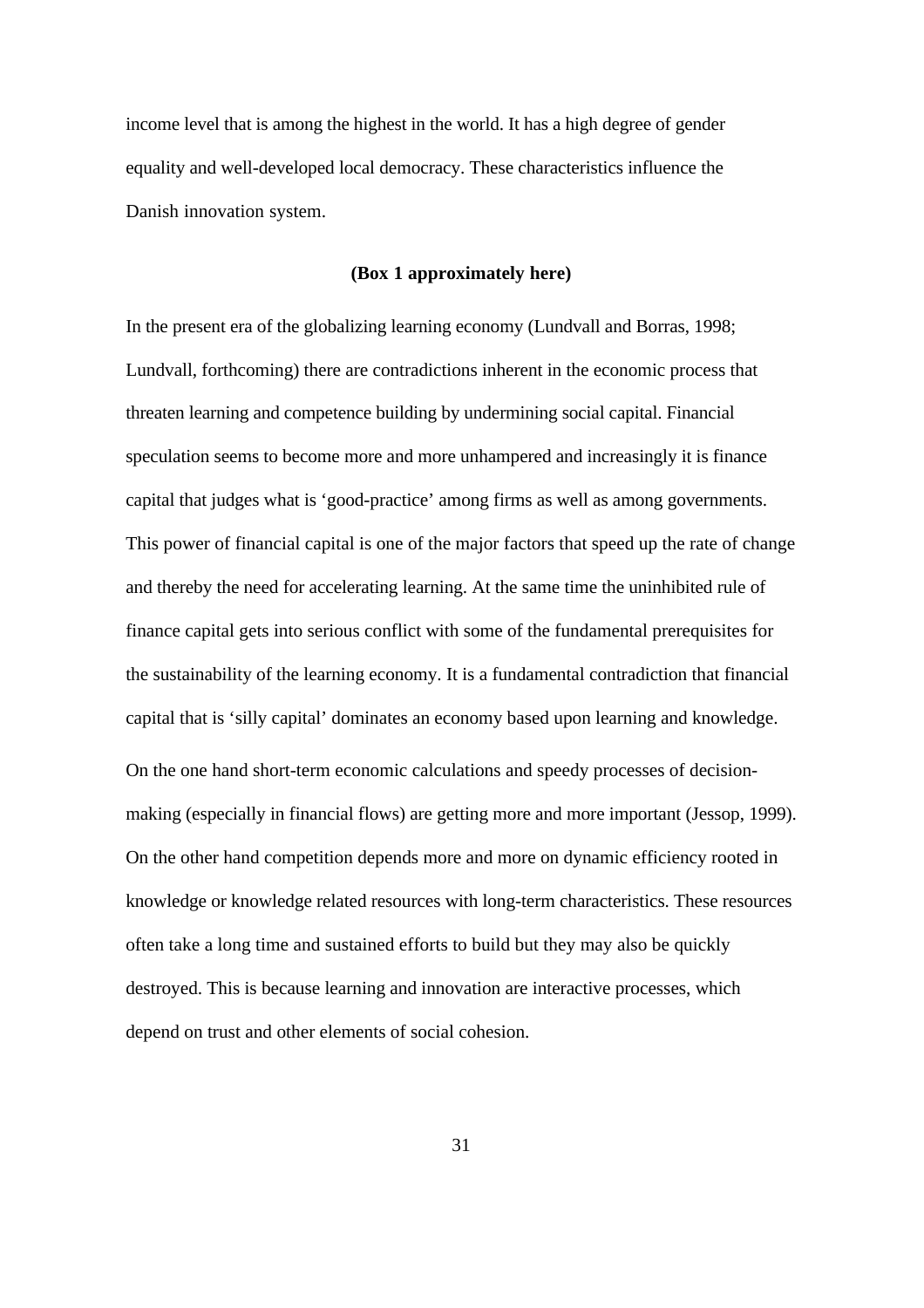One problem is that the speed-up of change puts a pressure on all kinds of established social relationships in local, regional and national communities. It contributes to the weakening of traditional family relationships, local communities and stable workplaces. This is important since the production of intellectual capital (learning) is strongly dependent on social capital. To find ways of re-establishing the social capital undermined by the globalization process is a major challenge.

Another problem is that the short term perspectives promoted by financial capital give little weight to long term ecological imbalances. The discount rates are very high not only when it comes to assess future benefits but also when it comes to assess ecological costs. Natural capital including unpolluted air in the big cities and clean drinking water is not sufficiently valued in a regime dominated by a governance form where finance capital is directly or indirectly in charge.

These contradictions in the learning economy increase the need for policy co-ordination. Below we will argue that there is a need for policy learning in terms of building new kinds of institutions for policy co-ordination. Such institutions would have as strategic responsibilities to develop a common vision for how to cope with the challenges and contradictions of the globalizing learning economy. At the national level such a vision has to be based on a deep understanding of the distinct national system of competence building and innovation on the one hand and of the major trends in the global context on the other.

32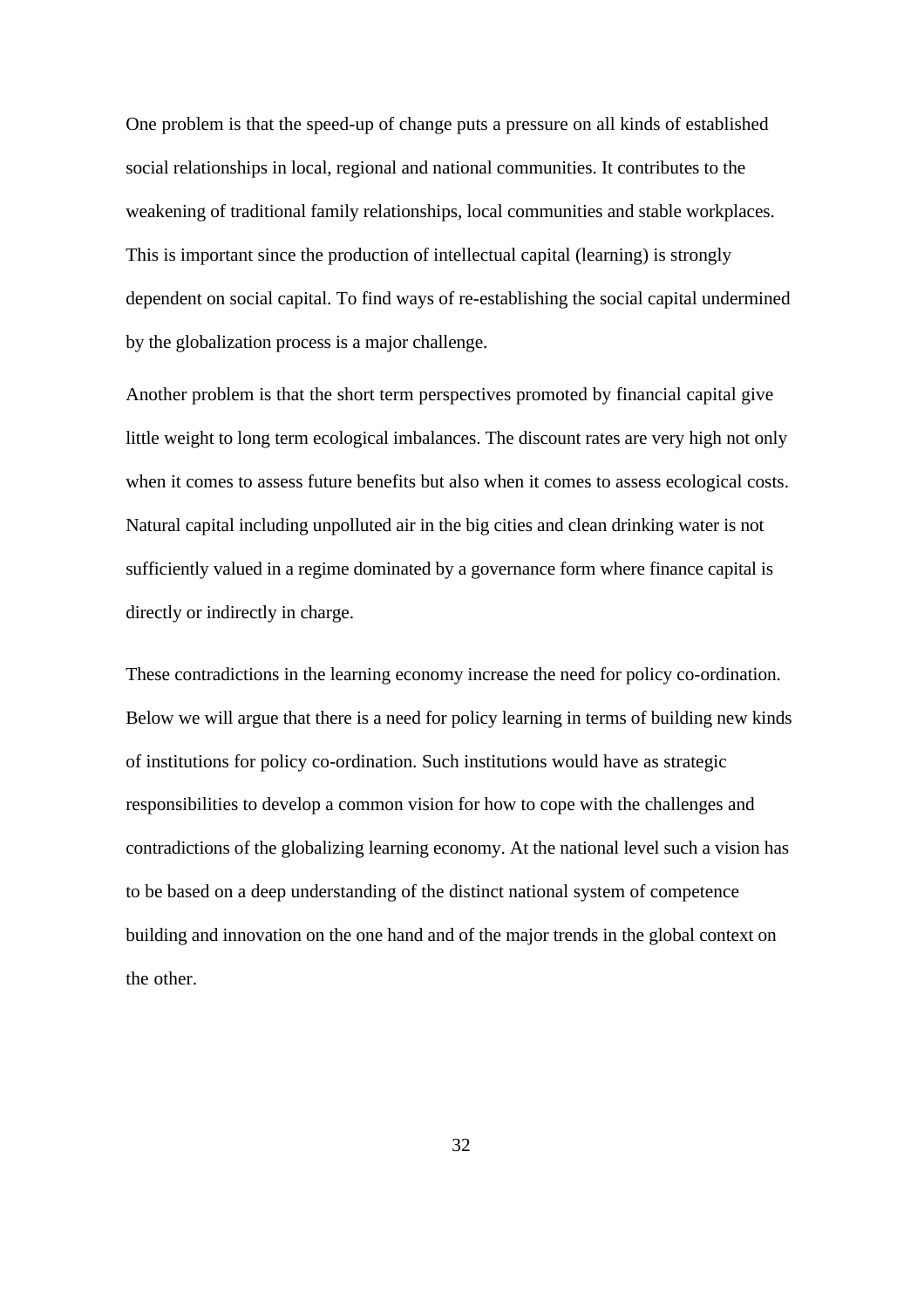#### *4.3 Innovation systems and economic development*

As mentioned above the concept of innovation systems has mostly been applied to problems of growth and development in the high-income countries of the North. However, it is our contention that it is highly relevant also for the South. There are different conceptualizations of innovation systems but when explicitly focusing on the South the broad approach applied in the DISKO project is to be preferred (Lundvall, forthcoming). Here, innovations are seen as rooted in everyday activities in firms and in the competencies and capabilities of ordinary of people.

Innovation systems work through the introduction of knowledge into the economy (and into the society at large). It requires active learning by individuals and organizations taking part in processes of innovation of different kinds. The efficiency of these learning activities and, hence, the performance of the innovation systems depends of economic, political and social infrastructures and institutions. It also depends on past experiences as they are reflected in the tangible and intangible aspects of the structure of production and on values and policies. The learning capabilities, which are instrumental in the innovation process, are also values in their own respect. This is also the case for possibilities for education and participation in democratic processes. In fact many of the factors that make people effective learners may be viewed also as constitutive parts of development.

It follows that there are good reasons for using a broad concept of innovation system in connection to development analysis both when focusing on countries in the North and in the South. However, the reasons seem to be strongest for the South. A narrow innovation system concept focusing on the research and development system and on high tech and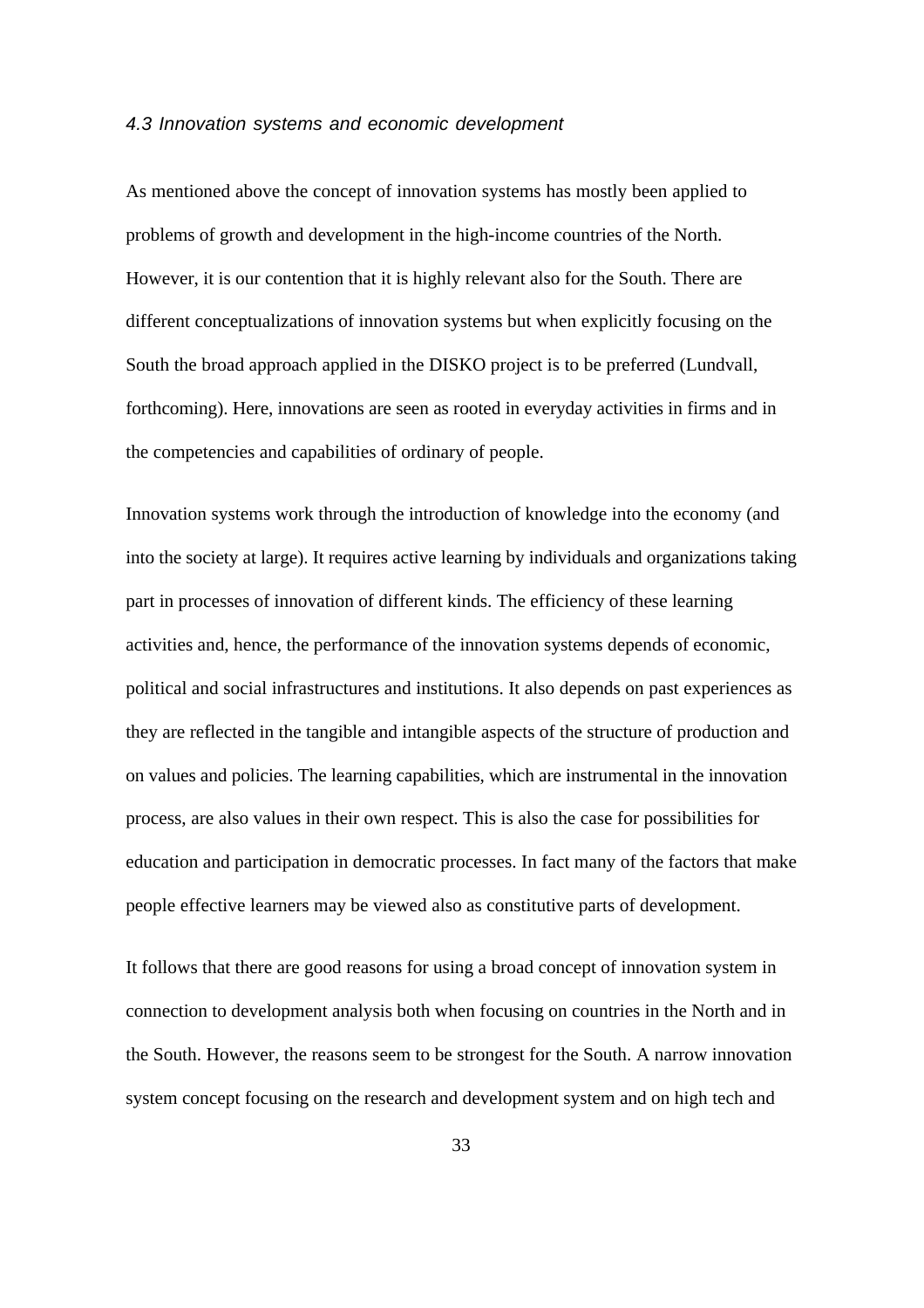science-based innovations make even less sense in the South. There are several reasons for this.

In a relatively 'complete' national system of innovation it may be less problematic to analyze a specific subsystem. If there are adequate knowledge infrastructures and intellectual property rights and if there are good networking capabilities and high levels of trust, there is also a suitable basis for an efficient research and development system. It may then be quite possible to analyze the details of this subsystem without worrying too much about the rest of the innovation system. But this is typically not the case in the South, which makes a broad approach preferable. It is a fact that successful developing countries are good in linking up to the national systems of innovation in more developed countries (Hobday, 1997), but even in this case a broad approach is called for because of the many factors that are influencing this relationship.

Another reason is that the need to take into account local and traditional knowledge may be relatively bigger in the South than in the North. The broader approach pays attention to tacit knowledge (Polanyi, 1958; Polanyi, 1966) and to the need not to loose important parts of largely not codified and undocumented local competencies. Local knowledge is easily de-learnt and forgotten when economies are opened up to international competition and societies accordingly restructured. A broad concept of innovation systems helps to see the importance of different kinds of knowledge and the ways they complement each other (Ernst and Lundvall, 1997).

The often very uneven distribution of both constitutive and instrumental freedoms in the South makes it important not to focus only on the relatively strong and internationally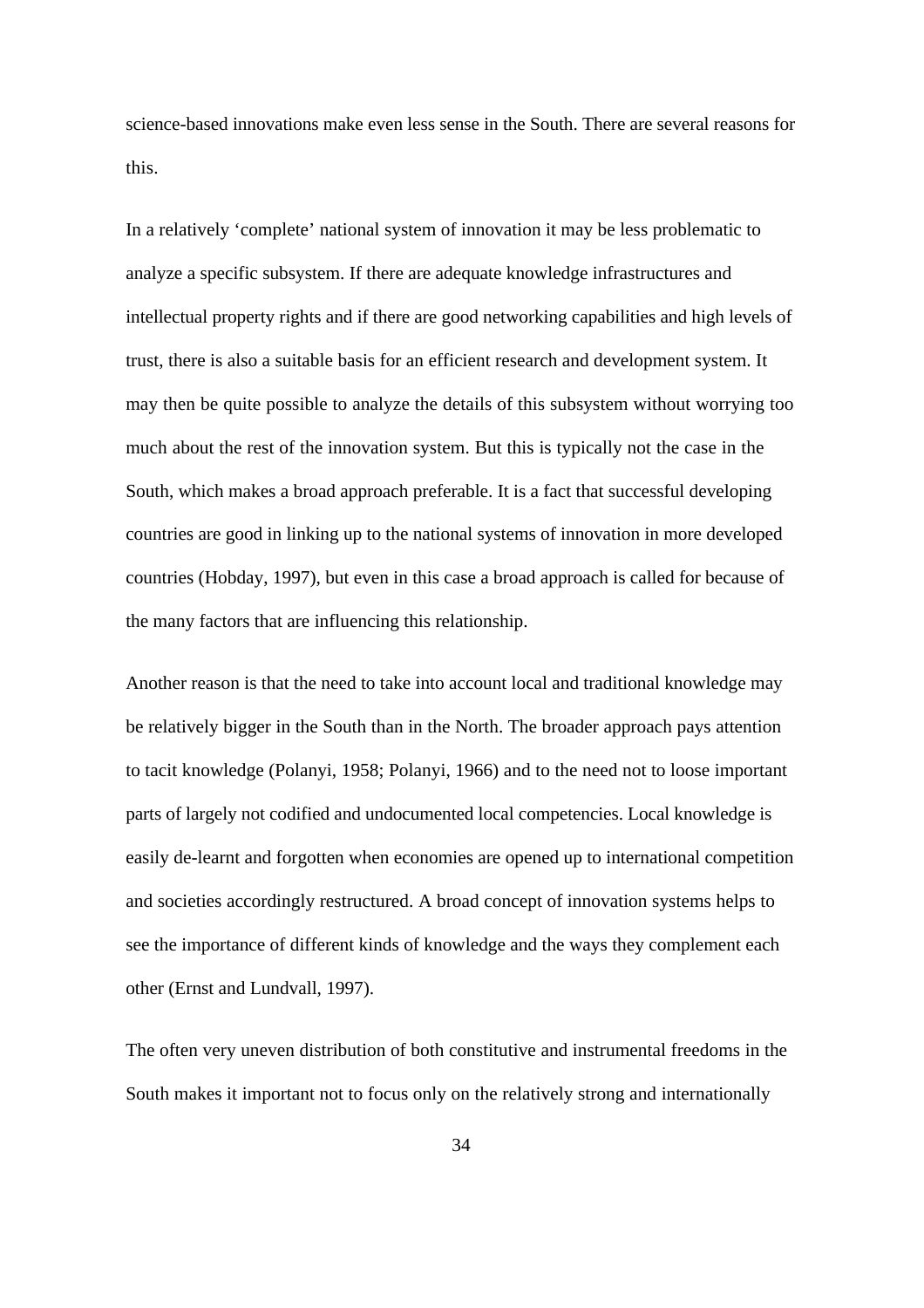competitive parts of the economy. Also for this reason a broad innovation systems approach should be endorsed.

When applied to countries in the South it is important to be aware of some weaknesses of the innovation system approach, as it has been used so far. Some of these have directly to do with the fact that it has mostly been applied to the North. It has been used mainly as an ex-post rather than as an ex-ante concept (Arocena and Sutz, 2000). It has been used to describe, analyze and compare relatively strong and diversified systems with well developed institutional and infrastructure support of innovation activities. It has not, to the same extent, been applied to system building. When applied to the South the focus ought to be shifted in the direction of system construction and system promotion. Furthermore, the relationships between globalization and national/local systems need to be further researched. It important to know more about how globalization processes affect the possibilities to build systems of innovation in developing countries and local systems are important parts of this.

Another weakness of the system of innovation approach, is that it is still lacking in its treatment of the power aspects of development. The focus on interactive learning—a process in which agents communicate and even cooperate in the creation and utilization of new economically useful knowledge—may lead to an underestimation of the conflicts over income and power, which are also connected to the innovation process. Interactive learning and innovation immediately sounds like a purely positive sum game, in which everybody gain. In fact, there is little learning without forgetting. Skills and competencies are rejected and destroyed and many people experience decreasing income and influence.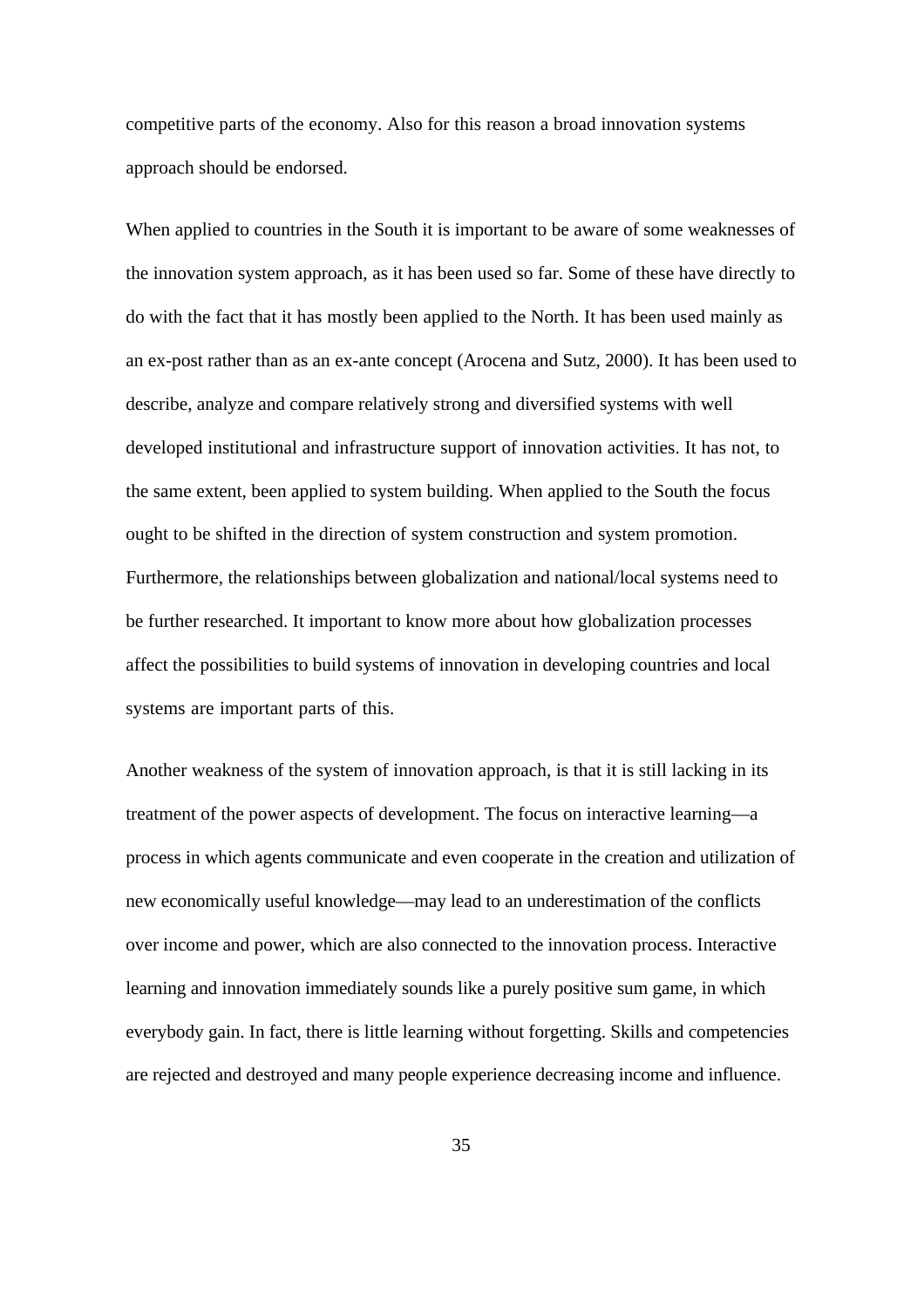Increasing rates of learning and innovation may lead not only to increasing productivity and income but also to increasing polarization in terms of incomes and employment. It may be more common in the south than in the north that interactive learning possibilities are blocked and existing competences destroyed (or de-learnt) for political reasons related to the distribution of power.

It is true that it does not have to be like that. Different types of (integrated) policies might counteract the tendency. But the tendency is, certainly, inherent in the learning economy and counteracting policies are in more short supply in the South than in the North. Furthermore, a certain amount of stability in the macroeconomic and financial environment, including well behaved, not too conflict provoking, fiscal and monetary policies, is important for interactive learning and innovation. Again, such stability is typically lacking in developing countries.

It is thus, clear that the innovation system approach needs to be adapted to the situation in developing countries if it is to be allied to system building. It seems also clear, however, that the holistic and systemic character of the approach and its focus on production based tacit knowledge and on learning by doing, using and interacting should make it possible to implement such adaptations.

### *4.4 Innovation policy*

When it comes to supporting innovation processes through different kinds of policy there is a growing consensus on the need to focus on long term competence building in firms and in society as a whole. At the same time, the prevailing institutional set up and global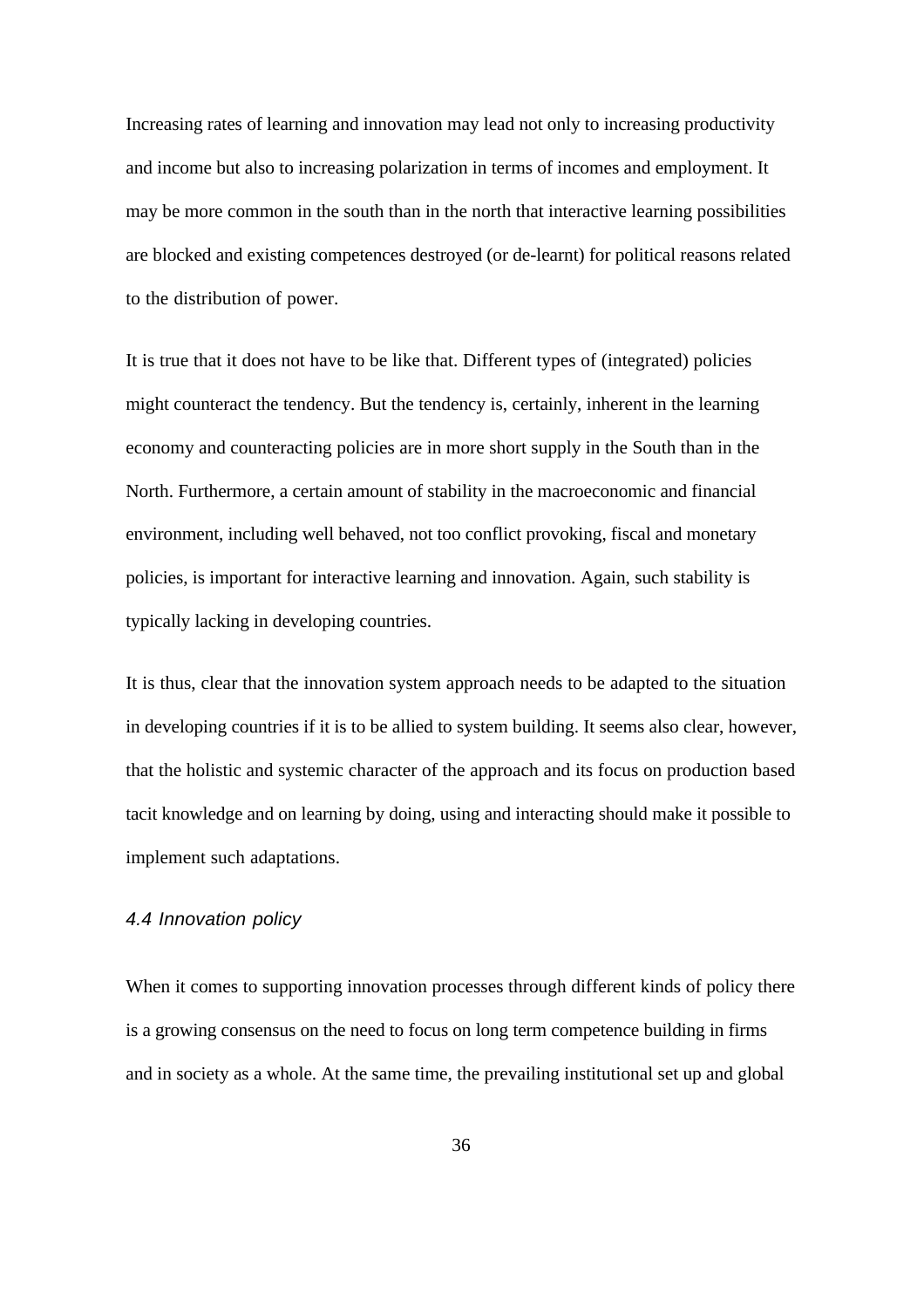competition tends to give predominance to short term financial objectives in policy making. At the institutional level this is reflected in the fact that ministries of finance have become the only agency taking on a responsibility for co-ordinating the many specialized area policies. Area specific ministries tend to identify with their own 'customers' and take little interest in the wider objectives of society.

A broad concept of innovation system implies a new perspective on a wide set of policies including social policy, labour market policy, education policy, industrial policy, energy policy, environmental policy and science and technology policy. Specifically, the concept calls for new national development strategies with co-ordination across these policy areas.

All these area specific policies affect learning and competence building. They need to be designed with this in mind and brought together and attuned into a common strategy. It is highly problematic to leave policy co-ordination exclusively to ministries of finance and to central banks since their visions of the world are necessarily biased toward the monetary dimension of the economy and thereby toward the short term. The analytical efforts aiming at increasing our understanding of the regional, national and transnational innovation systems need to be supported by new policy institutions in the form of high level councils for innovation and competence building at these levels. Such councils should be given authority to take into account issues of social and ecological sustainability and the power to counter short-term views of finance capital.

Another important potential of applying the innovation system concept and to pursue comparative studies of different systems is that it helps to get a critical understanding of the limits of specific national policy strategies. Policies aiming at promoting industrial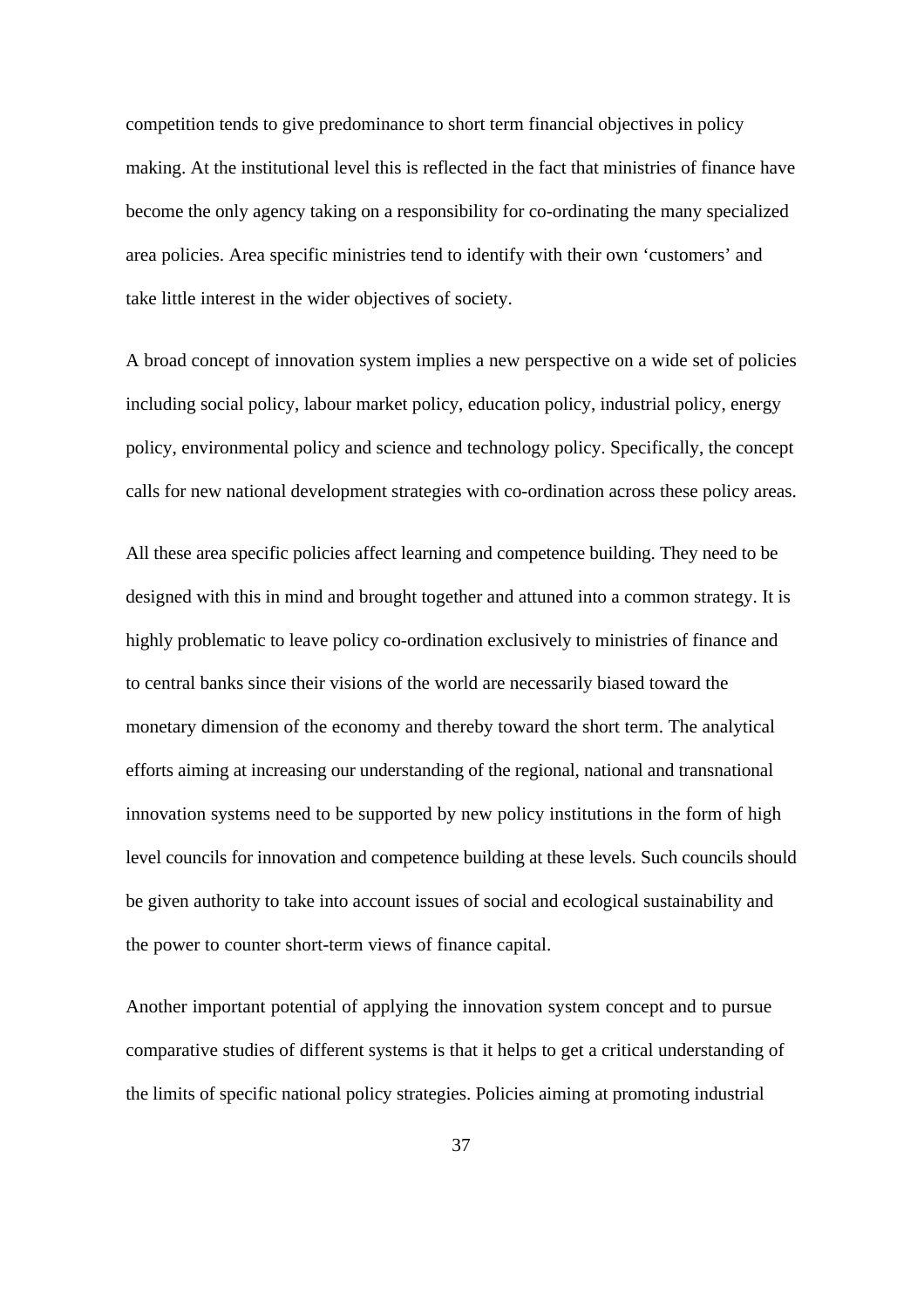development through innovation will often tend to follow specific trajectories and often they will be more successful in reinforcing the system where it is already strong. This was our conclusion in Edquist and Lundvall (1993) where we found that Swedish policies were focused on promoting process innovation while Danish policies where more focused on incremental product innovation. In both countries the focus was on reinforcing the strong sides of the system. In order to overcome this kind of lock ins and the impact of vested interests in defining the policy agenda the system perspective and its use in comparative analysis is especially helpful.

In a broader perspective national systems of innovation may be regarded as a tool for analyzing economic development and economic growth. It has in common with growth accounting that it tries to bring together the major factors that affect technical progress as registered in standard neoclassical growth models. Such a perspective may be to narrow, however. As pointed out by Freeman (1997) the ecological challenge ought to be integrated in any strategy for economic development and here we will argue that in the learning economy intellectual and social capital are important elements in the development process. The extended perspective can be introduced as in table 1 below<sup>5</sup>:

#### **(Table 1 approximately here)**

 $\overline{a}$ 

<sup>5</sup> The 'model' indicated in the table is closely related to the growth model by Irma Adelman (1963) to be discussed below. The major difference is that labour is not explicitly introduced in our table. This reflects that we do not regard labour as a resource of the same character as the four kinds of 'capital'. The human factor is the one that puts in motion, integrates and co-ordinates the different kinds of capital.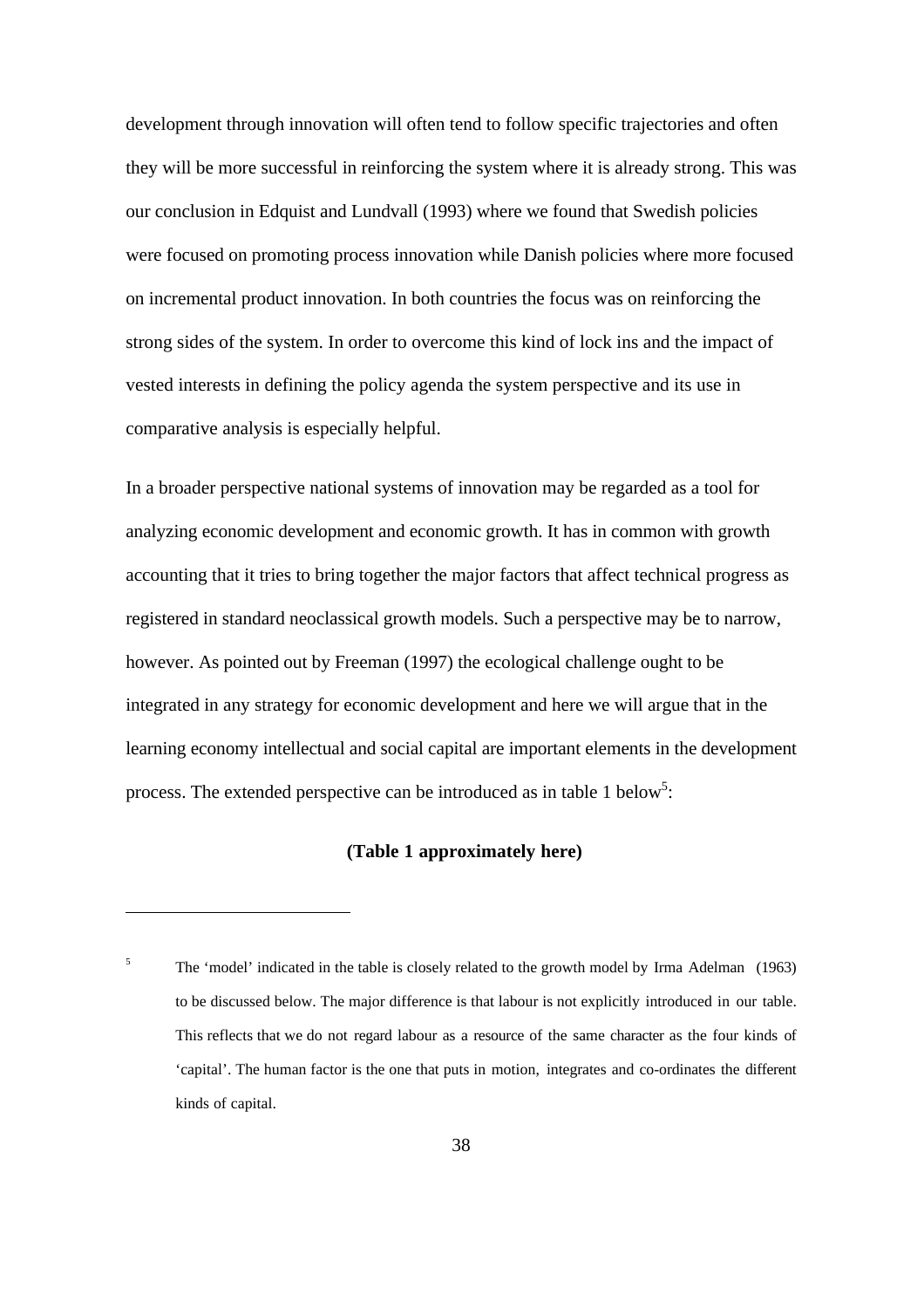The table illustrates that economic growth is faced with a double challenge in terms of sustainability and that there is an immanent risk of undermining not only the material basis of material production. The creation of tangible capital may be threatened by a neglect of environmental sustainability. We will argue that the production and efficient use of intellectual capital is fundamentally depending upon social capital (Coleman, 1990; Fukyuama, 1995; Woolcock, 1998; OECD, 2001). A development strategy that focuses only on production capital and intellectual capital is not sustainable.

Innovation may have a positive role in bolstering sustainability (Johnson, 1998). Technical innovation, for instance in terms of developing substitutes to naturally scarce raw products, may help to overcome the fact that natural capital cannot always be reproduced. In a similar vein social innovation and institutional redesign may help to overcome a crisis where the social capital is foundering. In both cases it is important to note that the workings of unhampered market forces will erode the basis of economic growth. Environmental sustainability was explicitly introduced into a national innovation system approach by Segura-Bonilla (1999).

This perspective indicates a broader and more interdisciplinary approach to economic growth than standard economics. It also differs in being more explicit in terms of the institutional assumptions made and especially in avoiding any assumption about factors being independent. This reflects the system's perspective and the emphasis on virtuous and vicious circles or match and mismatch between elements and subsystems. Some of the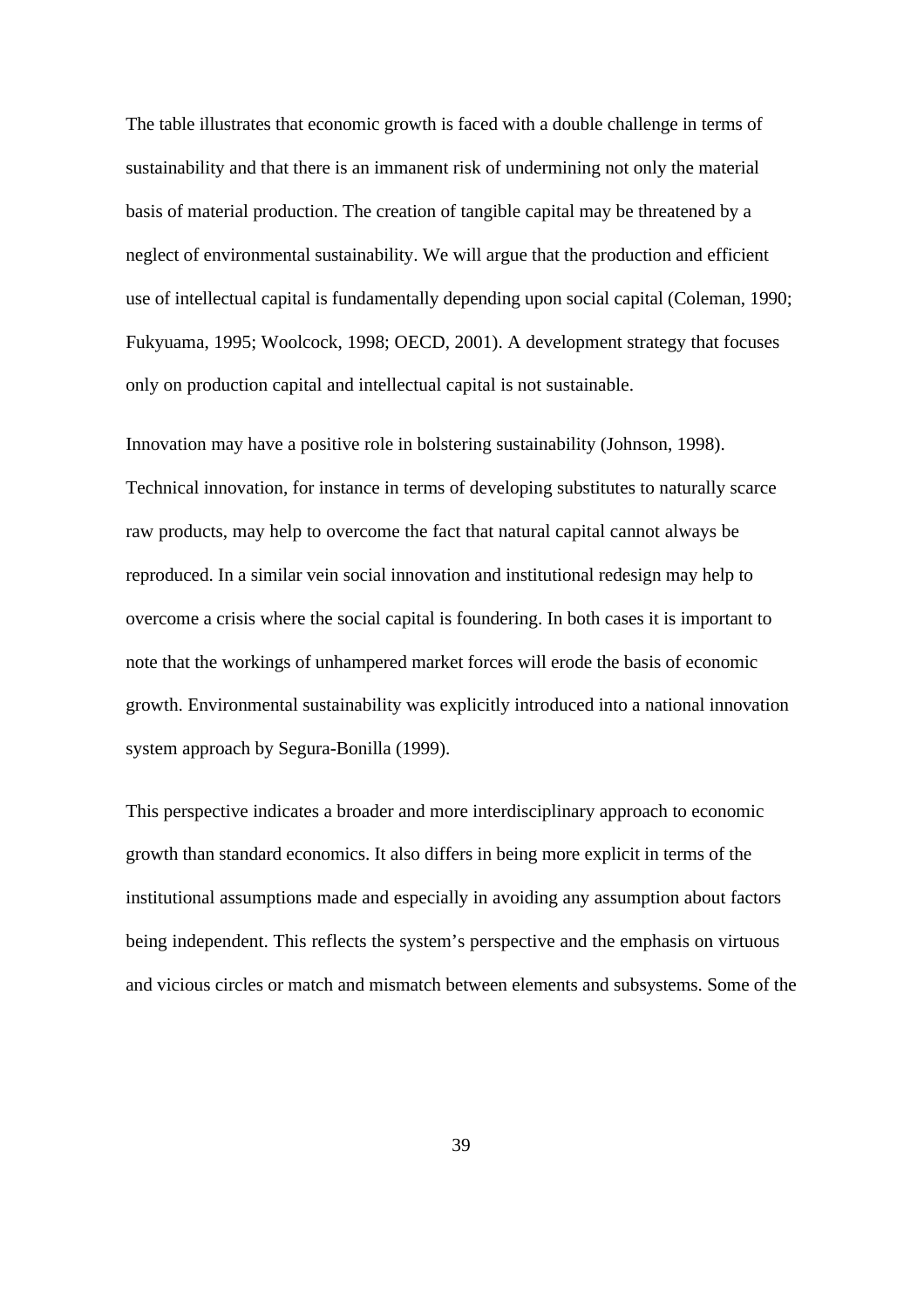most fundamental contradictions in the new context can also be referred to in terms of problems to reproduce natural and social capital.<sup>6</sup>

### *5 Concluding remarks*

 $\overline{a}$ 

The concept of national systems of innovation has evolved and diffused quickly during the last few years. This development has emphasised the need of sharpening the concept and the related policies, and we are confident that much progress will be seen in this vein. There is, however, a tendency to concentrate the efforts in the rich North. Therefore, we shall use our concluding remarks on the possibilities of widening the concept and its applications.

We believe that the broad concept of national system of innovation may be useful as an analytical tool and as a tool for promoting sustainable economic growth and well-being also in countries in the South. At the same time, we recognize the need to adapt and further develop the concept so that it becomes more adequate for the situation in these countries.

On the positive side it points to a legitimate national mobilization of efforts and to a coordinated policy effort to enhance learning capabilities necessary in order to get started a

<sup>6</sup> The manifold use of the concept of capital may be criticized. An alternative view could be that the confusion in economics about different meanings of capital is already such that it is as well to loosen up the concept even more in order to split the illusion that capital has a clear meaning in economics.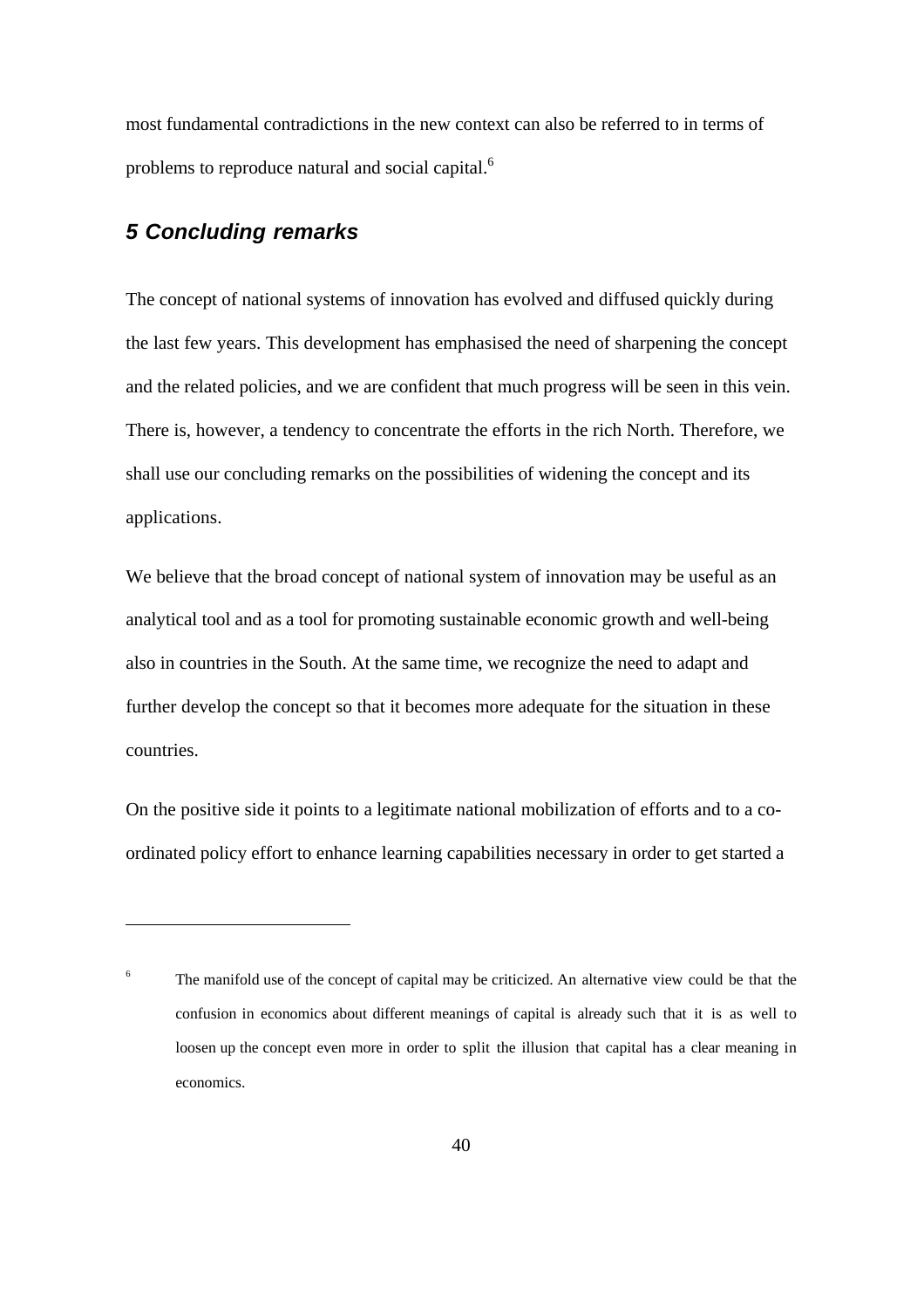new type of dynamics in these countries. In order to do so it needs to inspire activities that mobilize broadly across sectors and regions.

On the negative side there is always a risk that the concept becomes misinterpreted as a basis for promoting exclusive science-based institutions and activities with very limited socio-economic impact. There is a need for broad efforts to promote the learning capability including that of weak segments of the population and of the country.

Also analytical efforts to better understand how more complete innovation and competence building systems may be constructed in the present environment of global competition and networking need to be made. The power games of exclusion and inclusion in relation to global knowledge-intensive networks has become of key importance for development.

### *References*

 Adelman, I., 1963. *Theories of Economic Growth and Development*, Stanford, Stanford University Press.

Amable, B., Barré, R. and Boyer, R., 1997*. Les systémes d'innovation a l'ére de la globalization*, Paris, Economica.

Aghion, P. and Howitt P., 1998. *Endogenous Growth Theory*, Cambridge Mass. MIT Press.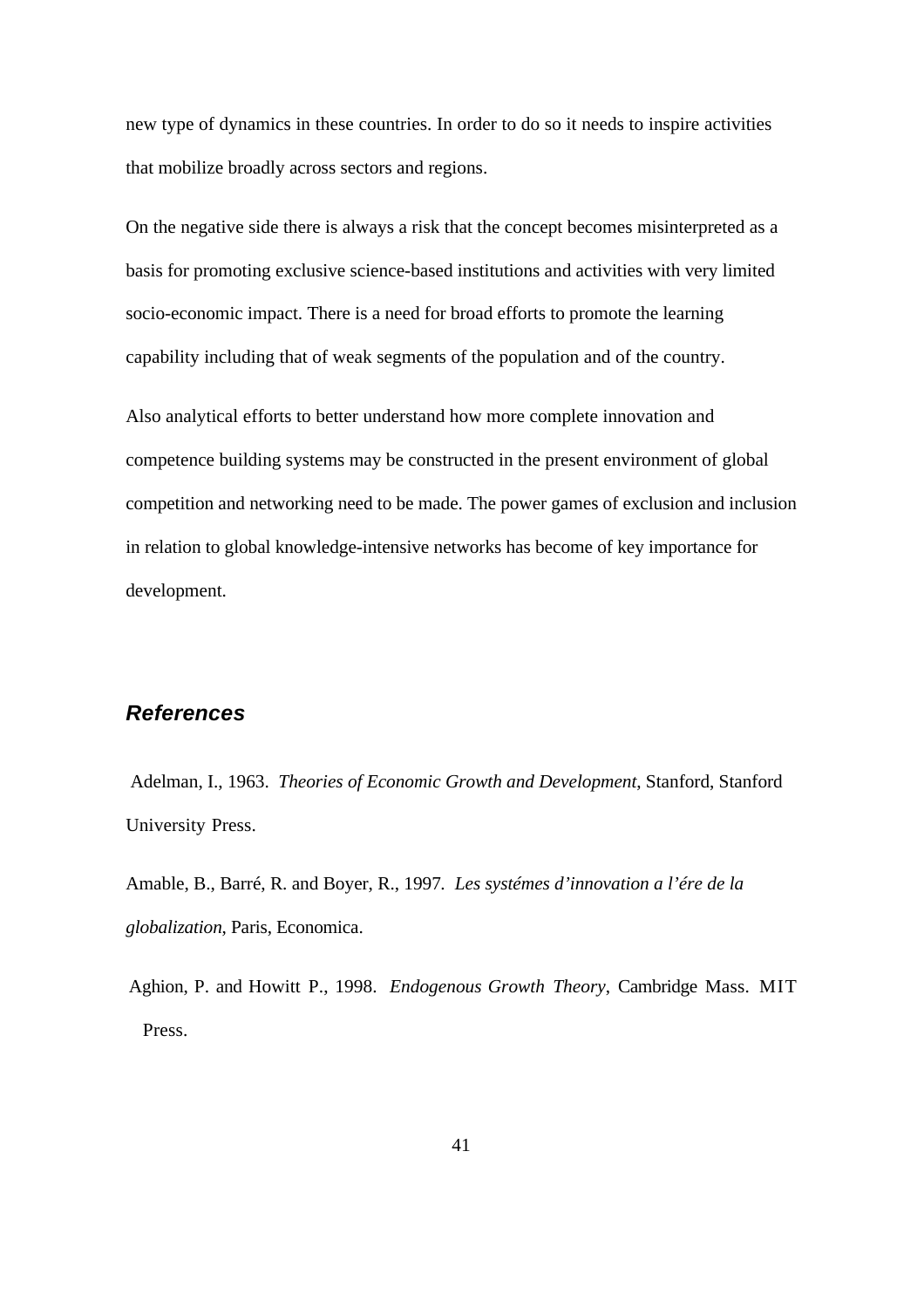- Andersen, E.S., 1992. 'Approaching National Innovation Systems', in Lundvall, B.-Å. (Ed.), *National Innovation Systems*, London, Pinter Publishers.
- Andersen, E.S. (1996), 'From Static Structures to Dynamics: Specialisation and Innovative Linkages', in DeBresson, C. (Ed.) *Economic Interdependence and Innovative Activity: An Input-Output Analysis*, Aldershot, Elgar.
- Andersen, E.S., 1999. 'Multisectoral Growth and National Innovation Systems', *Nordic Journal of Political Economy*, 25 (1).
- Andersen, E.S., Johnson. B. and Lundvall, B.-Å., 1978*. Industriel udvikling og industrikrise*, Serie om industriel udvikling no. 4, Aalborg, Aalborg University Press.
- Andersen, E.S., Brændgaard, A., Johnson. B. and Lundvall, B.-Å., 1979. *Industriel udvikling og international konkurrenceevne*, Serie om industriel udvikling no. 6, Aalborg, Aalborg University Press.
- Andersen E. S., Dalum, B. and Villumsen, G., 1981a. *International Specialisation and the Home Market: An Empirical Analysis*, Aalborg, Aalborg University Press.
- Andersen, E.S., Dalum, B., and Villumsen, G., 1981b. 'The Importance of the Home Market for Technological Development and the Export Specialization of Manufacturing Industry', in Freeman, C. et al. (Eds*), Technical Innovation and National Economic Performance*, Aalborg, Aalborg University Press, pp. 49–102.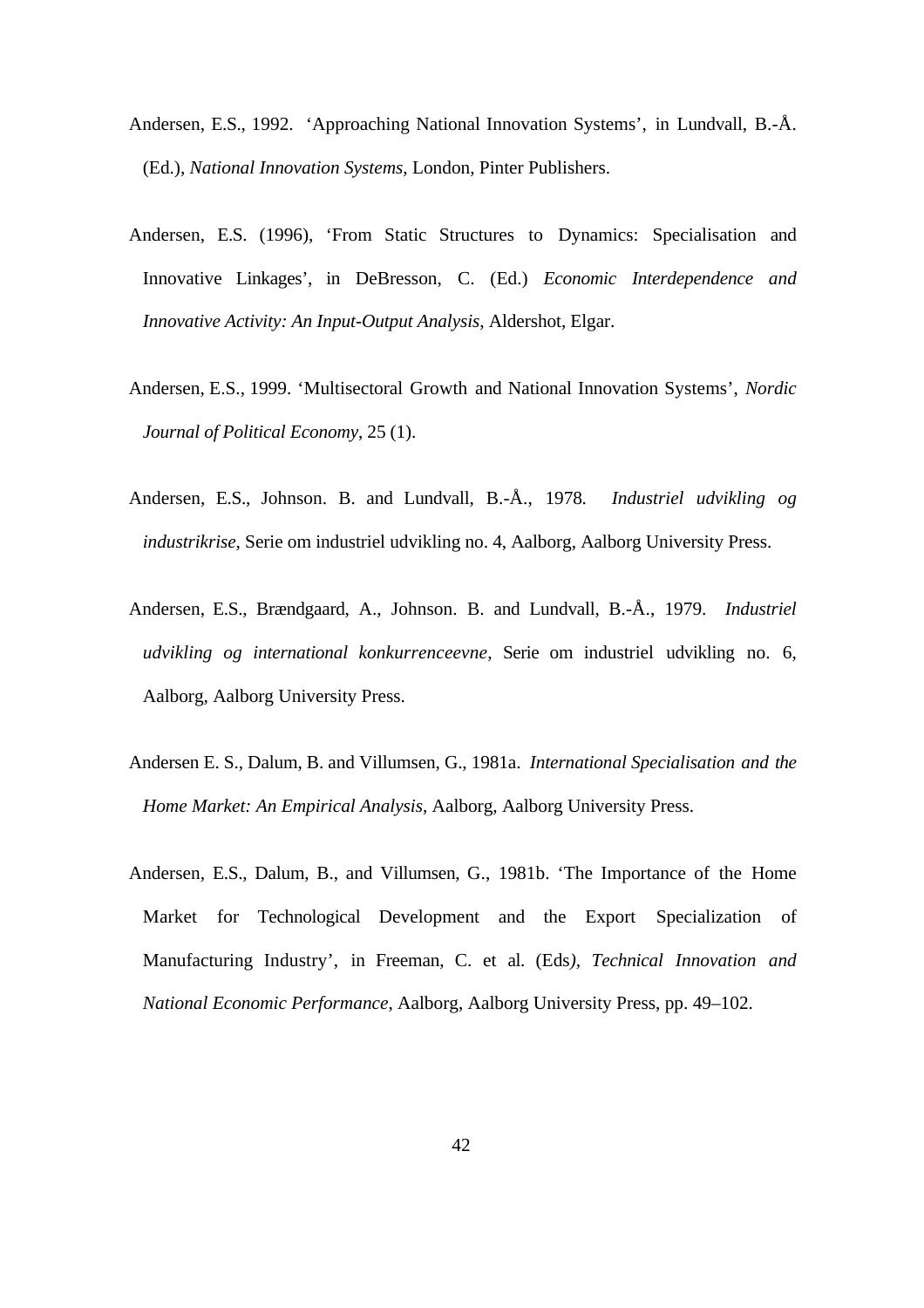- Andersen, E.S. and Lundvall, B.-Å., 1988. 'Small National Innovation Systems Facing Technological Revolutions: An Analytical Framework', in Freeman, C. and Lundvall, B.-Å. (Eds), *Small Countries Facing the Technological Revolution*, London, Pinter Publishers.
- Andersen, E.S. and Lundvall, B.-Å., 1997. 'National innovation systems and the dynamics of the division of labor', in Edquist, C. (Ed.), *Systems of Innovation: Technologies, Institutions and Organizations*, London, Pinter Publishers.
- Archibugi, D. and Pianta, M., 1992*. The technological specialization of advanced countries*, Dordrecht, Kluwer Academic Publishers.
- Archibugi, D. and Michie, J., 1995. 'The globalization of technology: a new taxonomy', in *Cambridge Journal of Economics*, 19 (1).
- Archibugi, D. and Lundvall, B.-Å. (Eds), 2001*. Europe in the Globalising Learning Economy*, Oxford University Press.
- Bertalanffy, L., 1968. *General System Theory*, New York, George Braziller.
- Breschi, S. and Malerba, F., 1997. 'Sectoral innovation systems', Edquist, C. (Ed.), *Systems of Innovation: Technologies, Institutions and Organizations*, London, Pinter Publishers.
- Cantwell, J.A., 1995. 'The globalization of technology: What remains of the product cycle model?', in *Cambridge Journal of Economics*, 19 (1).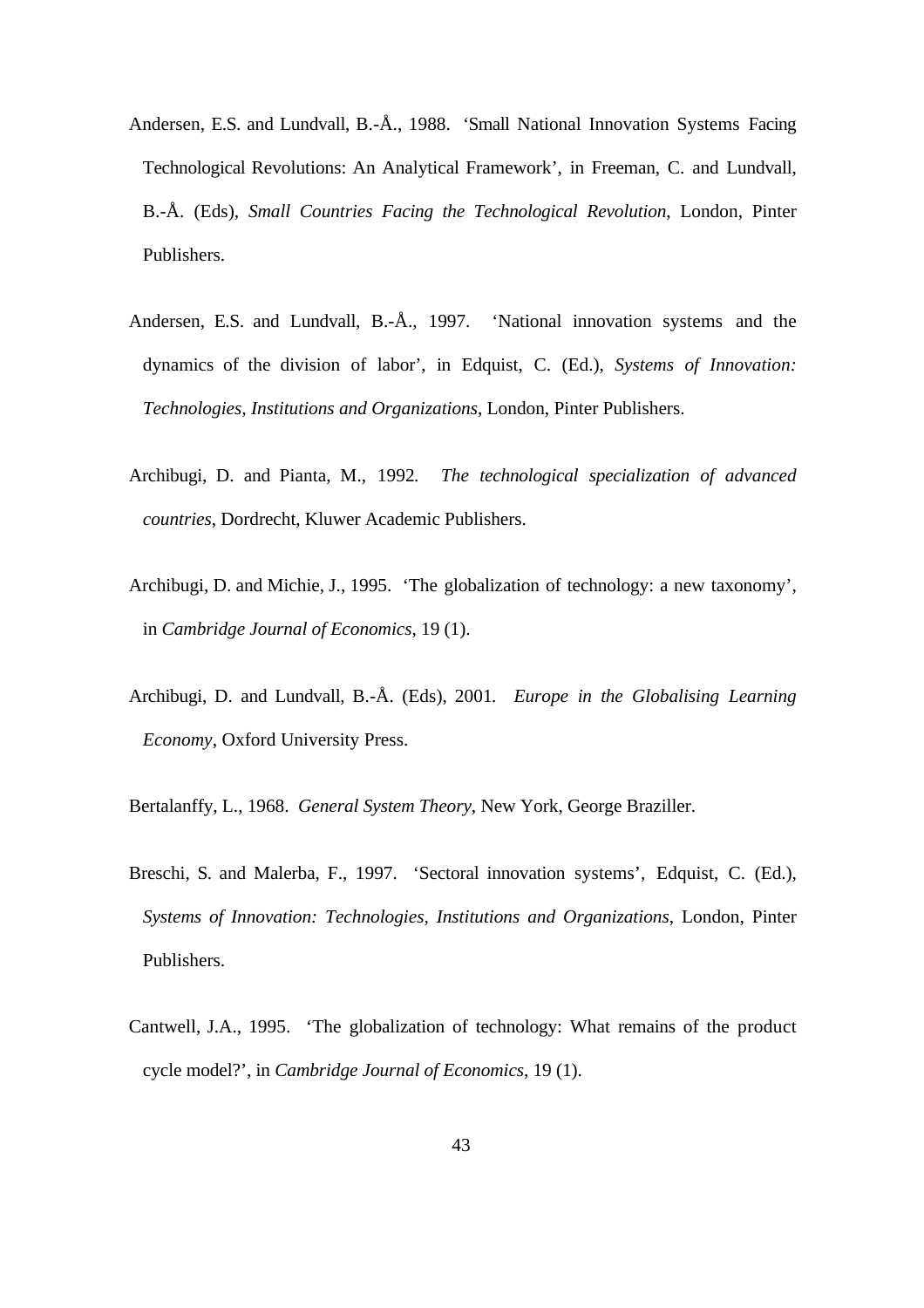- Carlsson, B. and Jacobsson, S., 1997. 'Diversity creation and technological systems: A technology policy perspective', in Edquist, C. (Ed*.), Systems of Innovation: Technologies, Institutions and Organizations*, London, Pinter Publishers.
- Castells, M., 1997. *The Rise of the Network Society*, Maldon Mass. and Oxford, Blackwell.
- Coleman J., 1990. *Foundations of Social Theory*, London, Harvard University Press.
- Cooke, P., 1996. 'Regional innovation systems: An evolutionary approach', in Baraczyk, H., P. Cooke and R. Heidenriech (Eds), *Regional Innovation Systems*, London, London University Press.
- Dahmén, E., 1970*. Entrepreneurial Activity and the Development of Swedish Industry 1919–1939*, Homewood, American Economic Association Translation Series.
- Dalum, B. et al., 1981*. Økonomiers langsigtede udvikling: en struktur og teknologidiskussion*, Aalborg University.
- Dalum, B., Laursen, K. and Villumsen, G., 1998. 'Structural Change in OECD Specialisation Patterns: Specialisation and "Stickiness" '*, International Review of Applied Economics*, 12 (3).
- DeBresson, C. (Ed.), 1996*. Economic Interdependence and Innovative Activity: An Input-Output Analysis*, Aldershot, Elgar.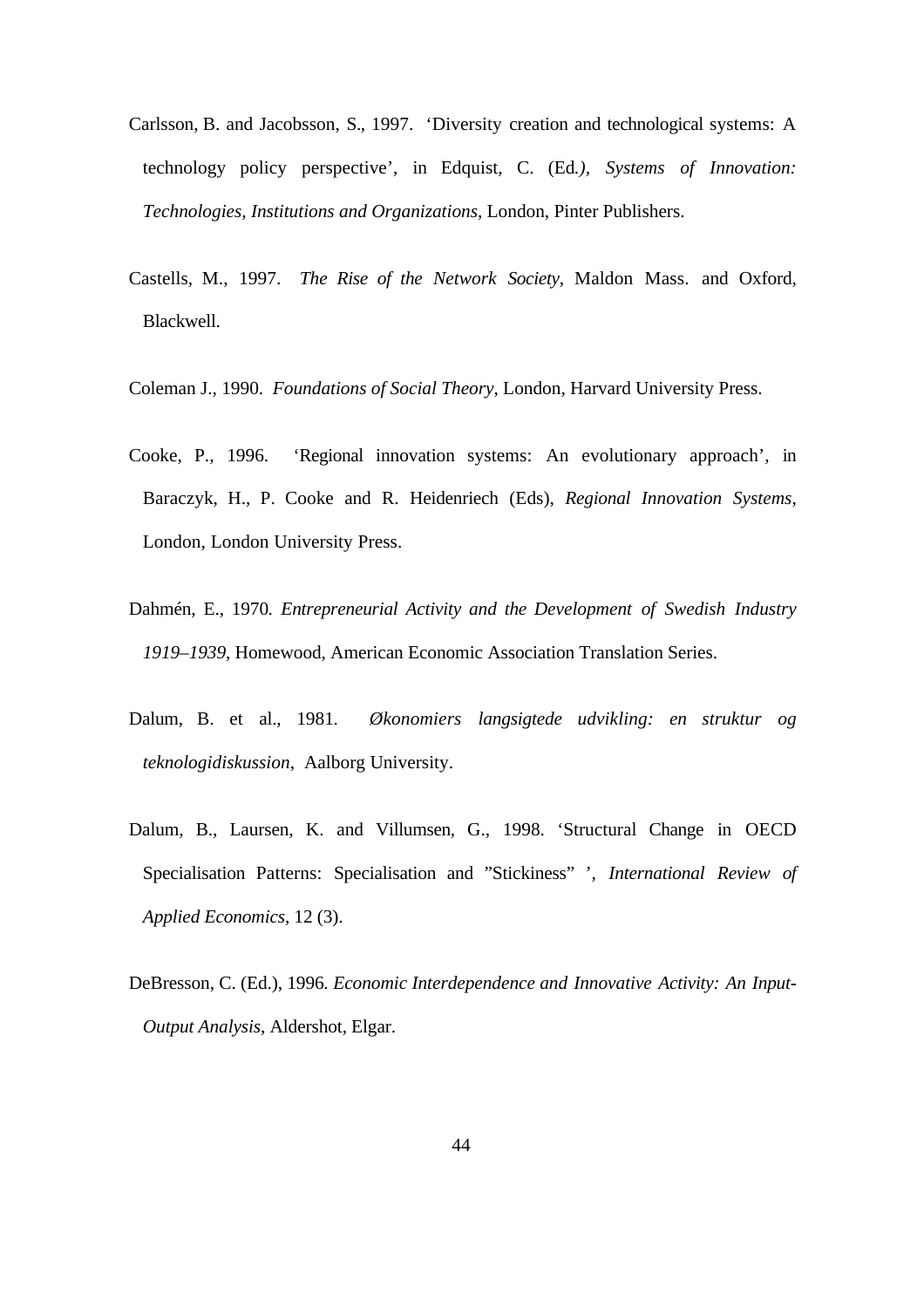- Drejer, I., 1999. Technological Change and Interindustrial Linkages: Introducing Knowledge Flows in Input-Output Studies, PhD Thesis, Aalborg University.
- Dore, R., 1986*. Flexible rigidities: Industrial policy and structural adjustment in the Japanese economy 1970–1980*, London, Athlone Press.
- Dosi, G., Freeman, C., Nelson, R.R., Silverberg, G. and Soete, L. (Eds), 1988. *Technological Change and Economic Theory*, London, Pinter Publishers.
- Edquist, C. (Ed.), 1997*. Systems of Innovation: Technologies, Institutions and Organizations*, London, Pinter Publishers.
- Edquist, C. and Lundvall, B.-Å., 1993. 'Comparing the Danish and Swedish Systems of Innovation', in Nelson, R.R. (Ed*.), National Innovation Systems: A Comparative Analysis*, Oxford, Oxford University Press.
- Ernst, D. and Lundvall, B.-Å., 1997. 'Information technology in the learning economy: Challenges for developing countries', DRUID Working Paper 97-11, Aalborg, Department of Business Studies.
- Fransman, M., 1995. *Japan's Computer and Communications Industry*, New York, Oxford University Press.
- Freeman, C., 1987. *Technology Policy and Economic Performance: Lessons from Japan*, London, Pinter Publishers.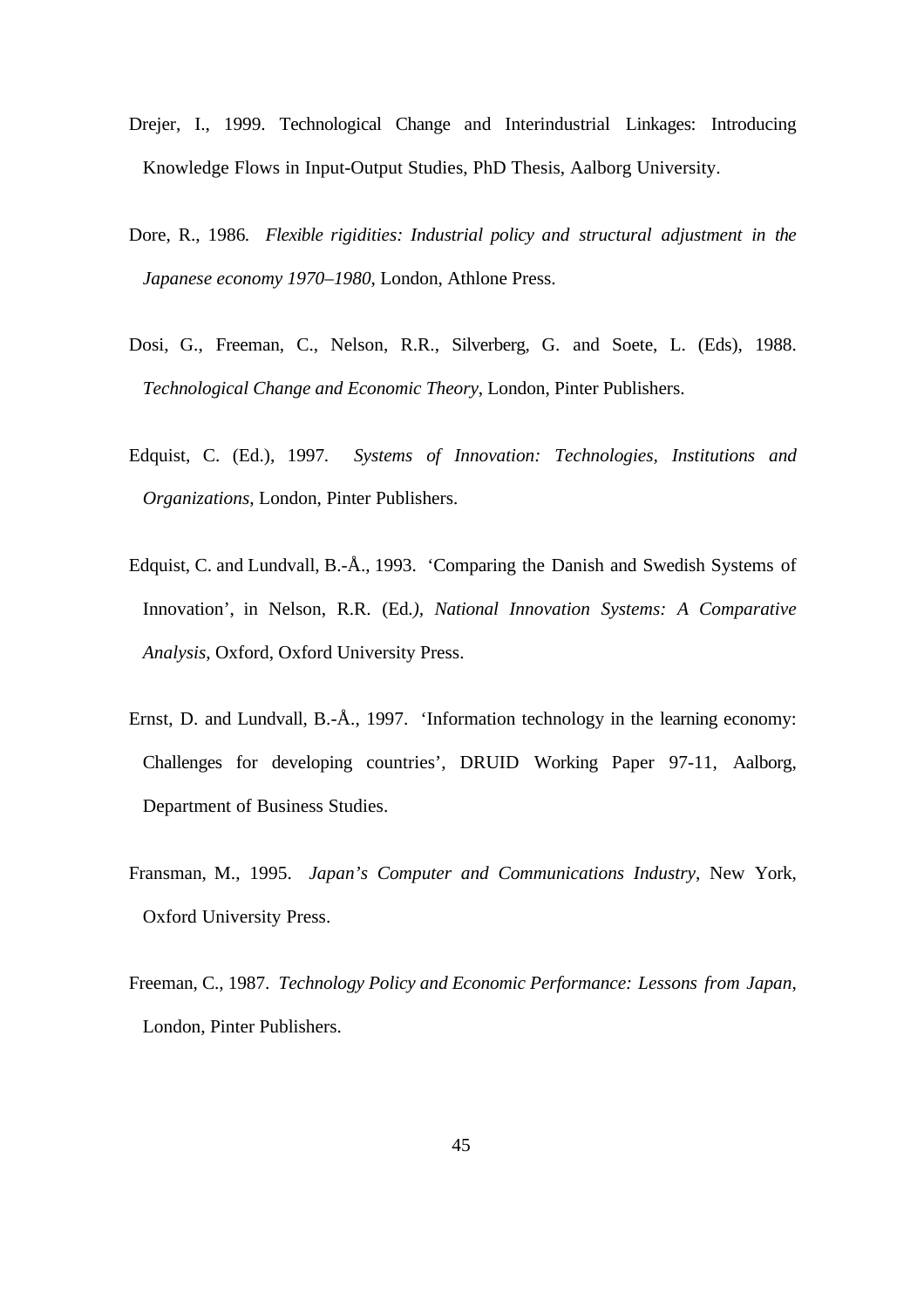- Freeman, C., 1988. 'Japan: A new National Innovation Systems?', in Dosi, G., Freeman, C., Nelson, R.R., Silverberg, G. and Soete, L. (Eds*), Technical Change and Economic Theory*, London, Pinter Publishers.
- Freeman, C., 1995a. 'The National Innovation Systems in historical perspective', in *Cambridge Journal of Economics*, 19 (1).
- Freeman, C., 1995b. 'History, co-evolution and economic growth', in IIASA Working Paper 95-76, Laxenburg, IIASA.
- Freeman, C., 1997. Innovation systems: City-state, national, continental and subnational, Mimeo, Paper presented at the Montevideo conference, University of Sussex, SPRU.
- Freeman, C. and Lundvall, B.-Å. (Eds), 1988*. Small Countries Facing the Technological Revolution*, London, Pinter Publishers.
- Fukyama, F., 1995. *Trust: The Social Virtues and the Creation of Prosperity*, London, Hamish Hamilton.
- Galli, R., and Teubal, M., 1997. 'Paradigmatic Shifts in National Innovation Systems', in Edquist, C. (Ed*.), Systems of Innovation: Technologies, Institutions and Organizations*, London, Pinter Publishers.
- Gibbons, M., Limoges, C., Nowotny, H., Schwartzman, S., Scott, P. and Troiw, M., 1994. *The New Production of Knowledge*, Sage, London.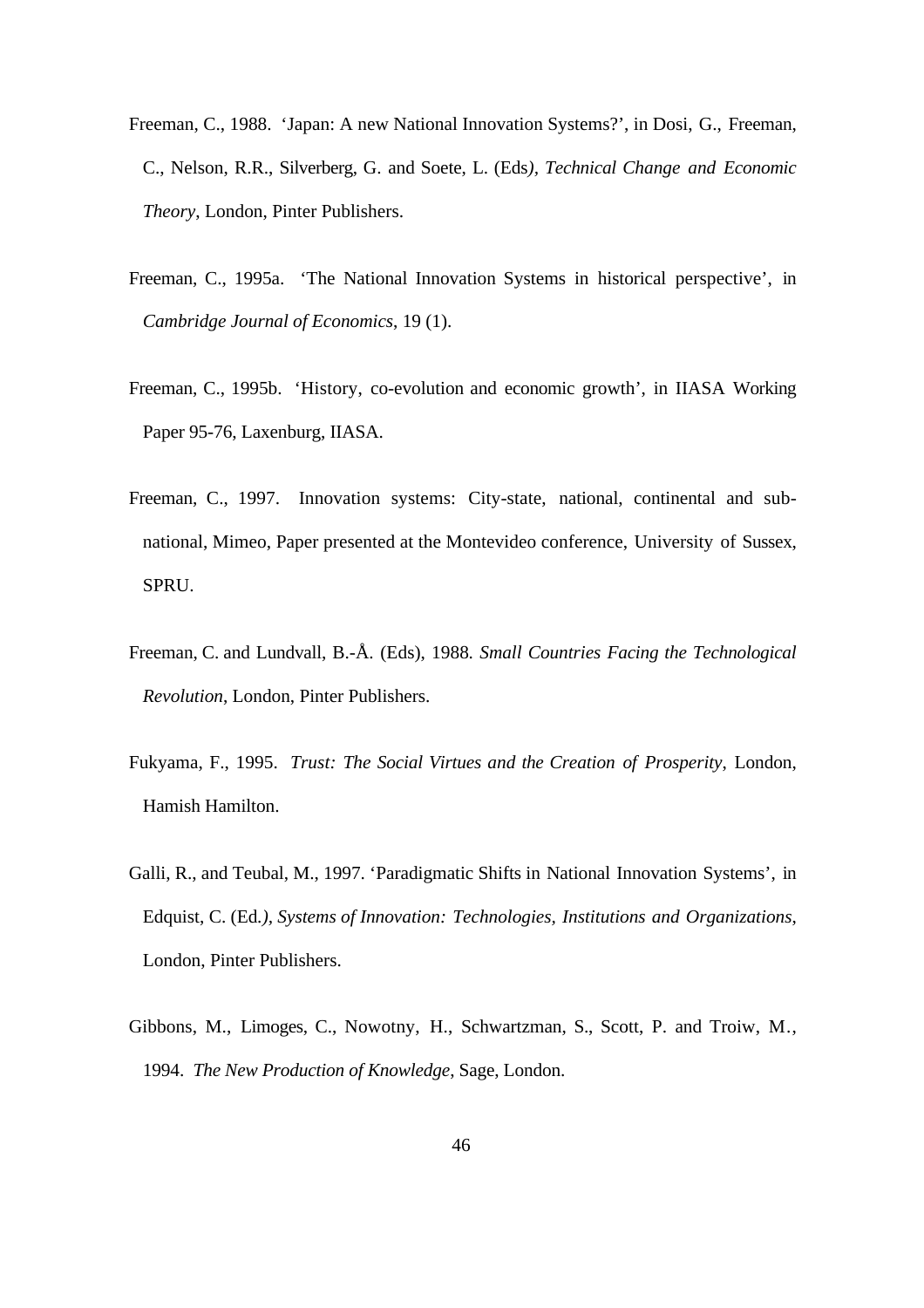- Guerreri, P. and Tylecote, A., 1997. 'Interindustry differences in technical change and national patterns of technological accumulation', in Edquist, C. (Ed*.), Systems of Innovation: Technologies, Institutions and Organizations*, London, Pinter Publishers.
- Habermas, J., 1984. *The Theory of Communicative Action*, Vol. I, Boston, Beacon Press.
- Hirschman, A.O., 1958. *The Strategy of Economic Development*, Clinton Mass.: Yale University Press.

Hobday, M., 1997. *Innovation in East Asia*, London, Edward Elgar.

- Jessop, B., 1999. 'The state and the Contadictions of the Knowledge-Driven Economy', Development Research Working Papers, Department for Development and Planning.
- Johnson, B., 1988. 'An Institutional Approach to the Small Country Problem', in Freeman and Lundvall (Eds), *Small Countries Facing the Technological Revolution*, London and New York, Pinter Publishers.
- Johnson, B., 1992. 'Institutional learning', in Lundvall, B.-Å. (Ed.), *National Innovation Systems: Towards a Theory of Innovation and Interactive Learning*, London, Pinter Publishers.
- Johnson, B., 1998. 'Institutional Learning and Clean Growth', in Tylecote A. and van der Straaten, J. (Eds) *Environment, Technology and Economic Growth*, Elgar Publishing.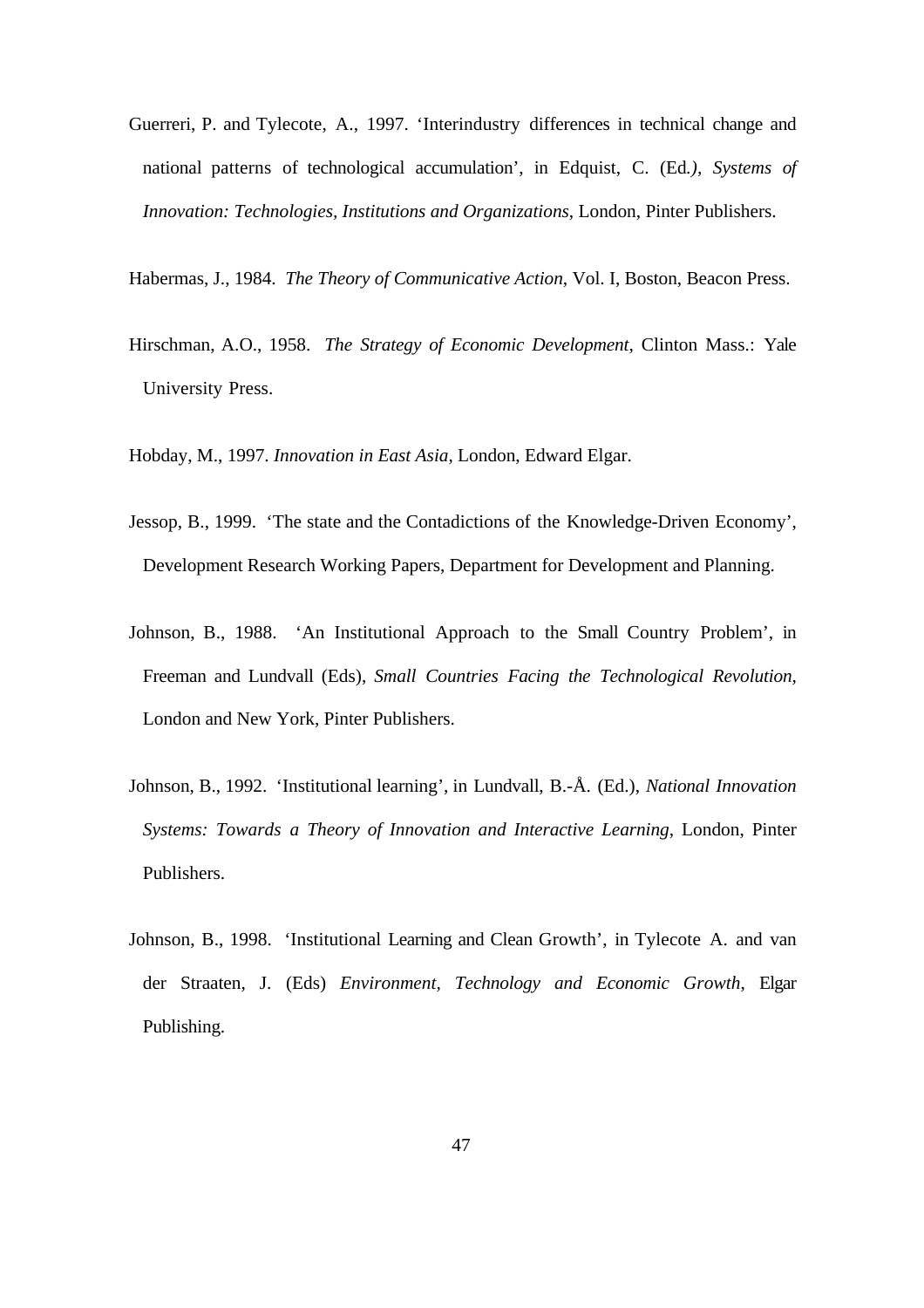- Katzenstein, P. J., 1985. *Small States in World Markets. Industrial Policy in Europe*, New York, Cornell University Press.
- Kline, S. J. and Rosenberg, N., 1986. 'An overview of innovation', in Landau, R. and Rosenberg, N. (Eds), *The Positive Sum Game*, Washington D.C., National Academy Press.
- Kutznets, S., 1960. 'Economic Growth of Small Nations', in Robinson, E.A.G. (Ed.), *Economic Consequences of the Size of Nations*, Proceedings of a Conference held by the International Economic Association, Macmillan, London.
- Linder, S.B., 1961. *An Essay on Trade and Transformation*, New York, Wiley.
- List, F., 1841. *Das Nationale System der Politischen Ökonomie*, Basel: Kyklos (translated and published under the title: The National System of Political Economy' by Longmans, Green and Co., London 1841).
- Lundvall, B.-Å., 1985. *Product Innovation and User-Producer Interaction*, Aalborg, Aalborg University Press.
- Lundvall, B.-Å., 1988. 'Innovation as an interactive process: From user-producer interaction to the National Innovation Systems', in Dosi, G., Freeman, C., Nelson, R.R., Silverberg, G. and Soete, L. (Eds), *Technical Change and Economic Theory*, London, Pinter Publishers.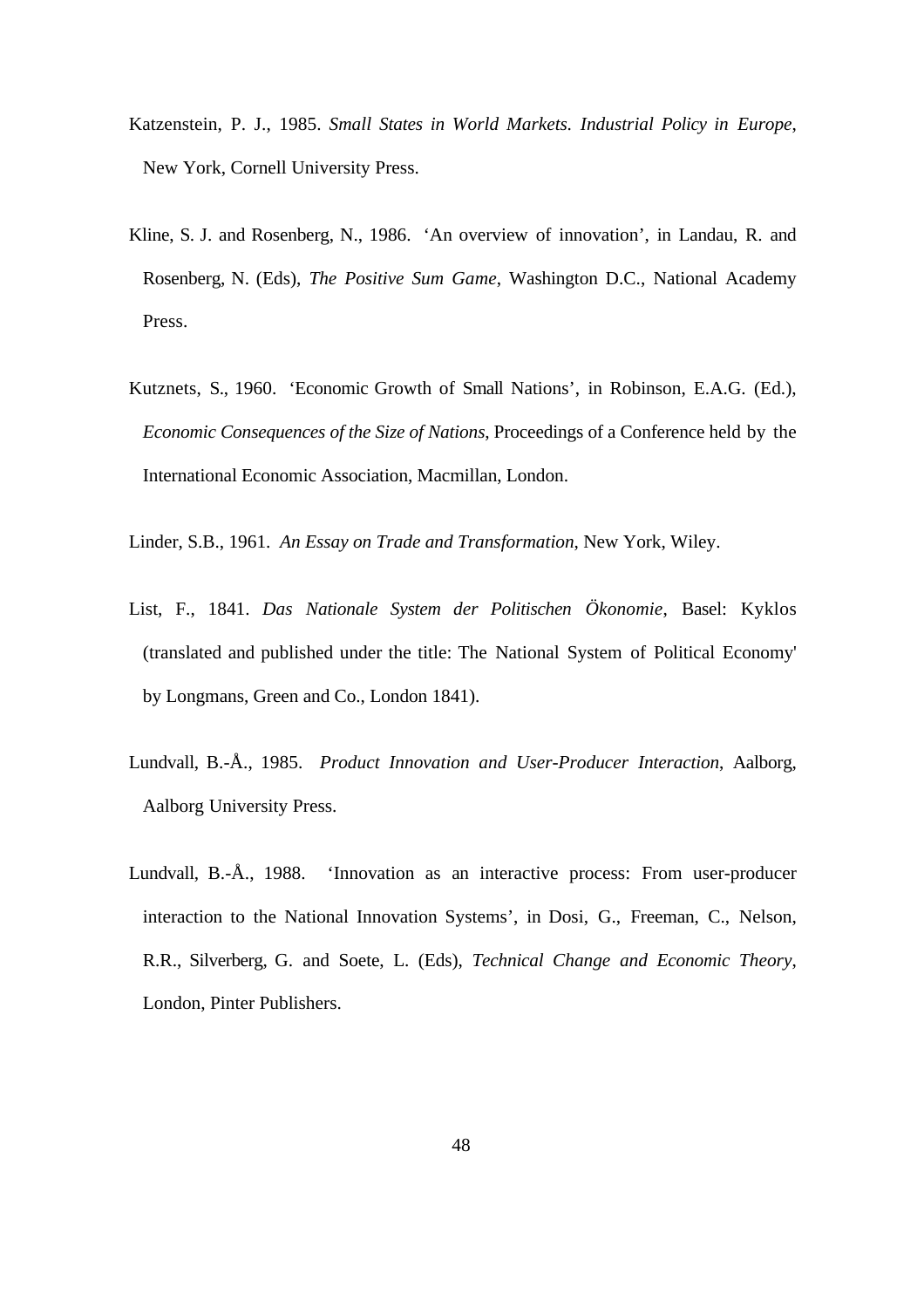- Lundvall, B.-Å. (Ed.), 1992. *National Innovation Systems: Towards a Theory of Innovation and Interactive Learning*, London, Pinter Publishers.
- Lundvall, B.-Å., 1999. 'National Business Systems and National Innovation Systems' *International Studies of Management and Organization*.
- Lundvall, B.-Å., forthcoming. *Innovation, Growth and Social Cohesion: The Danish Model*, London, Edward Elgar.
- Lundvall, B.-Å. and Borras, S., 1998*. The Globalising Learning Economy: Implications for Innovation Policy*, Bruxelles*,* DG XII-TSER, the European Commission.
- Lundvall, B.-Å. and Johnson, B., 1994. 'The learning economy'*, Journal of Industry Studies*, 1 (2), 23-42.
- Lundvall, B.-Å. and Tomlinson, M., 2001. 'Learning by comparing: Reflection on the use and abuse of benchmarking', in Sweeney, G. (Ed*.), Innovation, Economic Progress and Quality of Life*, London, Elgar Publishers.
- Maskell, P., Eskelinen, H., Hannibalsson, I., Malmberg, A. and Vatne, E., 1998. *Competitiveness, Localised Learning and Regional Development. Specialisation and Prosperity in Small Open Economies*, London: Routledge.
- Maynard Smith, J., 1982. *Evolution and the Theory of Games*, Cambridge, Cambridge University Press.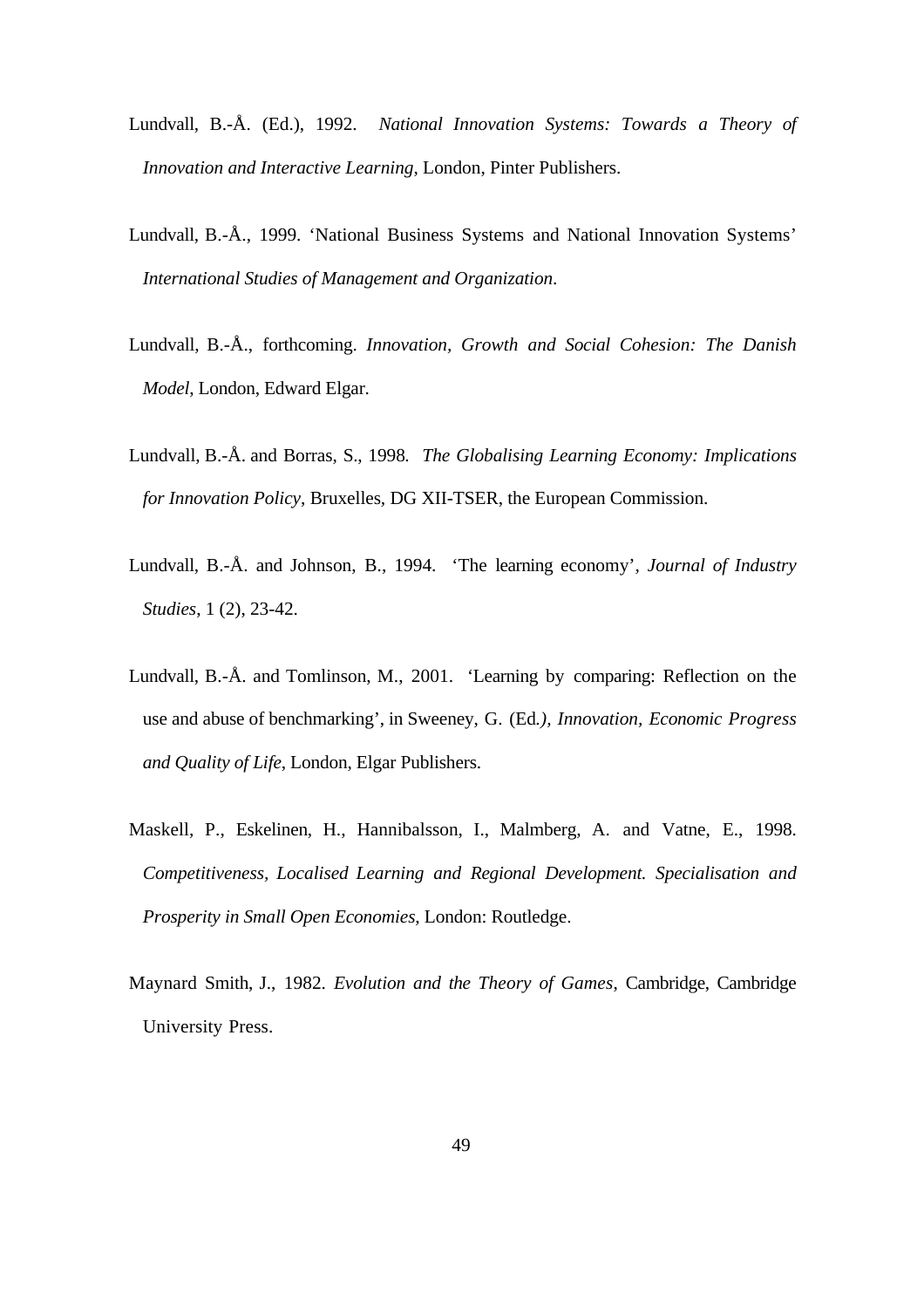- McKelvey, M., 1991. 'How do National Innovation Systems differ?: A critical analysis of Porter, Freeman, Lundvall and Nelson', in Hodgson, G. M. and Screpanti, E. (Eds), *Rethinking Economics: Markets, Technology and Economic Evolution*, Aldershot, Elgar Publishing.
- McKelvey, M., 1997. Using evolutionary theory to define National Innovation Systems, in Edquist, C. (Ed*.), Systems of Innovation: Technologies, Institutions and Organizations*, London, Pinter Publishers.
- Mowery, D.C. and Oxley, J.E., 1995. 'Inward technology transfer and competitiveness: the role of National Innovation Systems', in *Cambridge Journal of Economics*, 19 (1).
- Myrdal, G., 1968. *Asian Drama: An Inquiry into the Poverty of Nations*, Vol I-III, Penguin Books
- Nalebuff, B.J., and Brandenburger, A.M., 1996. *Co-opetition*, London, HarperCollins.
- Nelson, R. R., 1988. 'Institutions supporting technical change in the United States', in Dosi, G., Freeman, C., Nelson, R.R., Silverberg, G. and Soete, L.,(Eds*), Technical Change and Economic Theory*, London, Pinter Publishers.
- Nelson, R.R. (Ed.), 1993. *National Innovation Systems: A Comparative Analysis*, Oxford, Oxford University Press.
- Nelson, R.R., and Winter, S.G., 1982. *An Evolutionary Theory of Economic Change*, Cambridge, Mass. and London, Belknap Press.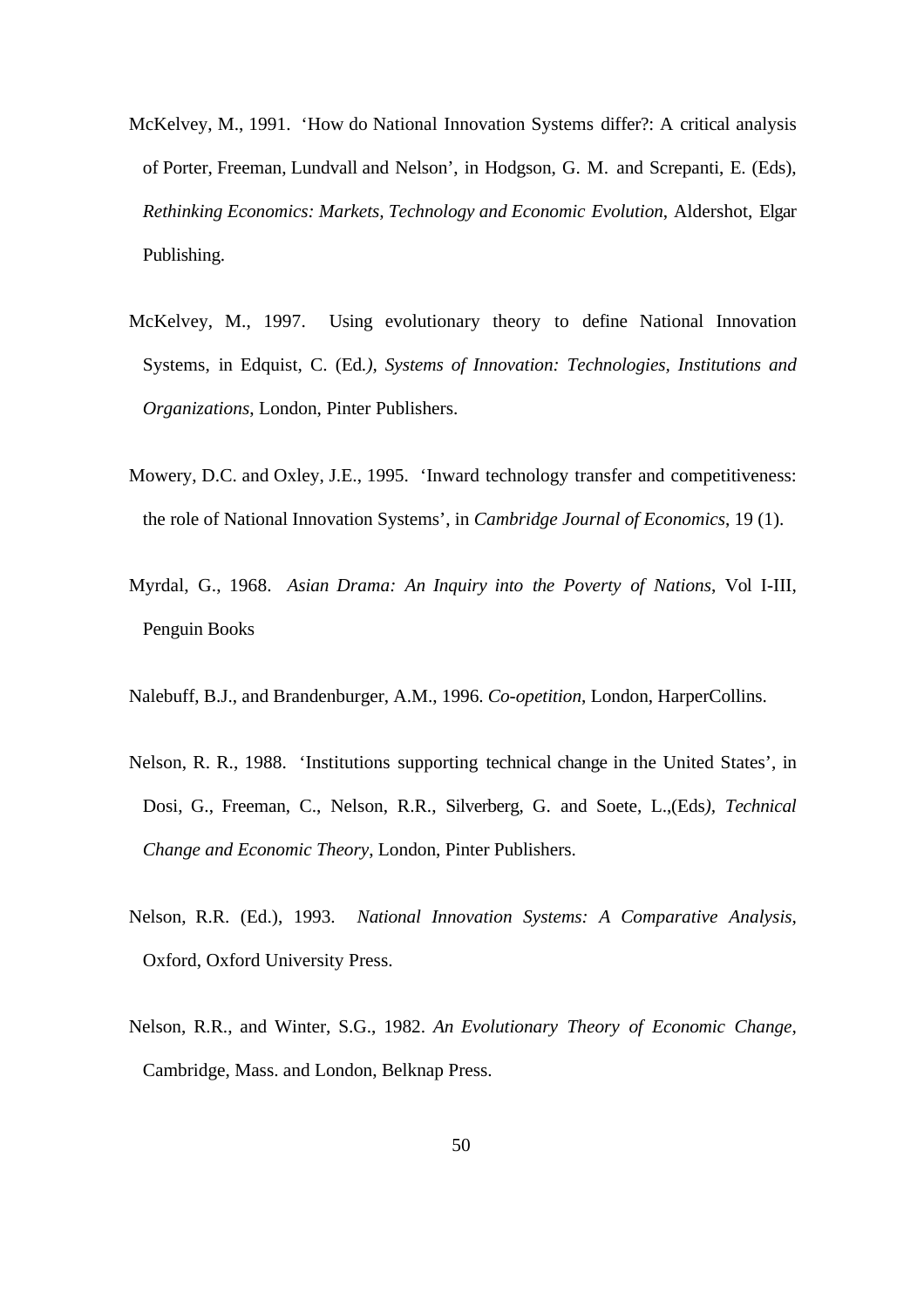OECD, 2000. *Knowledge Management in the Learning Economy*, Paris, OECD.

- OECD, 2001. *The Well-being of Nations, The Role of Human and Social Capital*, Paris, OECD.
- Ostry, S. and Nelson, R. R., 1995*. Techno-nationalism and techno-globalism: Conflict and co-operation*, Washington D.C., Brookings Institution.
- Patel, P., 1995. 'Localized production of technology for global markets', in *Cambridge Journal of Economics*, 19 (1).
- Patel P. and Pavitt K., 1994. 'Technological Competencies in the world's largest firms: complex and path-dependent, but not too much variety'*, Research Policy*, 23, 533–546.
- Pavitt, K., 1984. 'Sectoral Patterns of Technical Change: Towards a Taxonomy and a Theory', *Research Policy*, 13, 343–373.
- Perroux, F., 1969, *L'Économie du XXe siècle*, 3rd edn., Presses Universitaires de France, Paris.
- Polanyi, M., 1958/1978. *Personal Knowledge*, London, Routledge & Kegan.
- Polanyi, M., 1966. *The Tacit Dimension*, London, Routledge & Kegan.
- Porter, M., 1990. *The Competitive Advantage of Nations*, London, MacMillan.
- Romer, P.M., 1990. 'Endogenous technological change', *Journal of Political Economy*, 98.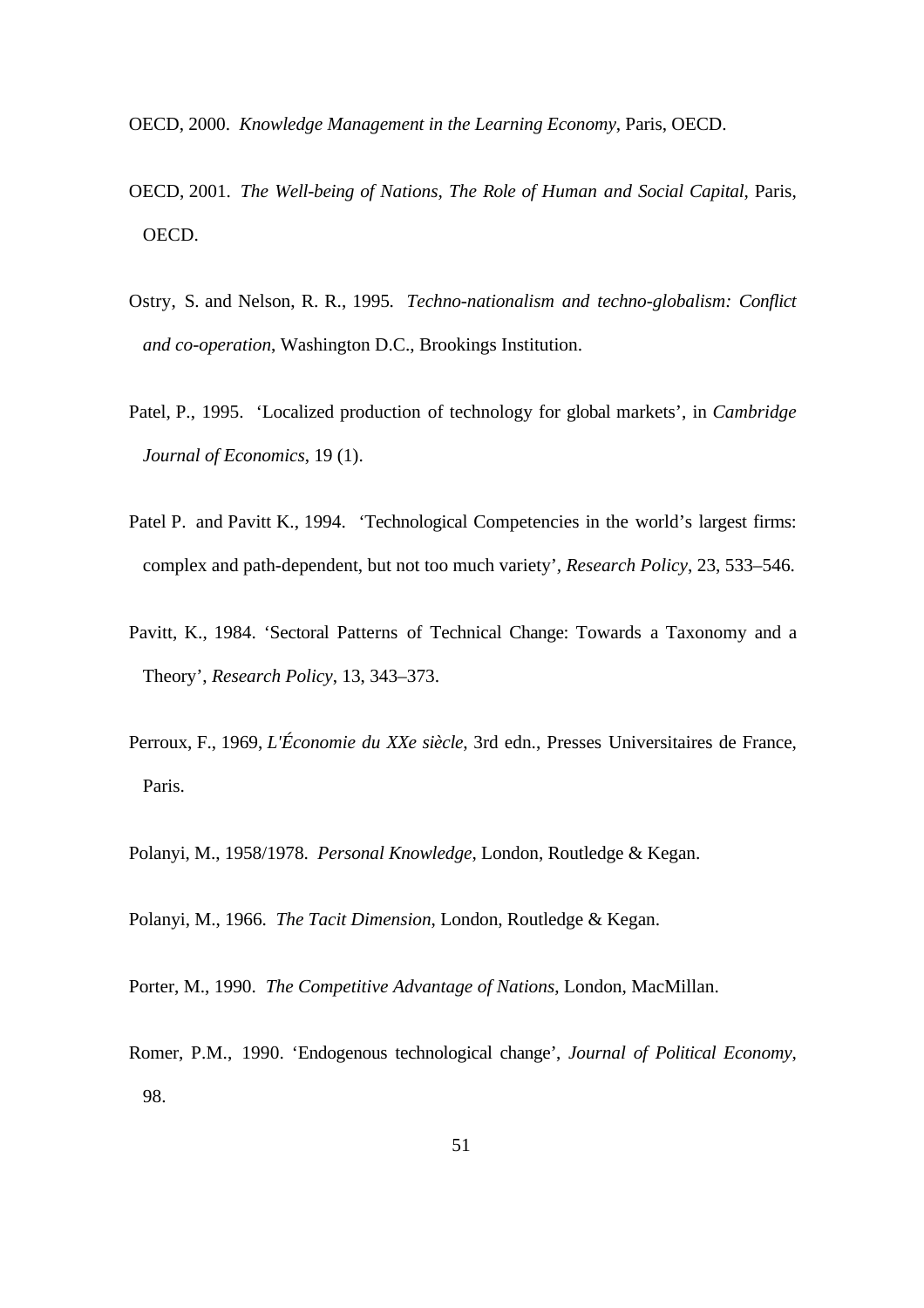- Romer, P.M., 1993. 'Implementing a National Technology Strategy with Self-Organizing Industry Investment Boards', *Brookings Papers on Economic Activity: Microeconomics*.
- Rosenberg, N., 1982. *Inside the Black Box: Technology and Economics*, Cambridge, Cambridge University Press.
- Rothwell, R., 1977. 'The characteristics of successful innovators and technically progressive firms', *R&D Management*, 7 (3), 191–206.
- Sako, M., 1990. 'Buyer-supplier relationships and economic performance: evidence from Britain and Japan', Ph. D. thesis, University of London.
- Segura-Bonilla, O., 1999*.* Sustainable Systems of Innovation: The Forest Sector in Central America, SUDESCA Research Papers No 24, PhD dissertation, Department of Business Studies, Aalborg University.
- Svennilson, I., 1960. 'The Concept of the Nation and its Relevance to Economic', in Robinson, E. A. G. (Ed.), *Economic Consequences of the Size of Nations*, Proceedings of a Conference held by the International Economic Association, Macmillan, London.

Stewart, F., 1977. *Technology and Underdevelopment*, London.

Sutton, J., 1998. *Technology and Market Structure: Theory and History*, Cambridge, Mass. and London, MIT Press.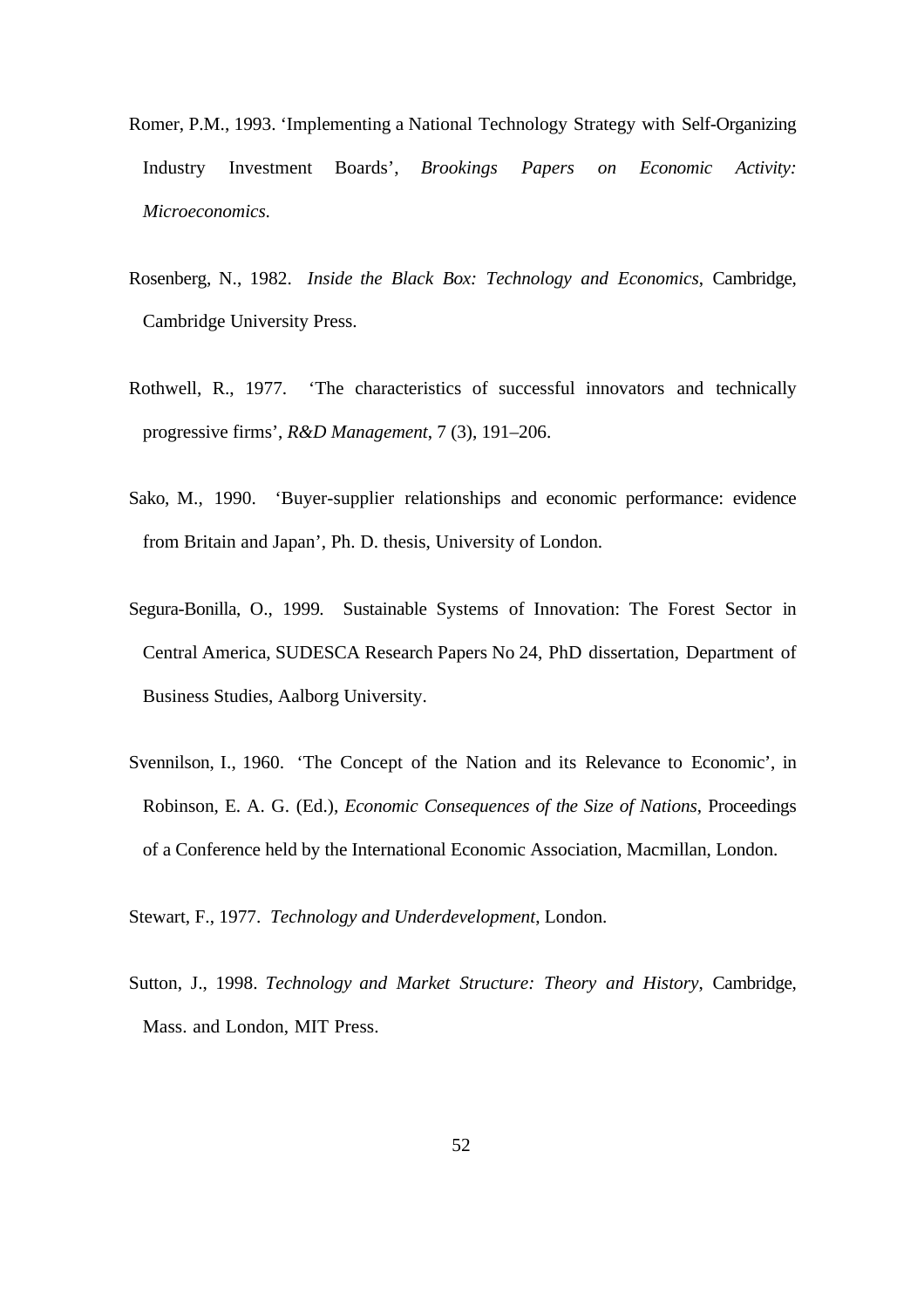- Tomlinson, M., 2001. 'A new role for business services in economic growth', in Archibugi, D. and Lundvall, B.-Å. (Eds), *Europe in the Globalising Learning Economy*, Oxford, Oxford University Press.
- Tylecote, A., 1994. 'Financial systems and innovation', in Dogson, R. and D. Soskice (Eds), *Handbook of Industrial Innovation*, Cheltenham, Edward Elgar.
- Walsh, V., 1987. 'Technology, competitiveness and the special problems of small countries', OECD, *STI Review*, 2, 81–133.
- Whitley, R., 1994. 'Societies firms and markets: The social structuring of business systems', in Whitley, R. (Ed.), *European Business Systems*, London, Sage Publications.
- Woolcock, M., 1998. 'Social capital and economic development: Toward a theoretical synthesis and policy framework', *Theory and Society*, 27 (2), 151–207.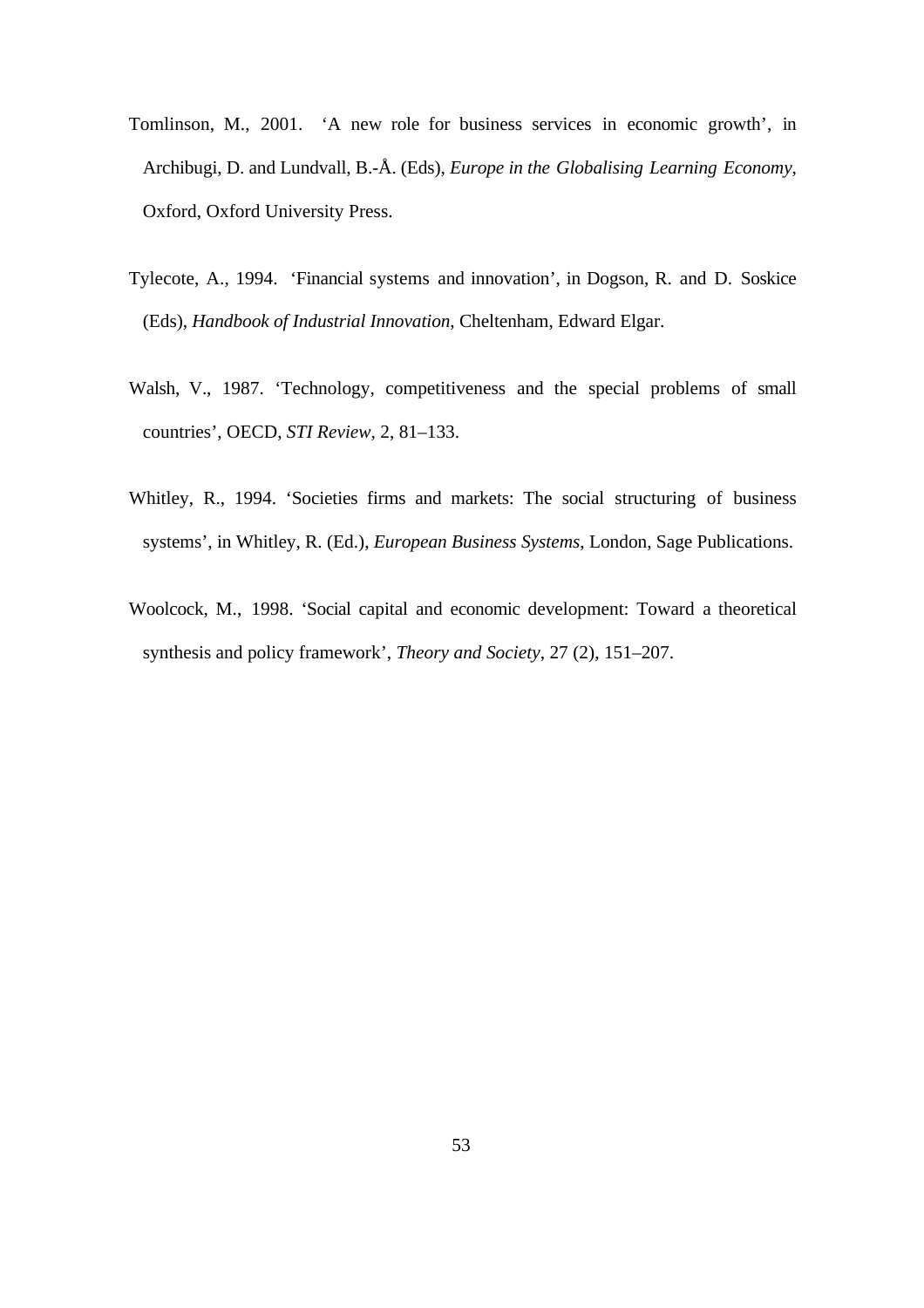#### **Box 1: Six lessons from the DISKO study**

**The DISKO study** was a large-scale project on the Danish System of Innovation in a Comparative Perspective, mainly carried out 1996–1999. Apart from a large number of reports in Danish language, there is also an increasing number of English papers based in the project's unique databases. A general account for the results is found in Lundvall (forthcoming). Here are some highlights:

Lesson no 1, On the compatibility of equality and growth: The Danish economy is one of the most egalitarian in the world in terms of income distribution and it is among the ones with the highest GNP/capita. The growth success of the US has gone hand in hand with increasing inequality. The experience of Denmark demonstrates that there is no necessary connection between strong growth and growing inequality.

**Lesson no 2, On the compatibility of flexibility and security in the labour market:** In international organisations such as OECD there has been a general message to increase flexibility in labour markets. Trade unions have opposed and pointed to the need for security. The Danish data show that the forms of flexibility that are most adequate in the learning economy are compatible with security among wage earners. High mobility between employers has not resulted in insecurity among employees because the social security provision has been acceptable. In Denmark, the introduction of functional flexibility within firms tends to reduce the need for numerical flexibility.

 **Lesson no 3, On the importance of innovation in low technology sectors***:* One of the interesting aspects of the Danish system is that its relative wealth has been built in spite of a specialization in low technology sectors and that most of its innovations are incremental and experience-based rather than radical and science based. Supporting innovation in low technology areas will remain an important priority for industrial policy. In the light of the 'new economy'-discourse there might be a risk to forget about the renewal of competence in traditional sectors, including service sectors.

**Lesson no 4, People and career patterns matter for the formation of networks:** The Danish economy is characterised by intense interaction between firms while the interaction between firms and universities is weakly developed. As demonstrated in this study this characteristic reflects the composition of the labour force in firms and the absence of academic personnel in many small and medium-sized firms. A general conclusion is that network formation and establishing new linkages may best be established by affecting career patterns and incentive systems in firms and at universities.

**Lesson no 5, What matters most is learning to learn and learning organizations:** The rapid rate of change undermines established competence and requires the continuing establishment of new ones. Firms that become learning organisations are more productive and more innovative. They create more and more stable jobs. Much of the resistance is found at the top rather than at the bottom of the organisation. Promoting organisational change is becoming a crucial element of innovation policy. Education and training institutions need to focus on learning students to learn.

**Lesson no 6, Social capital matters for growth and the need for a new new deal:** The only way to explain the strong economic performance of Denmark and other small economies with a weak specialisation in high technology products is to take into account the social capital that makes it easier for people to learn, collaborate and trade. The most important threat to this mode of production and innovation is the growing polarisation and exclusion of those who do not fit into the learning economy. To give those a stronger learning capability and access to the networks where learning takes place is crucial for the sustainability of the learning economy.